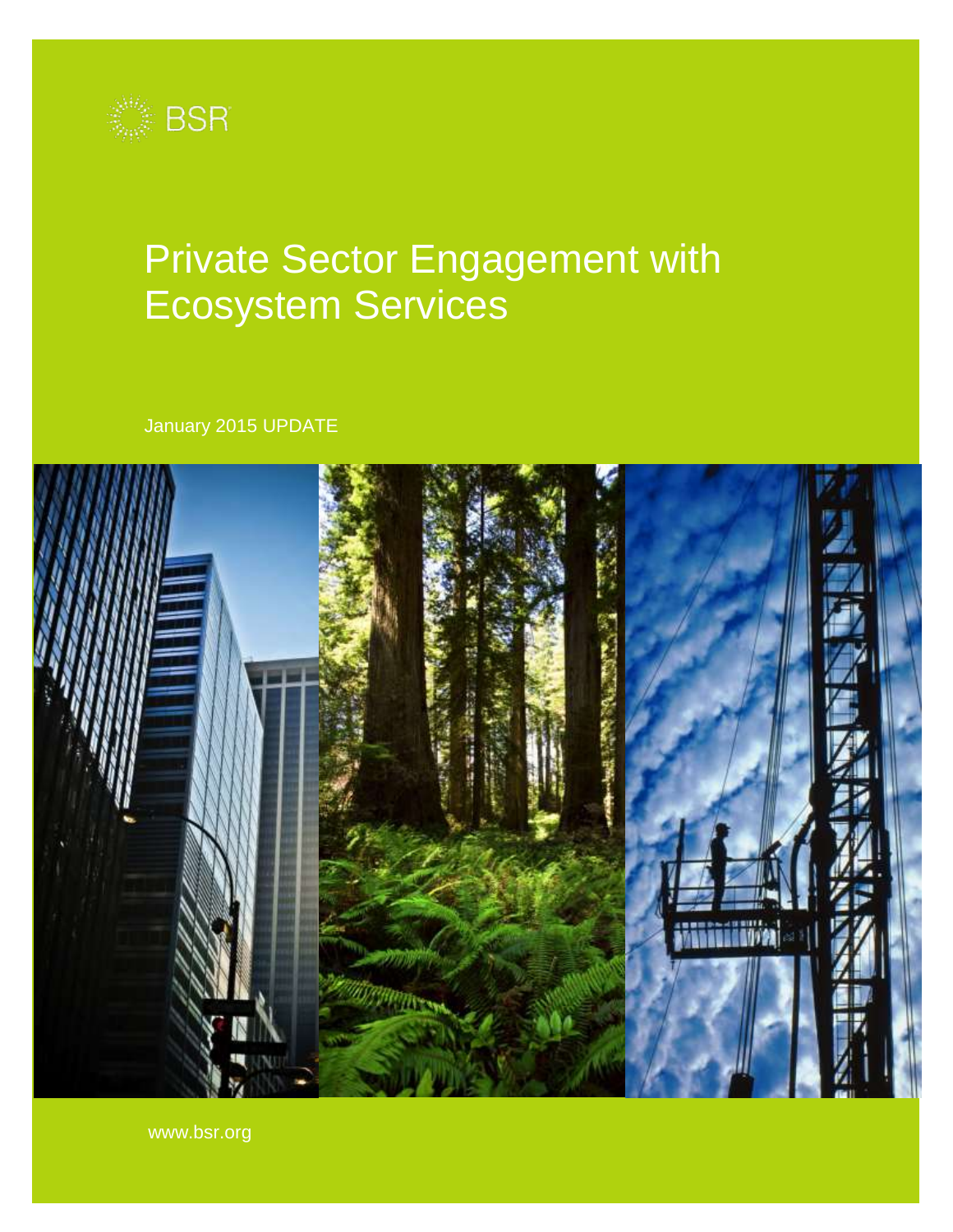# About This Working Paper

This working paper was written by Sissel Waage and Corinna Kester. The detailed corporate activity tables were created by Corinna Kester.

It emerges from the efforts of BSR's Ecosystem Services Working Group (ESWG), which was formally launched in January 2007. Since its launch, BSR has tracked the corporate uptake of ecosystem services (ES) concepts and practices. Specifically, we have documented the growing list of companies that publicly describe work on ES and natural capital issues. This research has resulted in periodic updates in the form of working papers.

Originally issued in March 2013, this paper has been revised to include new developments throughout the 2013 calendar year. Its purpose is to help corporate employees to understand the full range of companies working on ES issues and the closely related natural capital domain. We hope that this paper will help corporate representatives better understand the ways they can engage with and factor ES impacts and dependencies into business decision-making processes.

This paper's scope is restricted to tracking companies that explicitly name ES and natural capital in their own publicly available materials, which also sometimes occurs in how they define biodiversity (which is, in certain companies, defined as including ES). Therefore, companies that are publicly describing their work on climate change and carbon, water, and other individual environmental issues are not included. Rather, we focus on companies that assert that they are using an integrated approach to consider multiple ES parameters concurrently.

The research methods that inform this paper combine both a literature review, primarily based on online documents, and interviews with thought and practice leaders conducted over the since BSR launched this line of research. Our intent has been to generate the most inclusive list of companies that are asserting in the public domain that their business is engaged with ecosystem services issues.

We are grateful for support and input from both past and current corporate members of [BSR's ESWG](http://www.bsr.org/en/our-work/working-groups/ecosystem-services-tools-markets), including (in no particular order): Sarah Connick, Rich Woods, Laura Napoli, Nina Springer, Greg Biddinger, Joanna Cochrane, Mikkel Kallesoe, Sachin Kapila, Roberto Bossi, David Norris, Ann George, Cristian Strickler, Teague Raica, Shirley Oliveira, Rachel Kennedy, Mark Johnston, Maarten Kuijper, Judy Gunderson, Mark Weick, Jonathan DiMuro, Rich Helling, Melissa Barbanell, Gail Ross, Nathan Monash, Tabby Resane, Nick Cotts, and Craig Duxbury.

Please direct comments or questions to Sissel Waage at [swaage@bsr.org](mailto:swaage@bsr.org) and Corinna Kester at [ckester@bsr.org.](mailto:ckester@bsr.org)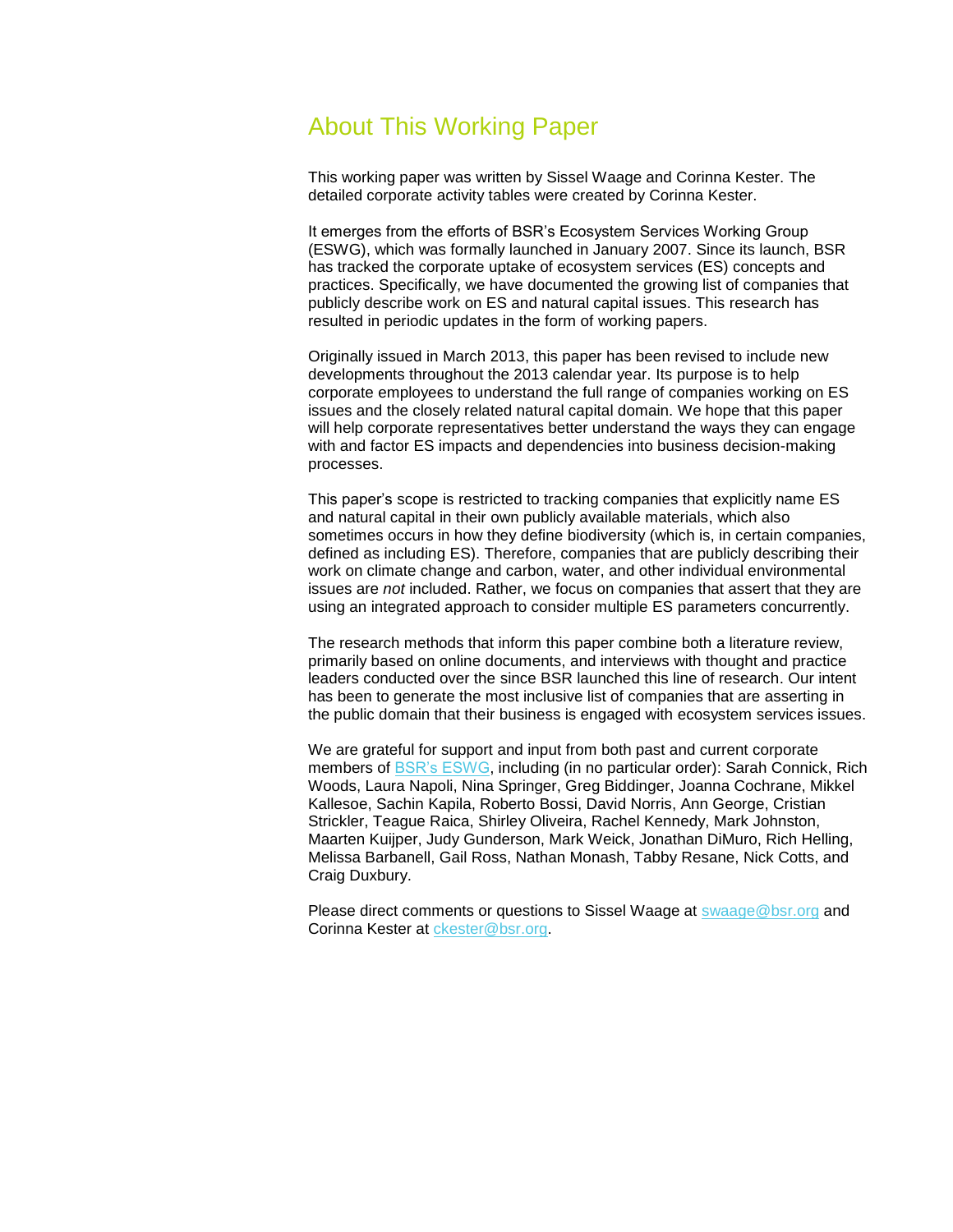### **DISCLAIMER**

BSR publishes occasional papers as a contribution to the understanding of the role of business in society and the trends related to corporate social responsibility and responsible business practices. BSR maintains a policy of not acting as a representative of its membership, nor does it endorse specific policies or standards. The views expressed in this publication are those of its authors and do not reflect those of BSR members.

#### **ABOUT BSR**

BSR is a global nonprofit organization that works with its network of more than 250 member companies to build a just and sustainable world. From its offices in Asia, Europe, and North America, BSR develops sustainable business strategies and solutions through consulting, research, and cross-sector collaboration. Visit [www.bsr.org](http://www.bsr.org/) for more information about BSR's more than 20 years of leadership in sustainability.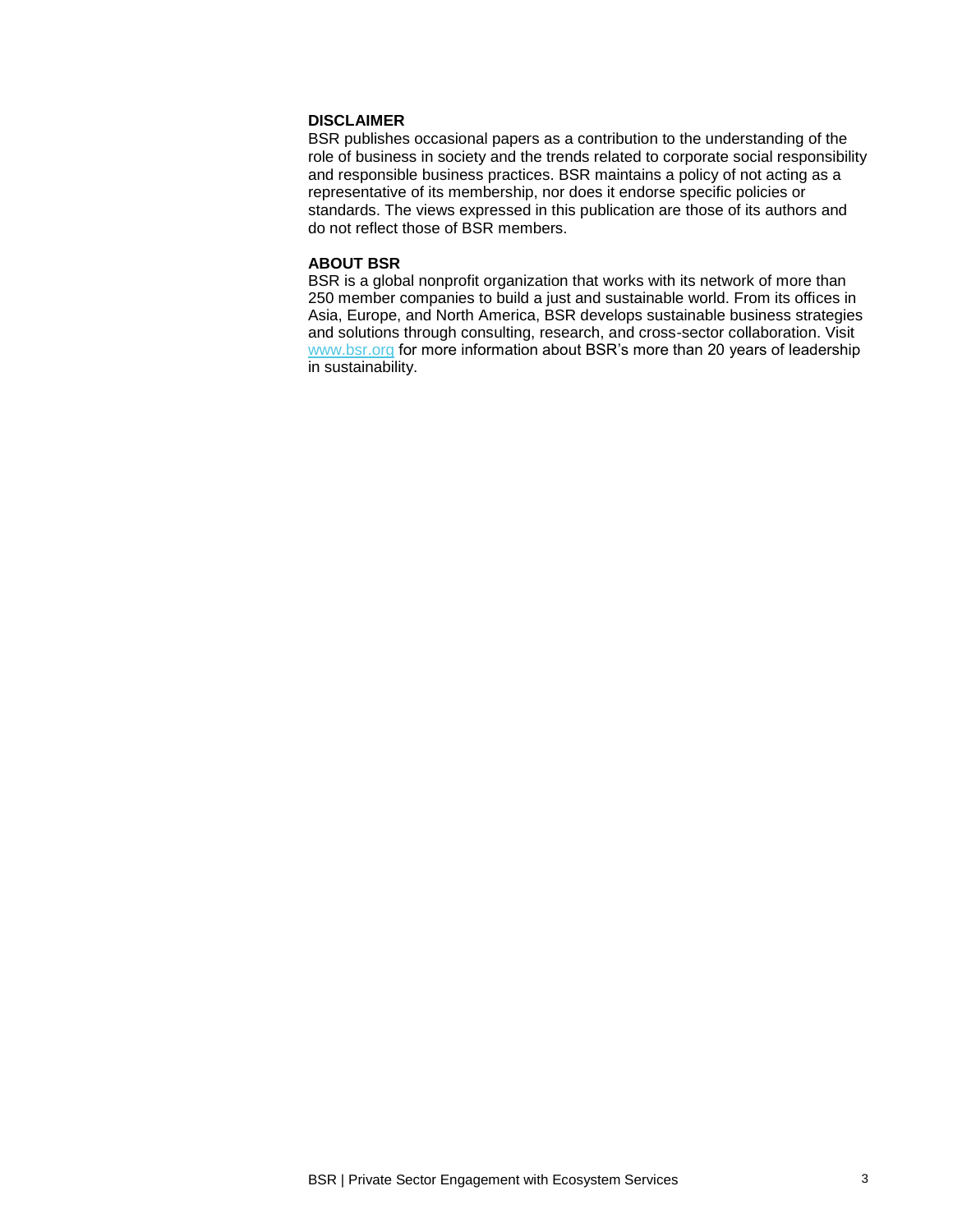# **Contents**

### **5 Introduction**

### **8 Current Corporate Activity and Trends**

| Activity Area 1: | Setting Corporate Policies, Standards, and/or Targets                                            |
|------------------|--------------------------------------------------------------------------------------------------|
| Activity Area 2: | Assessing Monetary Values of Natural Capital                                                     |
| Activity Area 3: | Exploring and Embedding Biodiversity and Ecosystem<br>Services into Corporate Management Systems |

### **12 Looking Forward**

**13 Appendix: Corporate Activity Related to Ecosystem Services,**  Updated January 2015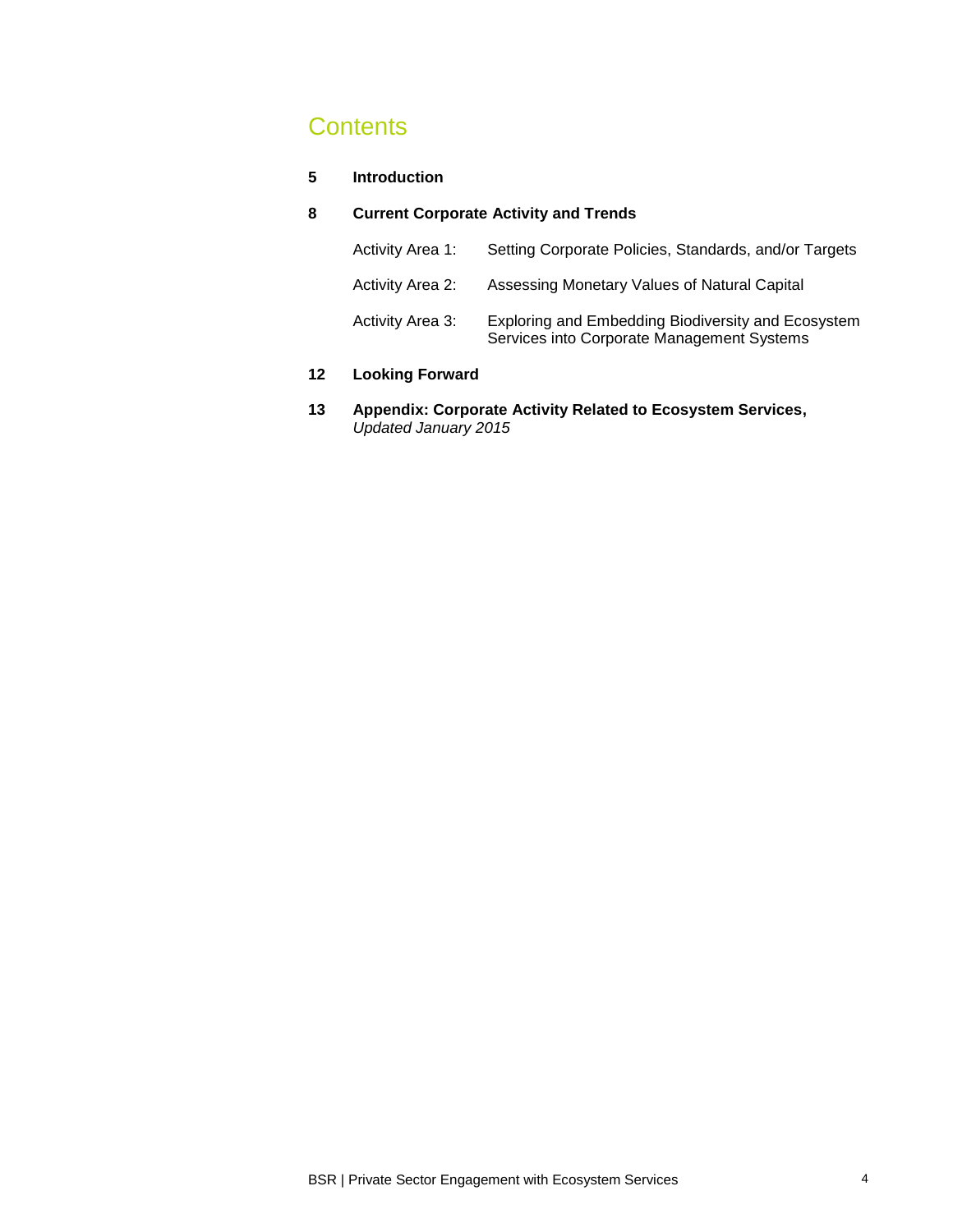# **Introduction**

Forty-seven companies from around the world now mention natural capital and ecosystem services (ES) in publicly available materials. This figure is a dozen more than we documented in the 2013 edition of this paper. It is based on a review of publicly available corporate reports from companies around the world and media coverage that reference private sector work on these issues. This working paper offers a snapshot of corporate ecosystem services activity and strengthens the business case for companies to take action.



As more companies explore and engage with these issues, the business case for corporate action on natural capital and biodiversity and ecosystem services (BES) continues to strengthen.

The foundation of the internal business case rests on continual improvement of how companies identify risks and opportunities, particularly associated with costly project delays and supply chain challenges, as well as reputation and privilege-to-operate issues. In addition, many companies are actively assessing how to maintain long-term access to key natural resource–based inputs, particularly water. Considering the availability of these resources today and over time, while taking into account the ecological and socioeconomic demands of users, can be undertaken in the context of an ES [approach](http://www.greenbiz.com/blog/2013/08/22/ecosystem-services-next-wave) as it highlights system dynamics and trade-offs.

Therefore, to improve current risk and opportunity identification processes, a growing number of corporate decision-makers are expanding corporate protocols to include an assessment of their dependencies and impacts on BES. For example, one approach is by applying the Corporate Ecosystem Services Review ([ESR](http://www.wri.org/publication/corporate-ecosystem-services-review)) which was developed by the World Resources Institute (WRI) and its partners.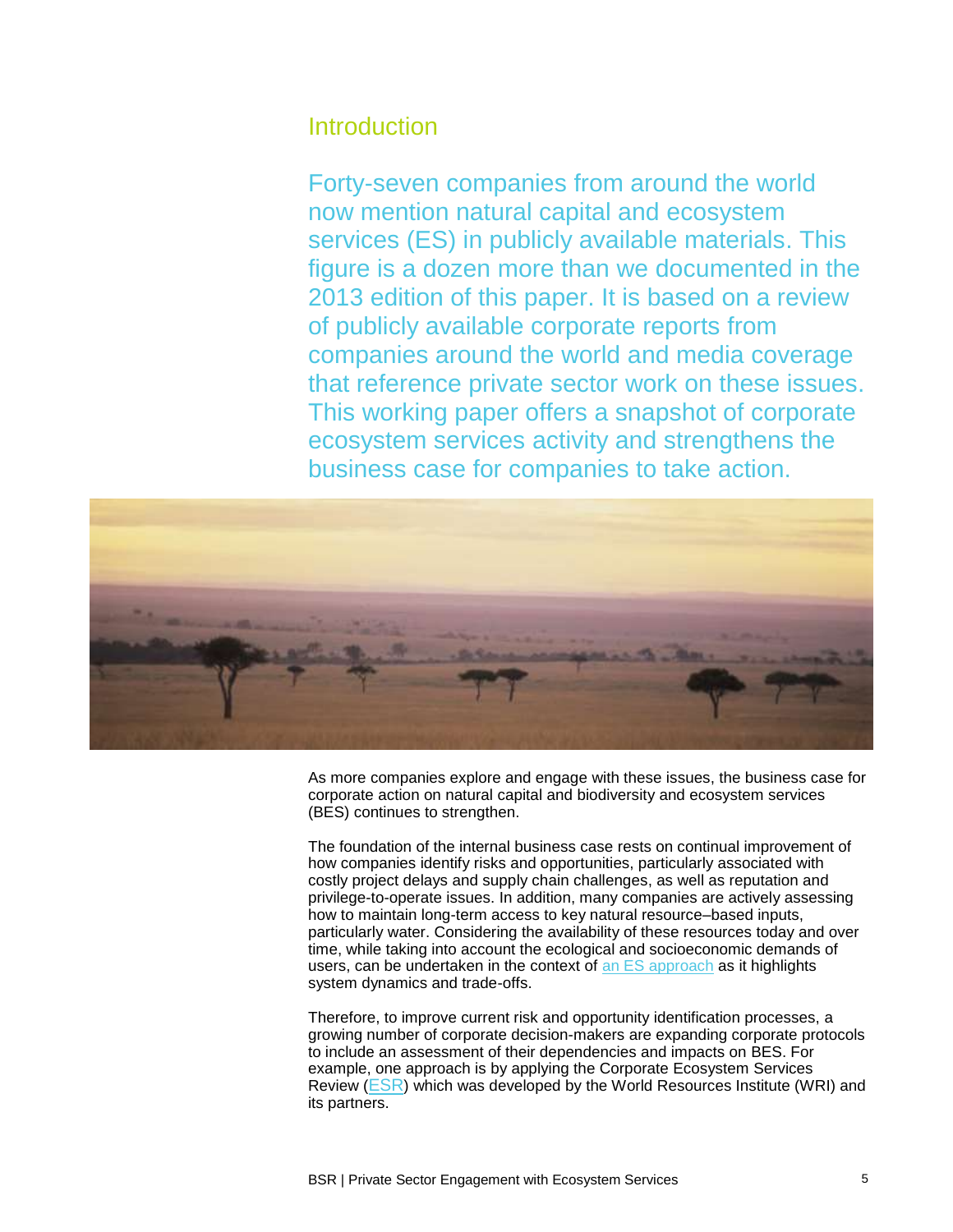Early corporate leaders in this area have relayed (in interviews with BSR) that the methods can reveal new risks and help to avoid and mitigate impacts. It also can help corporate decision-makers to understand unintended consequences, cumulative impacts, and trade-offs. For example, one corporate leader said, in an interview, that an ES analysis highlighted issues that were likely to occur in the coming months and years that would not have otherwise been identified, such as saltwater intrusion into coastal freshwater aquifers or the likelihood of rising demand for water concurrent with diminishing supply in arid areas coupled with growing residential populations and industrial activity.

Because ES is about the benefits that people derive from functioning natural systems, much of this work includes stakeholder engagement around social and environmental issues. Integrating social and environmental factors within analytical frameworks can help companies better understand local residents' reliance on the environment and how corporate activities may have unintended effects.

At its best, corporate work on ecosystem services offers another way to maintain industry leadership positions and reputations as investors, competitors, and corporate-ranking organizations expand and deepen work on around these issues.

Demonstrating that companies understand and are working to address their BES impacts and dependencies will be increasingly important, as external stakeholders are asking more questions about the issues. For example, [governments around the world](http://www.bsr.org/en/our-insights/report-view/global-public-sector-trends-in-ecosystem-services-2009-2013) either are investing in ES initiatives or developing related policies. These governments include Brazil, Canada, China, Colombia, the European Union, India, Israel, Japan, Nepal, Peru, South Africa, Spain, Tanzania, the U.K., the United States, and Vietnam.

In addition, the investor and financial services sector is interested in new, integrated, and ecologically accurate ways of understanding and avoiding environmental risks. Companies are being asked to demonstrate robust risk management practices that are in line with investor due diligence and corporateranking approaches that now include consideration of BES, as indicated by due diligence of the World Bank's International Finance Corporation (IFC) under Performance Standard 6 ( $PS6$ ) as well as the 79 Equator Banks following the [Equator Principles.](http://www.equator-principles.com/)

Thought leaders, NGOs, academics, and other stakeholders are also expecting companies to strive to more fully understand their dependencies and impacts on ecosystem services. This uptick in interest is exemplified by emerging NGO [initiatives](http://www.bsr.org/en/our-insights/report-view/global-public-sector-trends-in-ecosystem-services-2009-2012) around the world, including in Brazil, China, Colombia, Costa Rica, and Ecuador. The media now also covers ecosystem services issues, with stories recently, for example, in **[Bloomberg](http://www.bloomberg.com/news/2013-05-09/resource-strain-pushes-companies-to-put-price-tags-on-nature.html)**, the **[Financial Times](http://www.ft.com/intl/cms/s/0/1c65e578-abdc-11e1-a8a0-00144feabdc0.html)**, and the **[Economist](http://www.economist.com/blogs/babbage/2012/07/ecosystem-services)**. For companies, all of this interest in ES means that the bar for international best practice is moving.

This working paper offers a snapshot of areas of activity associated with corporate uptake of ES concepts. It is based on BSR's primary research examining publicly available materials that companies and/or the media have in the public domain, as detailed in the appendix. Rather than providing information to verify or validate corporate claims, this paper documents how companies are describing their work on ES—in their own words. As an output from BSR's [Ecosystem Services Working Group](https://www.bsr.org/en/our-work/working-groups/ecosystem-services-tools-markets) (ESWG), this working paper responds to corporate members' requests for BSR to provide an understanding of the private sector's current activity on this issue. Our intent is to offer intelligence on the state of play around corporate engagement with ES concepts around the world.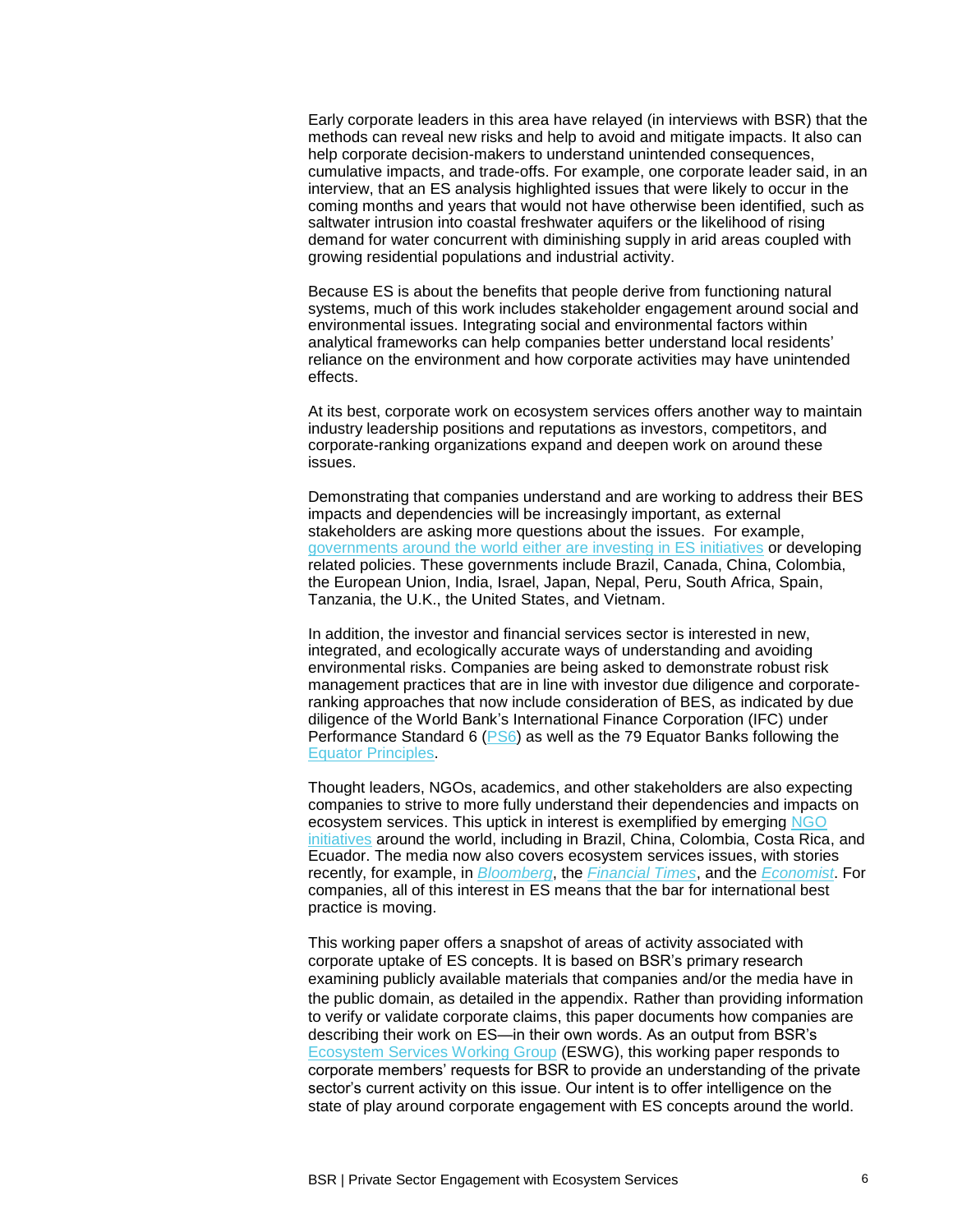#### **Ecosystem Services Defined**

Ecosystem services are the benefits that functioning ecosystems provide to people. Humans realize these benefits in terms of factors that contribute to personal health, jobs, and safety. The 2005 Millennium Ecosystem Assessment (MEA) organizes ecosystem services into four overarching categories:

- » **Provisioning services:** Goods or products produced by ecosystems (e.g., food, freshwater, wood, fiber, etc.).
- » **Regulating services:** Natural processes regulated by ecosystems (e.g., regulations concerning climate, food, or disease; water purification; etc.).
- » **Cultural services:** Nonmaterial benefits obtained from ecosystems (e.g., aesthetic, spiritual, educational, recreational, etc.).
- » **Supporting services:** Functions that maintain all other services (e.g., nutrient cycling, soil formation, primary production, etc.).

Source: MEA, 2005, www.unep.org/maweb.

**Ecosystem services are a core element of business infrastructure**—so fundamental that they have often been overlooked. These services include protection of coastal areas and key infrastructure, such as harbors, the regulation of reliable and sufficient flows of water, the regeneration of productive soil, and carbon sequestration in plants and soil.

Ecosystem services are also essential to the approximately 450 million people whose livelihoods are dependent upon their ongoing flow, as [documented](http://ipcc.ch/publications_and_data/ar4/%20wg2/en/ch5s5-1.html) by the [Intergovernmental Panel on Climate Change](http://ipcc.ch/publications_and_data/ar4/%20wg2/en/ch5s5-1.html) (IPCC).

"Ecosystems are not only important in their own right, but they also provide essential services to human populations. Provisioning services supply food, water, minerals, medicines, construction materials, and fibers. Regulating services control climate, irrigation, disease vectors, and wastes. Cultural services interact with human spirituality and provide recreational, artistic, and aesthetic benefits. Supporting services refer to assistance with nutrient cycles and crop pollination."

Source: Edward Cameron. "Human Rights and Climate Change: Moving from an Intrinsic to an Instrumental Approach." Georgia Journal of International and Comparative Law. 2011, Vol. 38: 673–716.

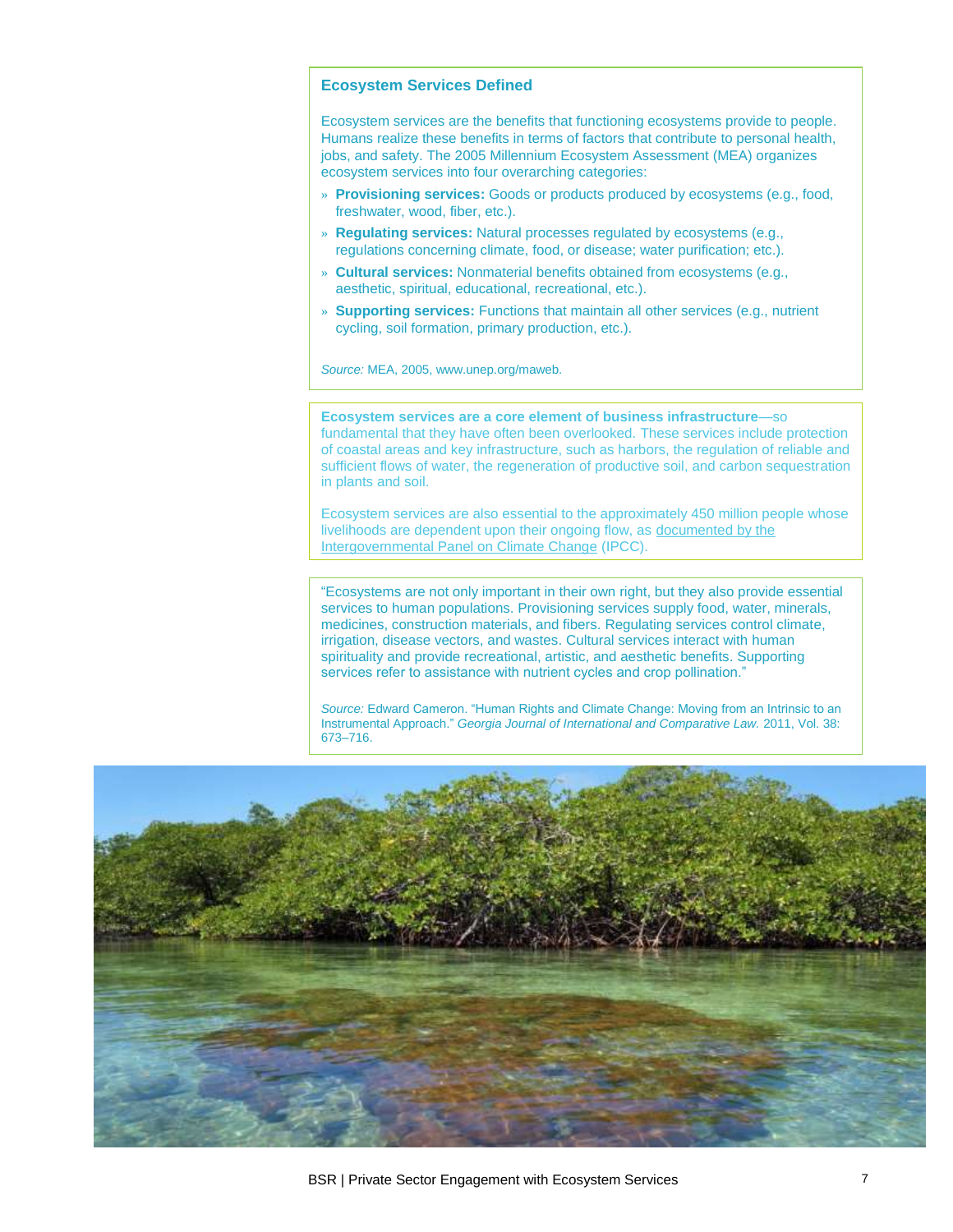# Current Corporate Activity and Trends

The work on ES that the 47 companies listed in the appendix are undertaking can be synthesized into a few areas of activity, including:

#### Activity Area 1: Setting Corporate Policies, Standards, and Targets

Companies across multiple industries now have either corporate policies or standards related to ecosystem services, including business in the mining, oil and gas, beverage, electronics, financial services, entertainment, and tourism industries. This work is likely related to:

- » **Investors' and NGOs' work,** such as the World Bank's [IFC](http://www1.ifc.org/wps/wcm/connect/corp_ext_content/ifc_external_corporate_site/home) and the [79](http://www.equator-principles.com/index.php/members-reporting/members-and-reporting)  [Equator Banks](http://www.equator-principles.com/index.php/members-reporting/members-and-reporting) inclusion of ES in due diligence processes;
- » **National governments' interest in the issue,** around the world, as documented in a 2014 BSR [report,](http://www.bsr.org/en/our-insights/report-view/global-public-sector-trends-in-ecosystem-services-2009-2013) and/or
- » **Internal corporate culture of sector leadership** and the desire to maintain an industry leadership position, including through adherence to the best international practices.

Examples of corporate activity (with links to the original documents provided by clicking on the company name) now include:

- » **[AngloGold Ashanti:](http://www.aga-reports.com/12/os/performance/responsible-custodianship-water-land)** "Our Biodiversity Management Standard, which is based on ICMM's Good Practice Guidance on Mining and Biodiversity and IFC Performance Standard 6, and which has been subjected to internal and external peer review, is currently being finalized. **The management standard will require each site to have a formal biodiversity action plan [which is defined to include ecosystem services] in place that has been prepared according to group-wide criteria.** With implementation of this standard, we will be reviewing biodiversity action plans in place at each operation."
- » **[Barrick Gold:](http://barrickresponsibility.com/2011/environment/biodiversity) "Barrick's Biodiversity Standard . . . requires us to integrate biodiversity into project planning and decision-making to assess the direct and indirect impacts of new projects (and expansion of existing projects) on ecosystem services,** to design projects that avoid potentially significant impacts on biodiversity, to exploit opportunities to protect and enhance biodiversity, to consult with stakeholders, and to engage in partnerships that address scientific and practical challenges relating to biodiversity protection or enhancement." In another [report,](http://barrickresponsibility.com/2012/material-issues/biodiversity-manage) they state, "Going forward, along with revising the Biodiversity Standard and developing a guidance document for implementation, we are focusing on risk assessments that will look at three key areas: habitats, species, and ecosystem services, using Barrick's Formal Risk Assessment (FRA) process."
- » **[BP:](http://www.bp.com/en/global/corporate/sustainability/environment/biodiversity-and-working-in-sensitive-areas/ecosystem-services.html)** "Ecosystems provide many services to humans . . . We recognize that our operations are dependent on these ecosystem services, notably water. Managing these dependences is therefore important to a long-term, sustainable business . . . Through our environmental and social practices, applicable **projects are required to assess sensitivities and potential impacts on ecosystem services during screening, as well as the dependence of local communities on the ecosystem services that could be affected by our operations."**
- » **Coca-Cola's [Sustainable Agricultural Guiding Principles:](http://assets.coca-colacompany.com/bb/28/0d592b834e9d8fd9afcccb1829b6/sustainable-agricultural-guiding-principles.pdf)** "Promote and protect natural habitats and biodiversity through the conservation of natural flora and fauna and the **maintenance of important ecosystem services,** such as natural pest and disease controls, pollination, and freshwater flows."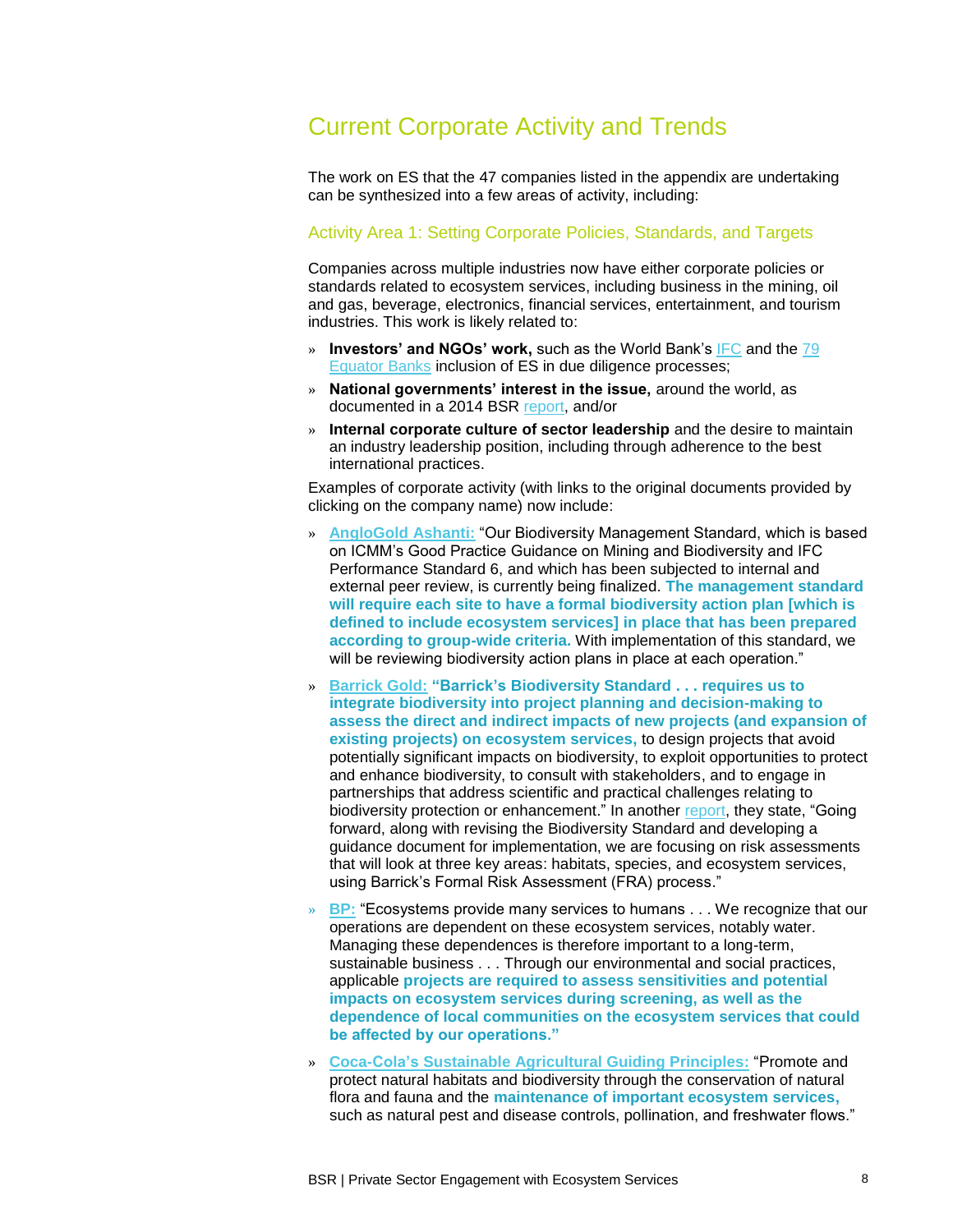- » **[EDP:](http://www.edp.pt/en/sustentabilidade/ambiente/biodiversidade/politicadebiodiversidade/Pages/Biodiversidade.aspx)** "The loss of biodiversity, and consequent **degradation of ecosystem services, is one of today's major concerns worldwide**. Since 2007, EDP has published **a Biodiversity Policy that outlines a management approach aimed at achieving an overall positive balance** between the negative impacts of EDP operations and the minimization, offsetting, and scientific knowledge support measures that the company fosters and implements."
- » **[Fujitsu Limited:](http://www.fujitsu.com/global/about/environment/approach/biodiversity/)** "The recent remarkable deterioration of ecosystems makes **conserving biodiversity an urgent necessity to ensure sustainable ecosystem services** . . . To achieve that goal, we settled on the Fujitsu Group **Biodiversity Action Principles** in October 2009. In this, we introduced both (1) Pursuing the Conservation of Biodiversity and the Sustainable Use of Natural Resources in Business Activities and (2) Contributing to Building a Society that Ensures the Conservation of Biodiversity and the Sustainable Use of Natural Resources as themes for future efforts. We then established **four related action plan items in the Fujitsu Group Environmental Protection Program** (Stage VI), which started in FY 2010."
- » **"R[abobank Group](https://www.rabobank.com/en/images/Corporate_Social_Responsibility_2010_Rabobank_Group_complete.pdf)** believes it is important that clients know which ecosystem services constitute an opportunity or a business risk, and which factors can have an adverse impact on these services, including factors resulting from changes to, or dependence on, biodiversity and ecosystem services. To this end, Rabobank **formulated a new draft policy on biodiversity and ecosystem services**..."

Looking forward, as awareness of the IFC's and Equator Banks' requirements to include BES into due diligence processes grows, we expect that more companies will craft policies on these issues.

### Activity Area 2: Assessing Monetary Values of Ecosystem Services

Currently a few companies are exploring monetary valuation of environmental factors that relate to ES and, in some cases, are even integrating these financial values into corporate accounting. While this activity is quite limited, it has received considerable media attention, as well as a few prominent supporters, as listed below. Therefore, it is worth noting and tracking in the years ahead.

A few examples of current work include:

- » **[The Dow Chemical Company:](http://www.dow.com/sustainability/change/nature_conserv.htm)** "The collaboration between Dow and the Nature Conservancy demonstrates that protecting nature can be both a global business strategy and a company priority . . . Scientists, engineers, and economists from both organizations are working together to analyze the various services that nature provides to our operations and the community . . . The work involves **validating tools and models that can assign a value to these services [from nature] in order to support Dow's decision-making** when it comes to designing, constructing, and operating its manufacturing sites."
- » **[Novo Nordisk:](http://www.trucost.com/news-2014/185/NovoNordiskEP&L)** "Novo Nordisk, which is best known for making insulin to treat diabetes, has a well-established sustainability strategy through which it measures, manages, and reports its environmental impacts. **The E P&L [Environmental Profit & Loss] takes this to the next level by putting a financial value on these impacts so that their significance can be easily understood and managed alongside other business issues**. Trucost's analysis shows that the environmental impacts of Novo Nordisk's business cost €223 million in 2011. However, Novo Nordisk's own operations were responsible for only 13 percent of these costs. Three-quarters came from supply chain impacts, such as greenhouse gases [GHGs] released from agricultural production of maize to make glucose, the main ingredient in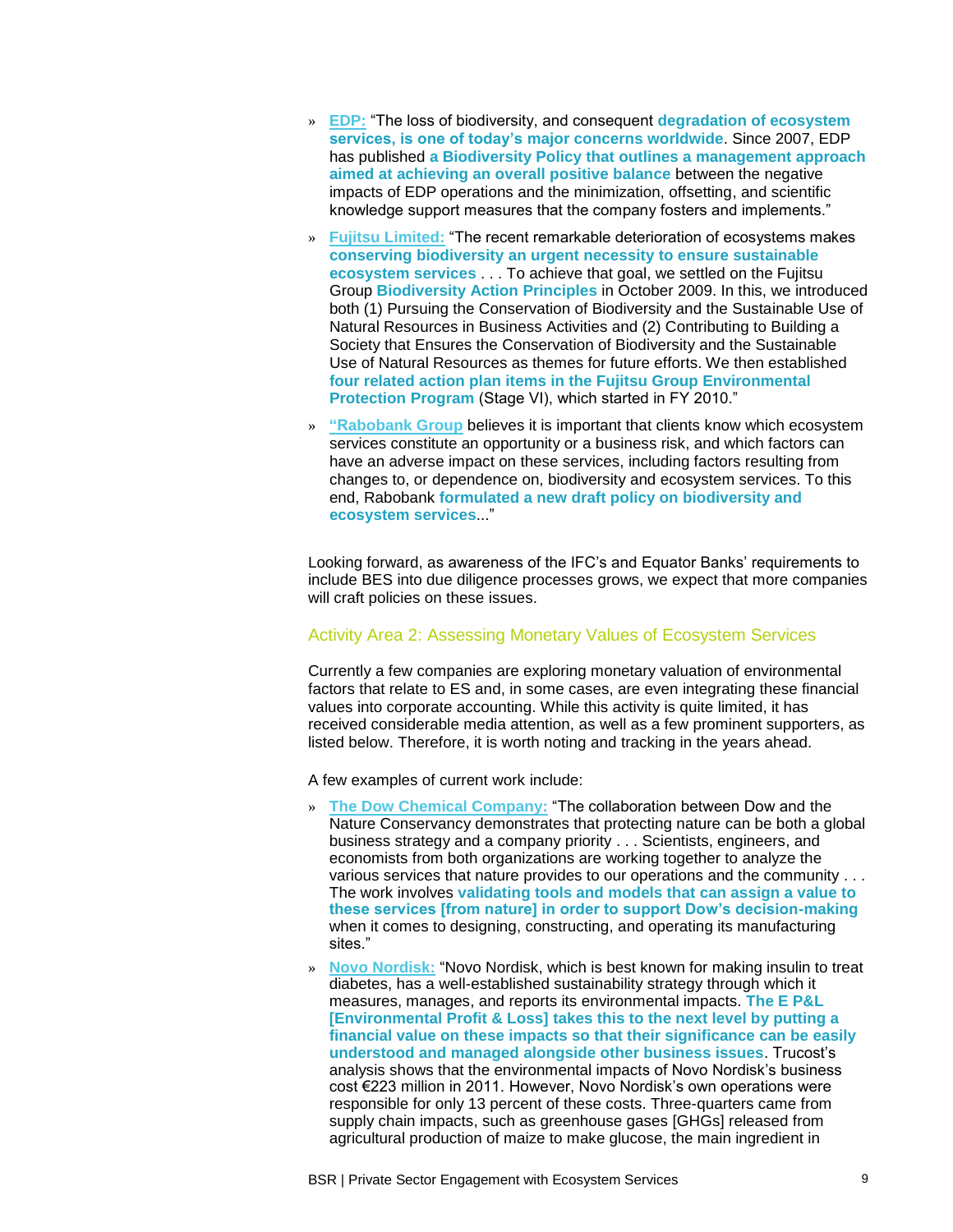insulin. A significant benefit of the E P&L approach is that it provides a single metric to compare the relative scale of all environmental impacts across company operations, supply chains, and product portfolios. **The results of the E P&L will be used by Novo Nordisk to ensure its sustainability strategy is focused on the most costly environmental 'hot spots' in its business** enabling the company to reduce operational and supply chain risks from volatile energy and raw materials prices, natural resource scarcity, and regulatory costs."

- » **[PUMA](http://about.puma.com/puma-completes-first-environmental-profit-and-loss-account-which-values-impacts-at-e-145-million/) and parent company [Kering](http://www.kering.com/en/sustainability/environmental-pl)**: "PUMA has published an economic valuation of the environmental impacts caused by GHG emissions and water consumption along its value chain. Ultimately, PUMA's undertaking will see the inclusion of further environmental key performance indicators in Stage 1, followed by social and economic impacts in later stages of development . . . The first results of PUMA's E P&L have revealed that the direct ecological impact of PUMA's operations translates to the equivalent of €7.2 million of the overall impact valuation."
- » **[Rio Tinto:](http://www.riotinto.com/documents/ReportsPublications/RTBidoversitystrategyfinal.pdf)** "We are designing and implementing a number of **ecosystem service valuation projects to investigate the business case and methodologies around designing and implementing ecosystem service offsets, and investments in nonoperational, land-based assets . . .** Through our collaboration with the International Union for Conservation of Nature (IUCN) economics group, we have undertaken a preliminary assessment of the biodiversity value of forest conservation projects in Madagascar . . . In 2013, we are undertaking two major ecosystem assessment and valuation projects: the value of nontimber forest projects at the QMM operation in Madagascar and the value of groundwater projects at Rio Tinto's iron ore operations in the Pilbara region of Western Australia."
- » **[Sumitomo Mitsui Trust Bank:](http://www.smth.jp/en/csr/report/2012/2012e_09.pdf)** "Since 2010 Sumitomo Mitsui Trust Bank has provided 'Environmental Rating Loans,' which evaluate [the] environmental friendliness of companies and **give preferential interest rates to companies with outstanding environmental ratings.** The rating is based on independently developed standards **where the evaluation items include environmentally friendly properties and initiatives related to natural capital,** such as water resources and biodiversity, in addition to general items, such as environmental management and climate change countermeasures."
- » **"W[ebcor Builders](http://www.constructech.com/news/articles/article.aspx?article_id=9818&SECTION=1)** announced a new enterprise tool to collaborate with customers and **measure and manage natural capital costs of a construction project within the supply chain.** In partnership with Climate Earth, the Natural Capital Management System is integrated with Webcor's BIM (building information modeling) system to provide natural capital management on any building project. This includes insights into the natural capital costs that are triggered from the use of different materials and building designs."

Overall, this work on monetary valuation of various environmental factors is very much still in development and worth watching as it further evolves in the coming years.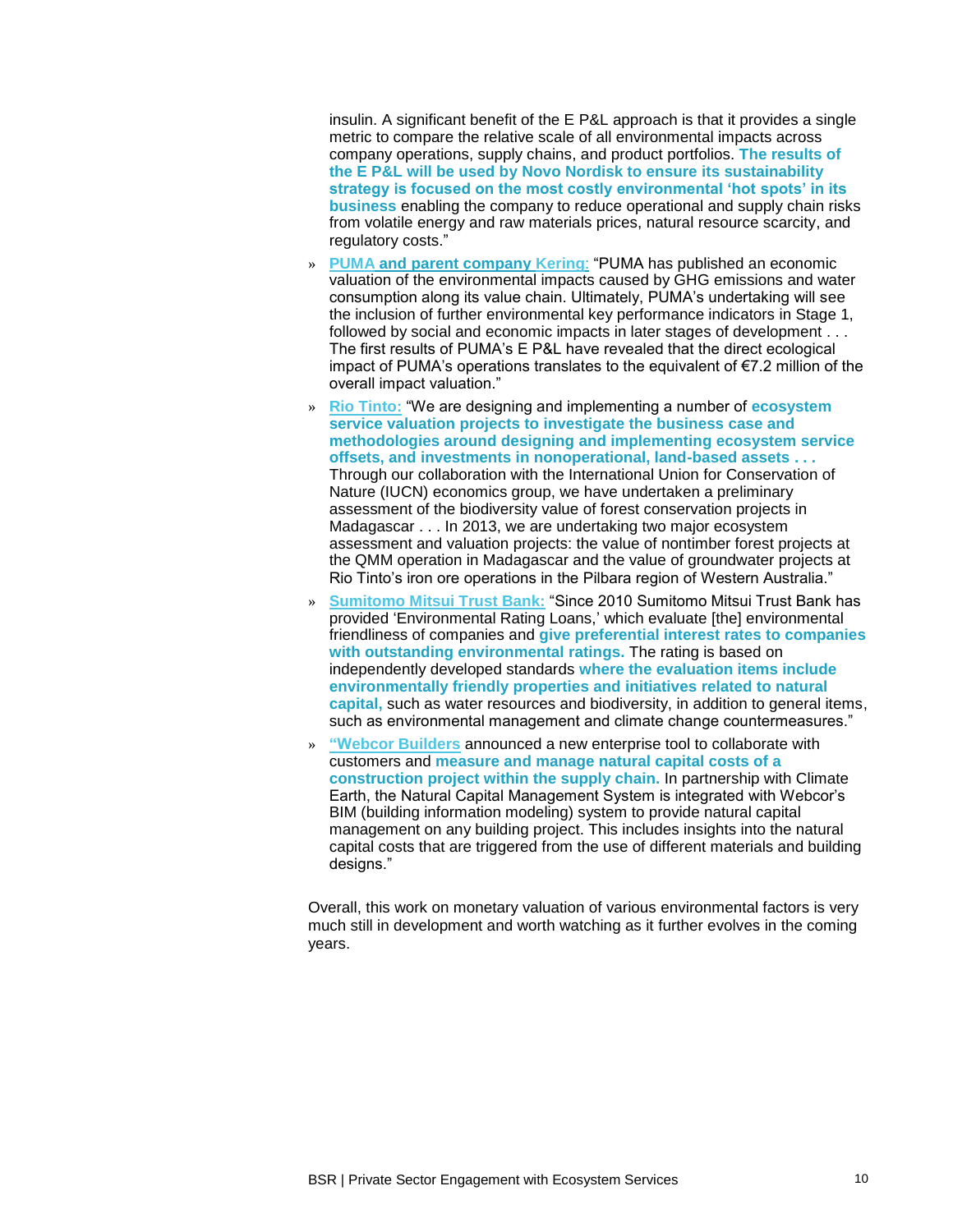### Activity Area 3: Exploring and Embedding Biodiversity and Ecosystem Services into Corporate Management Systems

A few companies are drawing upon natural capital, BES thinking, and analytical approaches within corporate environmental management. Some examples include:

- » **[Unilever:](http://archive.constantcontact.com/fs150/1109486003782/archive/1110369668463.html)** "The Natural Capital Project is forming a partnership with Unilever to determine how land-use changes will affect their commodity targets, other ecosystem services, and biodiversity. For example, as Unilever explores switching from using petroleum products to those made with biofuels, our approach can help them understand [that] the impact changes in land use resulting from their consumption decisions would ultimately impact biodiversity and the provision of ecosystem services. They are particularly interested in this information on ecosystem services so that they can incorporate it into lifecycle analysis for their products."
- » **[Weyerhaeuser:](http://www.weyerhaeuser.com/Sustainability/Planet/SustainableForestManagement/EcosystemServices)** "As part of our 2020 Sustainability Roadmap, we committed to recognizing the ecosystem services provided by our timberlands. To help us and our stakeholders understand the full range of values our timberlands offer, we developed a plan to measure and report against a comprehensive set of 18 ecosystem services our forests provide. We are measuring these services and reporting on them annually . . ."

As exploration of work in this domain continues, numerous corporate representatives stated in interviews with BSR that the challenge facing corporate managers is the lack of widely agreed-upon, coherent guidelines on specific indicators to track, measure, and assess ES impacts and dependencies—ideally in a way that maps to existing corporate environmental assessment processes and protocols (e.g., ESIAs, LCAs, etc.).

This situation is slowly being addressed as new approaches emerge, such as WRI's ES in impact assessments  $(ES \text{ in } IA)$  approach. The IFC recommends application of WRI's [ESR](http://www.wri.org/publication/corporate-ecosystem-services-review) and is also working on further details associated with applying its performance standards (PS) related to ES, including **PS6**, which is also now integrated into the due diligence processes of banks that have adopted the [Equator Principles.](http://www.equator-principles.com/) In addition, academics, environmental consulting firms, multilateral organizations, and other NGOs have developed numerous tools for use in decision-making processes. (For details on metrics and tools, please see BSR's [2013 report](http://www.bsr.org/en/our-insights/report-view/measuring-managing-corporate-performance-in-an-era-of-expanded-disclosure) entitled "Measuring and Managing Corporate Performance in an Era of Expanded Disclosure: A Review of the Emerging Domain of Ecosystem Services Tools.")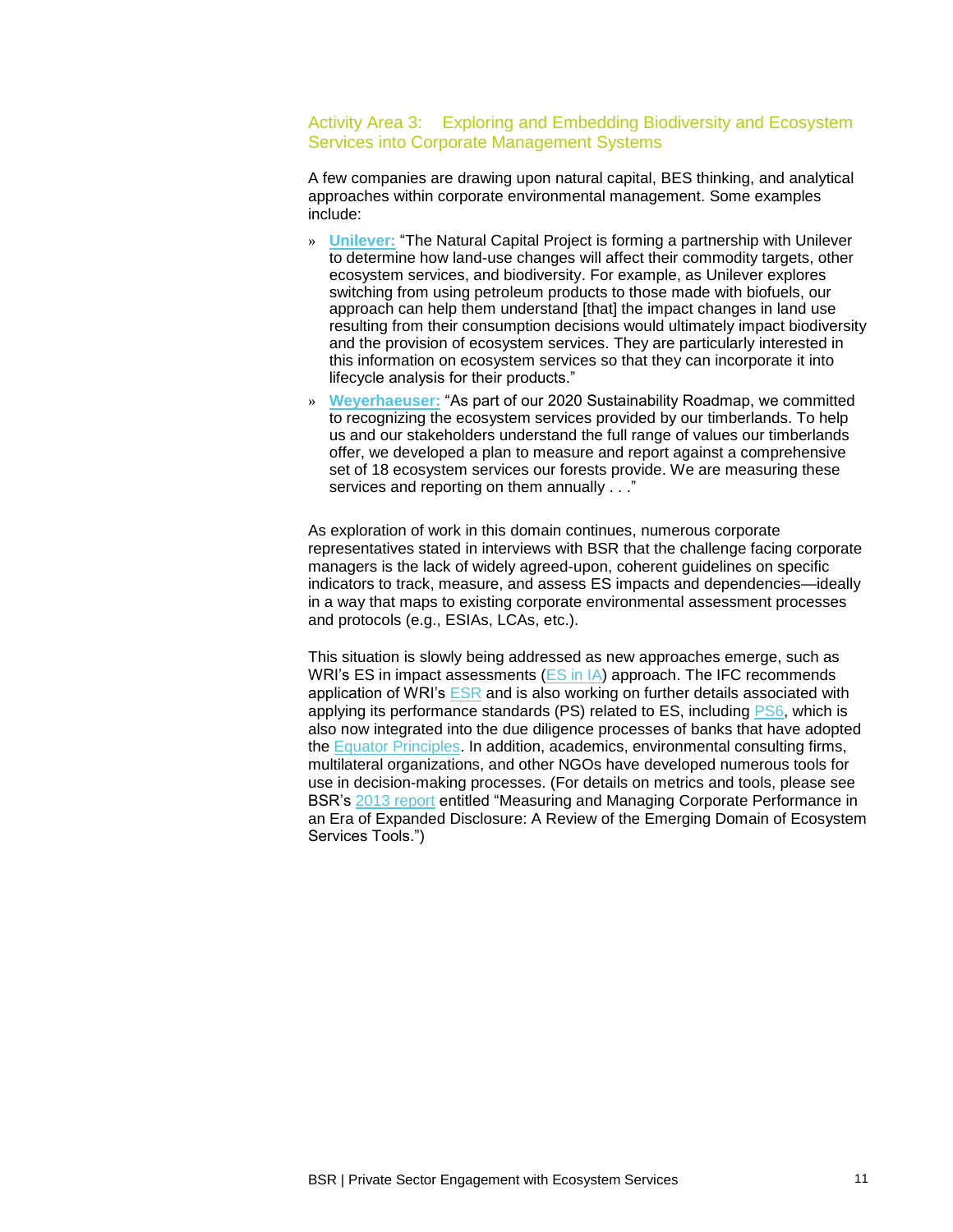# Looking Forward

Ultimately, the key to integrating ES into environmental management will be to demonstrate how this work contributes to project managers' goals of delivering projects on time and in budget, with as little risk as possible. The easier it is for companies to integrate new measures or approaches into existing processes, the more likely they are to adopt them.

In BSR's research, numerous corporate managers asserted that factoring ES issues and considerations into corporate decision-making has the potential to yield new insights relative to existing approaches. Specifically, corporate representatives reported in interviews that ES work has already drawn attention to:

- » Operational dependencies on ES;
- » Potential supply chain risks associated with cumulative impacts on key ES upon which suppliers rely, and
- » Threats to local stakeholder livelihoods, particularly in economies and rural areas that depend heavily on natural resources.

Ideally, work on ES applications in the private sector will focus on these key areas and provide businesses with the insights to justify more widespread and indepth work on the topic, including:

- 1. **Documentation of corporate ecosystem services applications within decision-making processes:** This documentation would ideally show the relevance and value of ES to businesses, as well as how to apply the concept in corporate settings and how much it will cost to undertake ES assessments at various scales.
- 2. **Synthesis of lessons learned from corporate applications:** While many companies remain in a quiet, exploratory mode, there is an ongoing need for trusted independent analysts to synthesize and disseminate lessons learned to date. Companies particularly need analysts to highlight what is working and what is not so that they can increase their capability to assess risk and opportunity, realize cost savings, improve their performance, and decrease risk.
- 3. **Updating, maintaining, and managing knowledge related to corporate applications of ES concepts:** This knowledge might include details on advances in ES science, credible available data sets for specific geographies, reliable tools for particular applications, and case studies.

Having more of this kind of information in the public domain would enable companies to draw from a growing body of material on how systematic consideration of ES can spark innovation and effective on-the-ground action to maintain and restore the natural infrastructure upon which we all rely.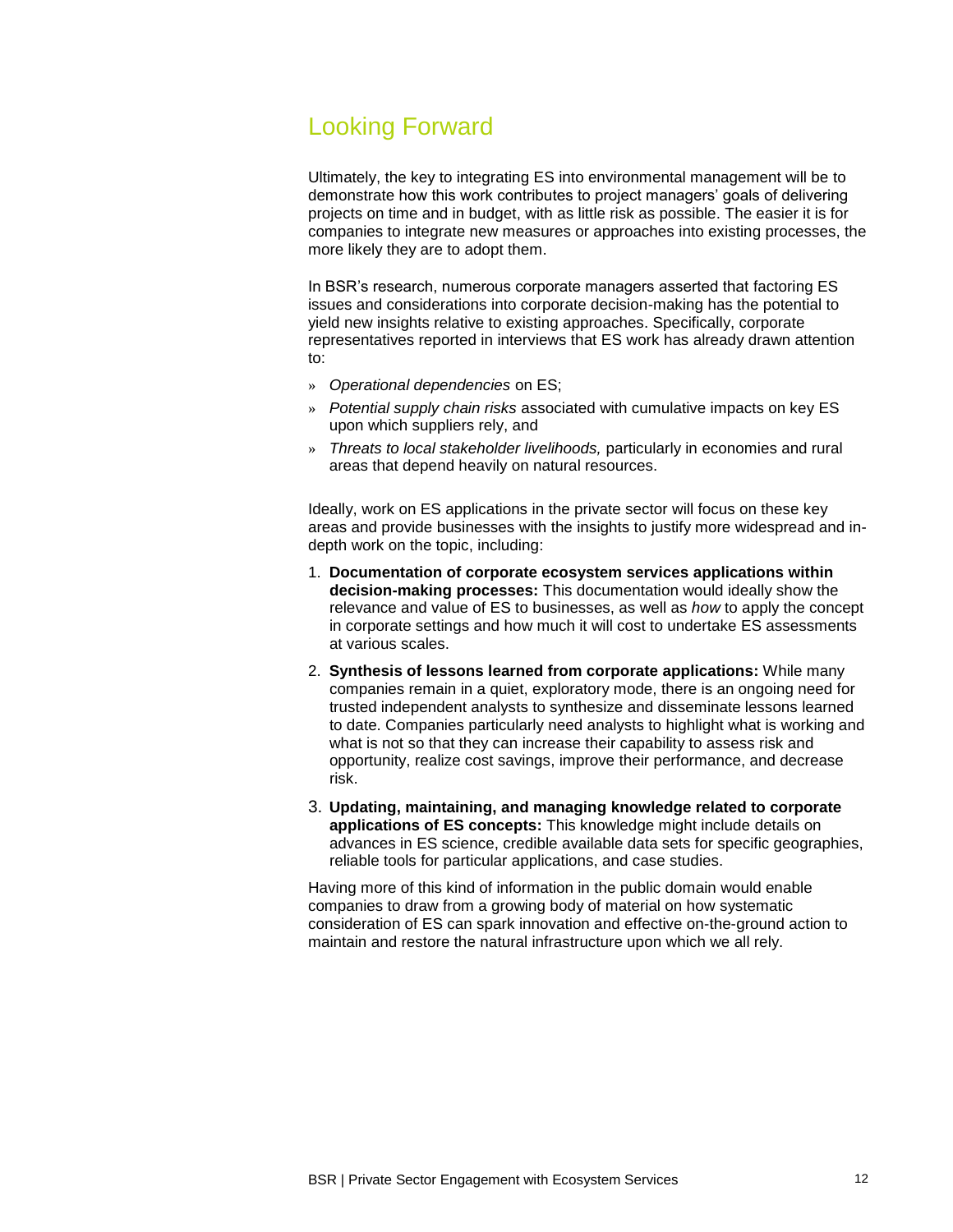# Corporate Activity Related to Ecosystem Services

Updated in January 2015

#### **Fifty-seven companies from around the world mention natural capital and ecosystem services (ES) in publicly available materials.**

To provide a snapshot of how companies are engaging to address ES, the following exhaustive table of corporate activity categorizes each activity as one or more of the following:

- » Governance: Mandatory company-wide policy, management approach, or measurement and reporting system addressing ES
- » Operations: Identifying, assessing, and factoring ES into decisions at the site and/or business unit level
- » Philanthropy: Encouraging or enhancing ES in a way unrelated to core business operations or impacts
- » Research: Conducting external-facing research on the current state of ES and/or its integration into business
- » Strategy: Incorporating ES into corporate business models or as a key component of revenue generation

| Company<br>alphabetical)<br>order) | <b>Type of</b><br><b>Engagement</b> | <b>Description of Activities</b>                                                                                                                                                                                                                                                                                                                                                                                                           | <b>Source and More Information</b>                                                                                                                                                                                                                                                                                                                                 | <b>Partners</b>                                                                                                                          |
|------------------------------------|-------------------------------------|--------------------------------------------------------------------------------------------------------------------------------------------------------------------------------------------------------------------------------------------------------------------------------------------------------------------------------------------------------------------------------------------------------------------------------------------|--------------------------------------------------------------------------------------------------------------------------------------------------------------------------------------------------------------------------------------------------------------------------------------------------------------------------------------------------------------------|------------------------------------------------------------------------------------------------------------------------------------------|
| <b>AB Agri</b><br>new in 2014      | Strategy                            | UK Farming and food supply chain group AB<br>Agri and biodiversity offsetting brokers the<br>Environment Bank have entered into a<br>partnership to offer payments from the bank<br>to farmers in exchange for the creation or<br>restoration of wildlife habitats. The funding<br>will be derived from the sale of "conservation"<br>credits" to developers who need to offset their<br>environmental impact.                             | Program booklet:<br>www.absustain.com/uploads/files/l<br>andowner booklet absustain-<br>forprinters-mar.pdf                                                                                                                                                                                                                                                        | Environmental<br><b>Bank</b>                                                                                                             |
| <b>AkzoNobel</b>                   | Governance<br>& Operations          | 2010 report: "The Ecosystem Services<br>Review (ESR) is now one of the sustainability<br>tools available for use in the BU strategy<br>process."<br>2011 report: "We continue to be involved in the<br><b>IUCN</b> [International Union for Conservation of<br>Nature] Leaders for Nature program in the<br>Netherlands. During 2012, we will work<br>together with peer companies on a so-called<br>inspirational program on ecosystems." | Policy statement:<br>www.akzonobel.com/system/imag<br>es/AkzoNobel Position Statement<br>Biodiversity and Ecosystems to<br>m9-15743.pdf<br>2010 report:<br>report.akzonobel.com/2010/ar/sust<br>ainability/stakeholderactivity.html?<br>$cat = h$<br>2011 report:<br>report.akzonobel.com/2011/ar/serv<br>icepages/search.php?q=ecosyste<br>$m&paaeID=19162&cat=b$ | <b>World Business</b><br>Council for<br>Sustainable<br>Development<br>(WBCSD), World<br><b>Resources</b><br>Institute (WRI).<br>and IUCN |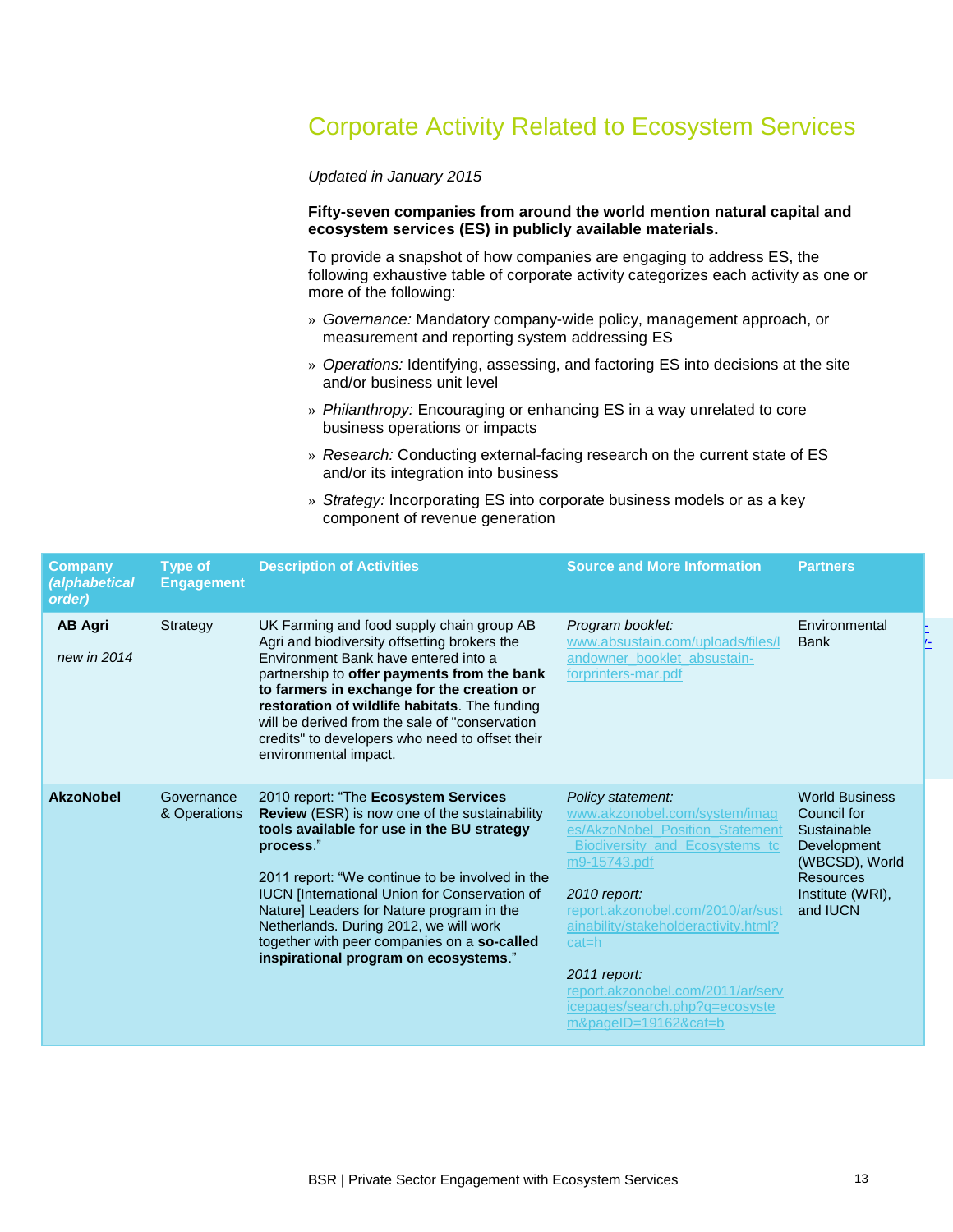| American<br><b>Electric Power</b><br>(AEP) | Operations                 | 2013 report: "AEP's ReCreation Land<br>encompasses 60,000 acres of land in eastern<br>Ohio that was mined and reclaimed by Ohio<br>Power's Central Ohio Coal Company, an AEP<br>subsidiary. The land now has more than 350<br>lakes and ponds and nearly 380 campsites that<br>more than 3.2 million people have enjoyed<br>since 1961. Recently, AEP partnered with the<br>Electric Power Research Institute [EPRI] to<br>evaluate the ecosystem services provided<br>by the site and the possible impacts that<br>shale gas fracking could have on these<br>resources. Ecosystem services are resources<br>and benefits, such as timber, fish, water, waste<br>decomposition, pollination, or CO <sub>2</sub><br>sequestration that are supplied by ecosystems<br>and benefit mankind. Results of the study to<br>date have indicated no long-lasting impacts."                                                                                | 2012 report:<br>2012.aepsustainability.com/ouriss<br>ues/envperformance/biodiversity.a<br><b>Spx</b><br>2013 report:<br>www.aepsustainability.com/fastfact<br>s/reports/docs/2013-GRI-<br>Report.pdf                                           | <b>EPRI</b> and Wildlife<br><b>Habitat Council</b> |
|--------------------------------------------|----------------------------|--------------------------------------------------------------------------------------------------------------------------------------------------------------------------------------------------------------------------------------------------------------------------------------------------------------------------------------------------------------------------------------------------------------------------------------------------------------------------------------------------------------------------------------------------------------------------------------------------------------------------------------------------------------------------------------------------------------------------------------------------------------------------------------------------------------------------------------------------------------------------------------------------------------------------------------------------|------------------------------------------------------------------------------------------------------------------------------------------------------------------------------------------------------------------------------------------------|----------------------------------------------------|
| Anglo<br>American                          | Governance<br>& Operations | "Anglo American and international<br>environmental NGO Fauna & Flora<br>International (FFI) have committed to a three-<br>year strategic partnership on biodiversity<br>conservation Anglo American will<br>strengthen its internal skills set in biodiversity<br>and ecosystem services impact assessment<br>and management."<br>2012 report: "In 2012, we introduced our<br>Biodiversity Overlap Assessment (BOA) tool,<br>designed to provide a high-level overview of<br>the greatest business risks arising from<br><b>biodiversity issues</b> across operations, project<br>sites, and key exploration sites. We have used<br>the BOA tool to develop a global map of our<br>operations in relation to protected areas, which<br>will be used to address significant risk areas<br>. Our preference is to take a risk-based<br>approach, focusing on the potential impacts on<br>ecosystem services and relating this to<br>biodiversity." | www.angloamerican.com/develop<br>ment/approach-and-<br>policies/partnerships-and-<br>collaboration/partnership/faunaflor<br>a.aspx<br>2012 report:<br>www.angloamerican.com/~/media/<br>Files/A/Anglo-American-<br>Plc/reports/AA-SDR-2012.pdf | <b>FFI</b>                                         |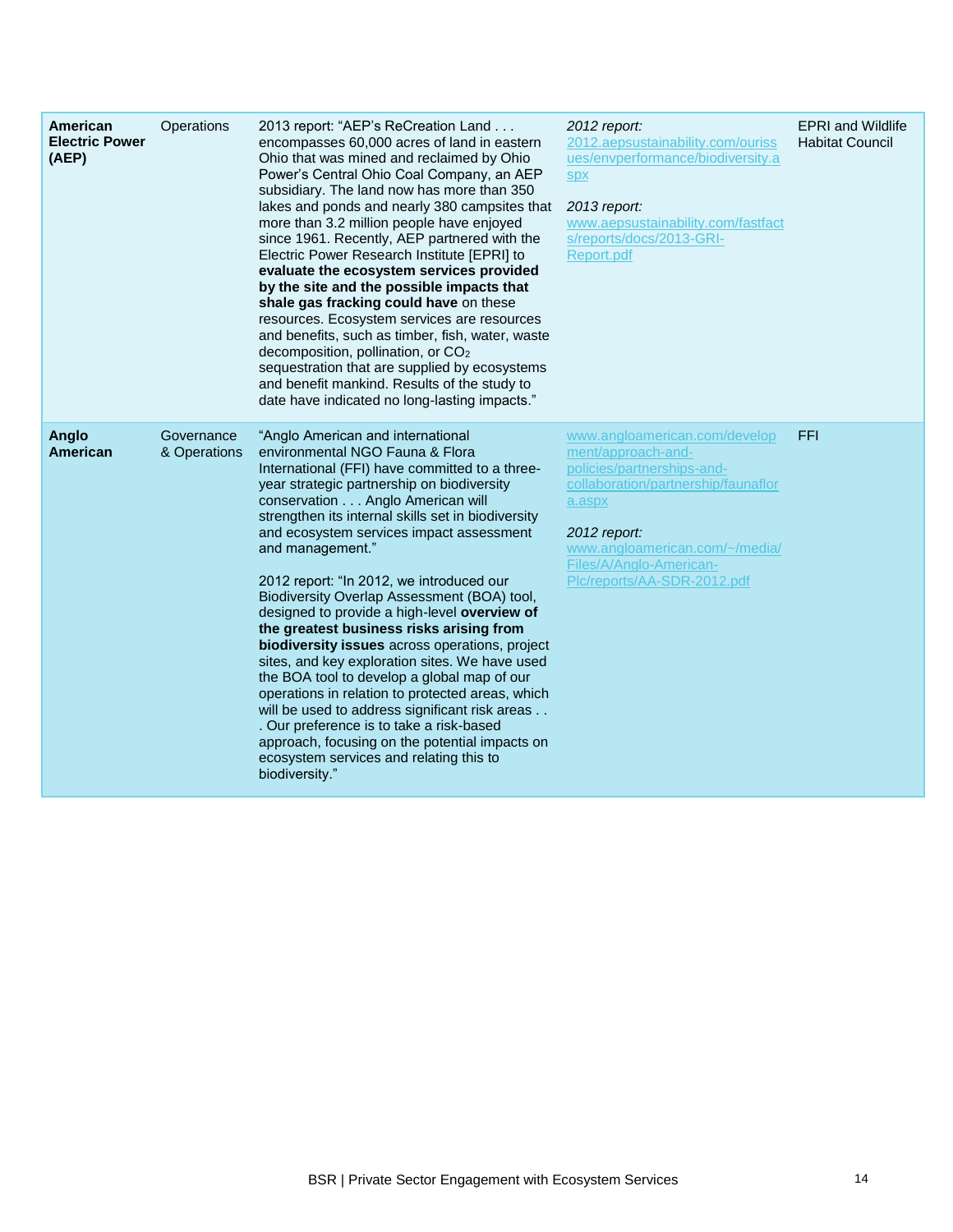| AngloGold<br><b>Ashanti</b> | Governance<br>& Operations | 2011 report: "Ecosystem services, especially<br>biodiversity services, are coming under the<br>spotlight in many countries In 2011, we<br>continued to refine our draft biodiversity<br>management standard which will be applied<br>to set an internal standard and common<br>performance expectations. The standard will be<br>finalized in 2012."<br>2012 report: "Our Biodiversity Management<br>Standard, which is based on ICMM's Good<br>Practice Guidance on Mining and Biodiversity<br>and IFC Performance Standard 6, and which<br>has been subjected to internal and external<br>peer review, is currently being finalized. The<br>management standard will require each site to<br>have a formal biodiversity action plan in place<br>that has been prepared according to group-<br>wide criteria. With implementation of this<br>standard, we will be reviewing biodiversity<br>action plans in place at each operation."<br>ES are also referenced in a restoration case<br>study from South Africa. | 2011 report:<br>www.aqa-<br>reports.com/11/sustainability-<br>report/context-and-<br>strategy/sustainability-journey<br>2012 report:<br>www.aga-<br>reports.com/12/os/performance/re<br>sponsible-custodianship-water-<br>land<br>Case study (South Africa):<br>www.anglogold.com/subwebs/infor<br>mationforinvestors/reporttosociety<br>04/values bus principles/environ<br>ment/e cs sa 7 11.htm | <b>BSR</b>           |
|-----------------------------|----------------------------|--------------------------------------------------------------------------------------------------------------------------------------------------------------------------------------------------------------------------------------------------------------------------------------------------------------------------------------------------------------------------------------------------------------------------------------------------------------------------------------------------------------------------------------------------------------------------------------------------------------------------------------------------------------------------------------------------------------------------------------------------------------------------------------------------------------------------------------------------------------------------------------------------------------------------------------------------------------------------------------------------------------------|----------------------------------------------------------------------------------------------------------------------------------------------------------------------------------------------------------------------------------------------------------------------------------------------------------------------------------------------------------------------------------------------------|----------------------|
| Antofagasta<br>new in 2014  | Operations                 | "Antofagasta aims to 'create environmental<br>value' at its mining operation sites. To help<br>evaluate opportunities and assess progress<br>against this goal, the company is developing<br>an Environmental Risk, Opportunity and<br>Valuation Assessment (EROVA) tool. This<br>will be used to determine the qualitative and<br>quantitative value of company impacts, both<br>positive and negative. It is a flexible framework<br>that covers all forms of natural capital (such as<br>biodiversity and mineral resources) and<br>environmental impacts (such as air emissions<br>and waste). It includes an assessment of<br>company-related risks and opportunities and<br>also enables a comparison of impacts across<br>different stakeholder groups."                                                                                                                                                                                                                                                    | www.antofagasta.co.uk/sustainabil<br>ity/environment.aspx                                                                                                                                                                                                                                                                                                                                          | <b>Sustain Value</b> |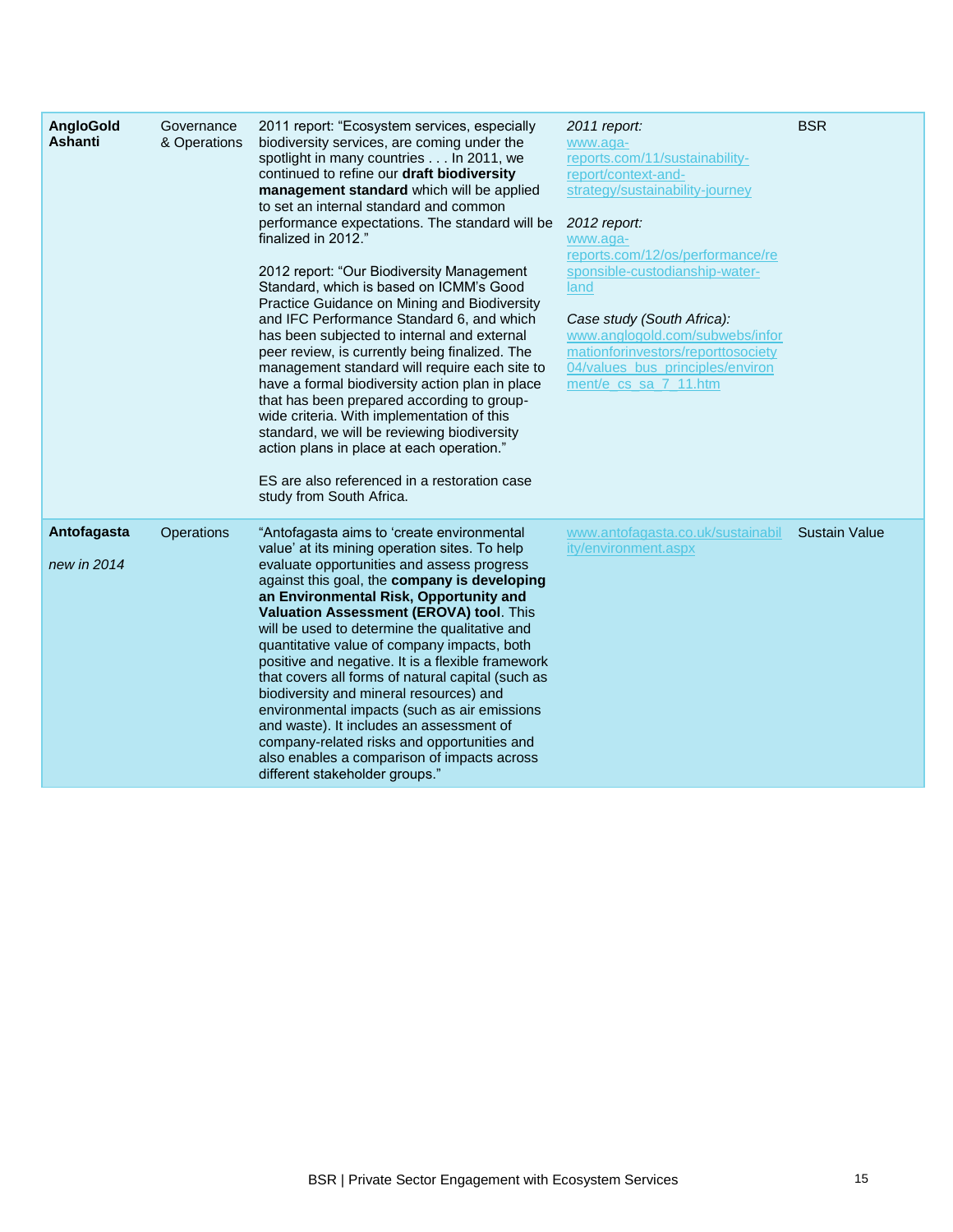| <b>Barrick Gold</b> | Governance<br>& Operations | 2011 report: "Barrick's Biodiversity Standard,<br>developed in 2009, formalizes our stewardship<br>activities and environmental management<br>strategy. It requires us to integrate<br>biodiversity into project planning and decision-<br>making, to assess the direct and indirect<br>impacts of new projects (and expansion of<br>existing projects) on ecosystem services, to<br>design projects that avoid potentially significant<br>impacts on biodiversity, to exploit opportunities<br>to protect and enhance biodiversity, to consult<br>with stakeholders, and to engage in<br>partnerships that address scientific and<br>practical challenges relating to biodiversity<br>protection or enhancement."<br>2012 report: "Going forward, along with<br>revising the Biodiversity Standard and<br>developing a guidance document for<br>implementation, we are focusing on risk<br>assessments that will look at three key<br>areas: habitats, species, and ecosystem<br>services, using Barrick's Formal Risk<br>Assessment (FRA) process. We completed<br>our preliminary FRA at the Lumwana mine in<br>Zambia in 2012." | 2011 report:<br>barrickresponsibility.com/2011/env<br>ironment/biodiversity<br>2012 report:<br>barrickresponsibility.com/2012/mat<br>erial-issues/biodiversity-<br>management/                                                                                                                                        | <b>BSR and Cross</b><br><b>Sector Biodiversity</b><br>Initiative (CSBI) |
|---------------------|----------------------------|-------------------------------------------------------------------------------------------------------------------------------------------------------------------------------------------------------------------------------------------------------------------------------------------------------------------------------------------------------------------------------------------------------------------------------------------------------------------------------------------------------------------------------------------------------------------------------------------------------------------------------------------------------------------------------------------------------------------------------------------------------------------------------------------------------------------------------------------------------------------------------------------------------------------------------------------------------------------------------------------------------------------------------------------------------------------------------------------------------------------------------------|-----------------------------------------------------------------------------------------------------------------------------------------------------------------------------------------------------------------------------------------------------------------------------------------------------------------------|-------------------------------------------------------------------------|
| <b>BC Hydro</b>     | Operations                 | "The Fish and Wildlife Compensation Program<br>compensates for the impacts to fish, wildlife,<br>and their supporting habitats affected by BC<br>Hydro-owned and -operated generation<br>facilities Using an ecosystem-based<br>approach, the program defines desired<br>outcomes and takes actions to restore,<br>enhance, and conserve priority species and<br>their habitats."                                                                                                                                                                                                                                                                                                                                                                                                                                                                                                                                                                                                                                                                                                                                                   | Fish & Wildlife Compensation<br>Program:<br>www.bchydro.com/about/sustainab<br>ility/environmental_responsibility/c<br>ompensation_programs.html                                                                                                                                                                      | <b>Fisheries and</b><br>Oceans Canada                                   |
| <b>BG Group</b>     | Operations                 | 2011 report: "In 2011, we initiated a program of<br>work to build our understanding of<br>ecosystem services and how they can be<br>applied to our business."                                                                                                                                                                                                                                                                                                                                                                                                                                                                                                                                                                                                                                                                                                                                                                                                                                                                                                                                                                       | 2011 report:<br>www.bg-<br>group.com/assets/files/cms/38919<br>BG SR 2011 Performance 030<br>412 NO 1.PDF<br>2012 report:<br>www.bg-<br>group.com/45/sustainability/how-<br>we-manage-<br>sustainability/environment/#ref_su<br>stainability12/managesustainability<br>/howwemanageenvironment/pages<br>/default.aspx | <b>IPIECA</b>                                                           |
| <b>BHP Billiton</b> | Governance<br>& Operations | "Target: All operations to develop dedicated<br>management plans, including controls to<br>prevent, minimize, rehabilitate, and offset<br>impacts to biodiversity and the related<br>benefits derived from ecosystems.<br>Performance: Land and Biodiversity<br>Management Plans were developed at all our<br>operations."                                                                                                                                                                                                                                                                                                                                                                                                                                                                                                                                                                                                                                                                                                                                                                                                          | 2013 report:<br>www.bhpbilliton.com/home/aboutu<br>s/sustainability/reports/Documents/<br>2013/BHPBillitonSustainabilityRep<br>ort2013_Interactive.pdf                                                                                                                                                                | Conservation<br>International                                           |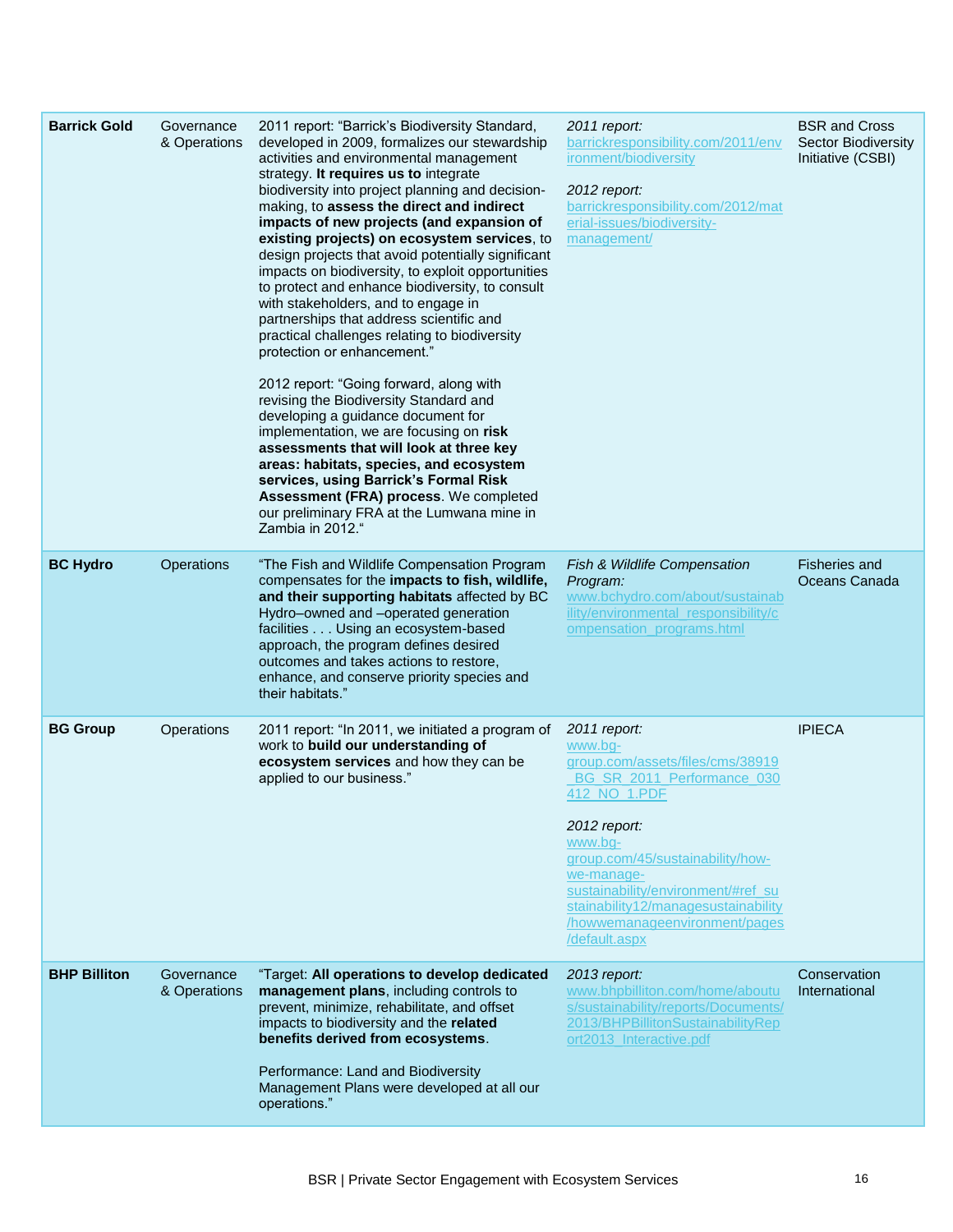| <b>British</b><br>American<br>Tobacco | Governance<br>& Operations | "We recognize that we have both an impact<br>and a dependence on biodiversity, through our<br>business operations and use of ecosystem<br>services, such as forest products, soil, and<br>water In order to meet this commitment, we<br>commit to assessing our impacts, i.e., we<br>will identify areas of high biodiversity value and<br>understand our impacts on ecosystem<br>services."<br><b>British American Tobacco Biodiversity</b><br>Partnership:<br>"The main thrust in Term 2 has been to adopt a<br>risk-based approach to the management<br>and conservation of biodiversity by British<br>American Tobacco. Biodiversity Risk and<br>Opportunity Assessment (BROA) was adopted<br>as the core tool to drive change. To date, 19<br>British American Tobacco companies across<br>the globe have completed BROAs and action<br>plans, working with local partner organizations,<br>and all have started to implement their plans<br>. Term 3 has a sharper focus on the key issues<br>relating to biodiversity and ecosystem services<br>in tobacco-growing and mixed agricultural<br>landscapes and ecosystems. The scope of our<br>activities is focused on the following key<br>themes: landscapes and livelihoods, forests<br>and trees, water, and soil." | Policy statement:<br>www.bat.com/group/sites/uk 3m<br>nfen.nsf/vwPagesWebLive/DO725<br>ECW/\$FILE/medMD725KML.pdf?<br>openelement<br>Biodiversity partnership:<br>www.batbiodiversity.org/                                       | Earthwatch, Fauna<br>& Flora<br>International (FFI),<br>and Tropical<br><b>Biology</b><br>Association    |
|---------------------------------------|----------------------------|------------------------------------------------------------------------------------------------------------------------------------------------------------------------------------------------------------------------------------------------------------------------------------------------------------------------------------------------------------------------------------------------------------------------------------------------------------------------------------------------------------------------------------------------------------------------------------------------------------------------------------------------------------------------------------------------------------------------------------------------------------------------------------------------------------------------------------------------------------------------------------------------------------------------------------------------------------------------------------------------------------------------------------------------------------------------------------------------------------------------------------------------------------------------------------------------------------------------------------------------------------------------------|----------------------------------------------------------------------------------------------------------------------------------------------------------------------------------------------------------------------------------|----------------------------------------------------------------------------------------------------------|
| <b>BP</b>                             | Governance<br>& Operations | "In 2012, we engaged a global conservation<br>organization, Fauna & Flora International (FFI),<br>to review our biodiversity and ecosystem<br>services practices and procedures. With<br>FFI, we conducted internal workshops, one-on-<br>one interviews with key personnel across BP,<br>and external market analysis of emerging<br>biodiversity and ecosystem services issues.<br>Following this engagement and discussions<br>with FFI and other individual environmental<br>nongovernmental organizations, we are now in<br>the process of reviewing our strategic<br>approach to biodiversity and ecosystem<br>services."<br>"Ecosystems provide many services to humans<br>We recognize that our operations are<br>dependent on these ecosystem services,<br>notably water. Managing these dependences is<br>therefore important to a long-term, sustainable<br>business Through our environmental and<br>social practices, applicable projects are<br>required to assess sensitivities and<br>potential impacts on ecosystem services<br>during screening, as well as the<br>dependence of local communities on the<br>ecosystem services that could be affected<br>by our operations."                                                                              | www.bp.com/sectiongenericarticle<br>800.do?categoryId=9048966&cont<br>entId=7083299<br>www.bp.com/en/global/corporate/s<br>ustainability/environment/biodiversi<br>ty-and-working-in-sensitive-<br>areas/ecosystem-services.html | <b>BSR, Conservation</b><br>Leadership<br>Programme, FFI,<br>IPIECA, OGP,<br>Proteus, and<br><b>WCMC</b> |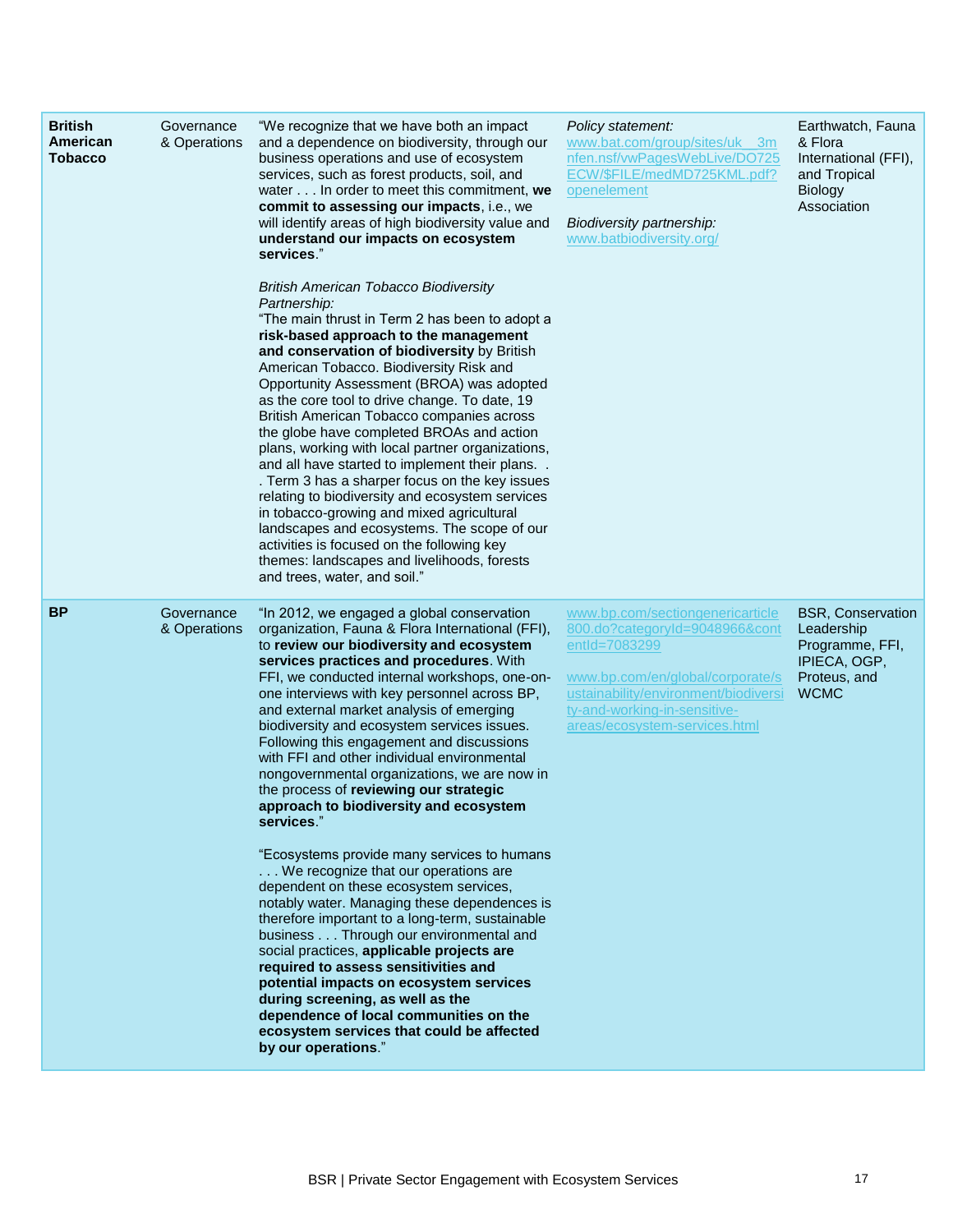| <b>CEMEX</b><br>new in 2014    | Governance                 | As part of a partnership with the International<br>Union for Conservation of Nature (IUCN), in<br>December 2013 CEMEX introduced a<br><b>Corporate Water Policy that includes the</b><br>company's commitment to protect<br>ecosystems and biodiversity in its sites<br>through sustainable water management.<br>"CEMEX is fully committed to carrying out our<br>business activities in a sustainable manner,<br>minimizing pressure on water resources and<br>covering three such essential aspects as<br>resource availability, resource quality, and<br>ecosystem integrity," - Lorenzo H. Zambrano,<br>CEMEX Chairman and CEO                                                                                                                                                                                                                                                                                                                                          | Press Release:<br>www.cemex.com/MediaCenter/Pre<br>ssReleases/PressRelease201312<br>09.aspx                                                                                                                                                                                                                                                                            | <b>International Union</b><br>for Conservation of<br>Nature (IUCN)    |
|--------------------------------|----------------------------|-----------------------------------------------------------------------------------------------------------------------------------------------------------------------------------------------------------------------------------------------------------------------------------------------------------------------------------------------------------------------------------------------------------------------------------------------------------------------------------------------------------------------------------------------------------------------------------------------------------------------------------------------------------------------------------------------------------------------------------------------------------------------------------------------------------------------------------------------------------------------------------------------------------------------------------------------------------------------------|------------------------------------------------------------------------------------------------------------------------------------------------------------------------------------------------------------------------------------------------------------------------------------------------------------------------------------------------------------------------|-----------------------------------------------------------------------|
| Coca-Cola                      | Governance<br>& Operations | <b>Sustainable Agriculture Guiding Principles:</b><br>"Promote and protect natural habitats and<br>biodiversity through the conservation of natural<br>flora and fauna and the maintenance of<br>important ecosystem services, such as<br>natural pest and disease controls, pollination,<br>and freshwater flows."<br>"Through our partnership, WWF and Coca-<br>Cola are working to integrate the value of<br>nature into corporate and public decision<br>making. To achieve this goal, one of our<br>strategies is to evaluate the impact of<br>implementing sustainability standards on<br>ecosystem services, using our 11 partnership<br>geographies as proof points. Brazil is the<br>perfect testing ground for this approach. It is<br>here where our organizations, working with<br>local academic partners, are analyzing the<br>benefits of sustainable sugarcane certification<br>on ecosystem services, such as water quality,<br>carbon, and biodiversity." | <b>WWF Partnership Report:</b><br>assets.coca-<br>colacompany.com/c0/92/e2ca905b<br>4ba3ab2d5aab4c22d19e/2013-<br>coca-cola-and-wwf-annual-<br>partnership-review-basic.PDF<br><b>Sustainable Agriculture Guiding</b><br>Principles:<br>assets.coca-<br>colacompany.com/bb/28/0d592b8<br>34e9d8fd9afcccb1829b6/sustainab<br>le-agricultural-guiding-<br>principles.pdf | WWF and U.S.<br>Agency for<br>International<br>Development<br>(USAID) |
| <b>Dow Chemical</b><br>Company | Operations &<br>Research   | "The collaboration between Dow and the<br>Nature Conservancy demonstrates that<br>protecting nature can be both a global business<br>strategy and a company priority Scientists,<br>engineers, and economists from both<br>organizations are working together to analyze<br>the various services that nature provides to our<br>operations and the community The work<br>involves validating tools and models that<br>can assign a value to these services in<br>order to support Dow's decision-making<br>when it comes to designing, constructing, and<br>operating its manufacturing sites."                                                                                                                                                                                                                                                                                                                                                                             | www.dow.com/sustainability/chang<br>e/nature_conserv.htm                                                                                                                                                                                                                                                                                                               | The Nature<br>Conservancy and<br><b>BSR</b>                           |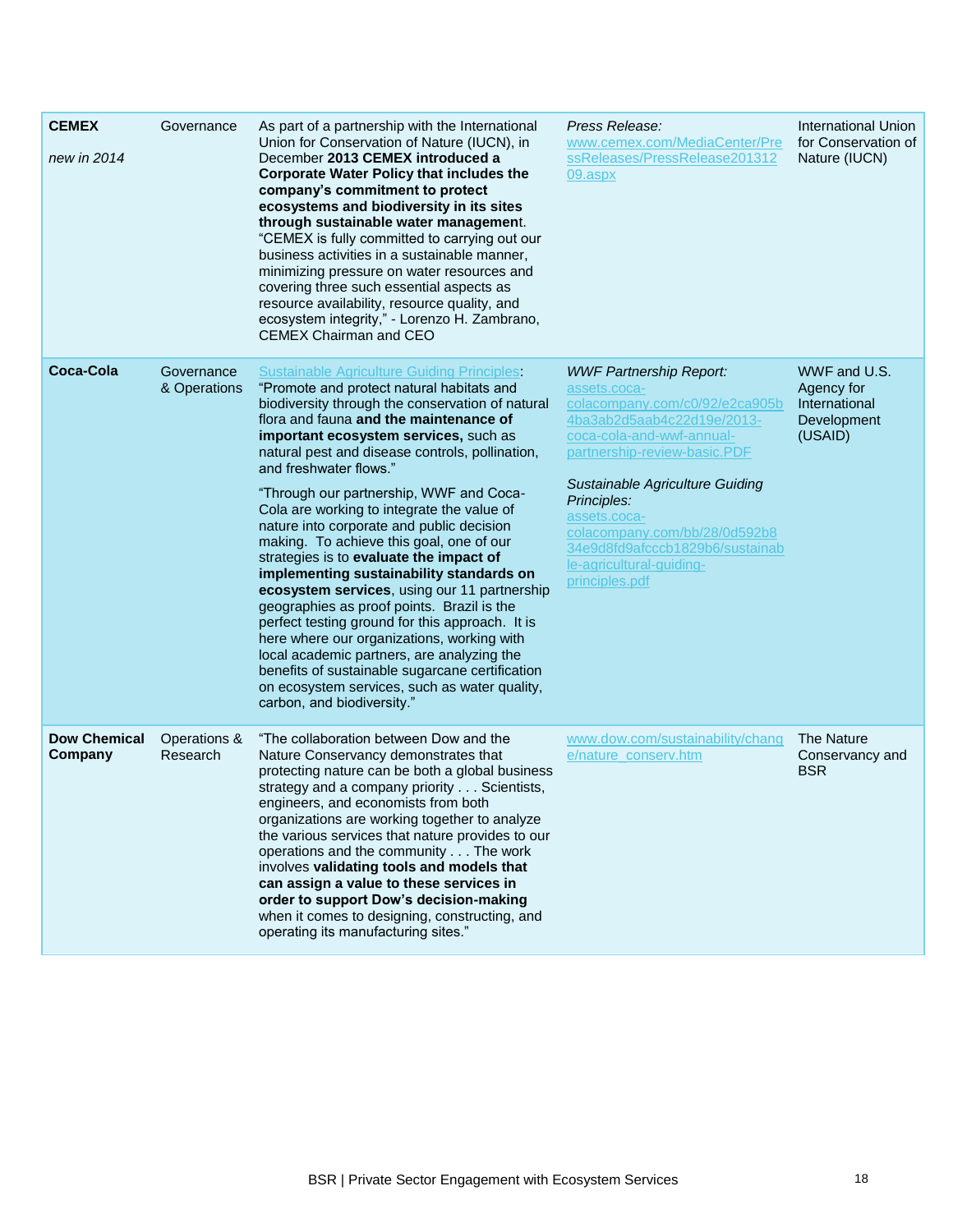| <b>EDP</b><br>(Energias de<br>Portugal) | Operations | "The loss of biodiversity, and consequent<br>degradation of ecosystem services, is one of<br>today's major concerns worldwide. Since 2007,<br>EDP has published a Biodiversity Policy that<br>outlines a management approach aimed at<br>achieving an overall positive balance between<br>the negative impacts of EDP operations and<br>the minimization, offsetting, and scientific<br>knowledge support measures that the company<br>fosters and implements."<br>"In Spain, HC Energía continues the work of<br>identifying and making an inventory of habitats<br>and biodiversity existing in the areas of<br>influence of the energy generation centers, in<br>order to determine the initial state of these<br>areas and establish management practices and<br>minimize the risks to prevent the occurrence of<br>situations of environmental risk. In 2011,<br>environmental risk assessments (ERA) were<br>performed [at] CH La Barca, [where] the desk<br>work was supplemented by a field campaign to<br>verify the current state of the environment and<br>describe a list of indicators on the state of<br>the ecosystem services provided." | www.edp.pt/en/sustentabilidade/Ri<br>sco/RiscosAmbientais/Pages/Risc<br>oAmbiental.aspx<br>2011 biodiversity report:<br>www.edp.pt/en/sustentabilidade/P<br>ublicacoesRelatorios/relatorios/Rel<br>atrios%20Sustentabilidade/EDP<br>Relat%C3%B3rio%20de%20Biodi<br>versidade%202011%20ENG.pdf<br>2012 annual report:<br>www.edp.pt/en/Investidores/public<br>acoes/relatorioecontas/2012/Annu<br>al%20Report%202012/RelatorioC<br>ontas2012 EN.pdf<br><b>Biodiversity policy:</b><br>www.edp.pt/en/sustentabilidade/a<br>mbiente/biodiversidade/politicadeb<br>iodiversidade/Pages/Biodiversidad<br>e.aspx | <b>International Union</b><br>for Conservation of<br>Nature (IUCN) and<br><b>World Business</b><br>Council for<br>Sustainable<br>Development<br>(WBCSD) |
|-----------------------------------------|------------|----------------------------------------------------------------------------------------------------------------------------------------------------------------------------------------------------------------------------------------------------------------------------------------------------------------------------------------------------------------------------------------------------------------------------------------------------------------------------------------------------------------------------------------------------------------------------------------------------------------------------------------------------------------------------------------------------------------------------------------------------------------------------------------------------------------------------------------------------------------------------------------------------------------------------------------------------------------------------------------------------------------------------------------------------------------------------------------------------------------------------------------------------------|------------------------------------------------------------------------------------------------------------------------------------------------------------------------------------------------------------------------------------------------------------------------------------------------------------------------------------------------------------------------------------------------------------------------------------------------------------------------------------------------------------------------------------------------------------------------------------------------------------|---------------------------------------------------------------------------------------------------------------------------------------------------------|
| Eni                                     | Operations | "Eni considers the conservation of biodiversity<br>and ecosystems an essential component of the<br>way it manages its activities Eni is<br>mapping operating sites with respect to<br>areas with a high level of biodiversity and<br>presence of ecosystem services with the aim<br>of differentiating operations on the basis of<br>their relevance to such environmental<br>considerations and to prioritize the<br>implementation of Biodiversity Action Plans."<br>"The Ecosystem Valuation Initiative included<br>the realization of a pilot project that Eni<br>conducted in Italy on its onshore activities in<br>the south of Italy in collaboration with the<br>Fondazione Eni Enrico Mattei, WBCSD [World<br><b>Business Council for Sustainable</b><br>Development] and IUCN [International Union<br>for Conservation of Nature] The experience<br>gained from the pilot project will be used in the<br>definition of an initial evaluation method for<br>ecosystem services designed for Eni's<br>activities with a complete project to be carried<br>out in collaboration with the Fondazione Eni<br>Enrico Mattei."                        | www.eni.com/en_IT/sustainability/<br>environment/biodiversity-and-<br>ecosystems/biodiversity-<br>ecosystems.shtml                                                                                                                                                                                                                                                                                                                                                                                                                                                                                         | BSR, WBCSD,<br>IUCN, and<br>Fondazione Eni<br><b>Enrico Mattei</b>                                                                                      |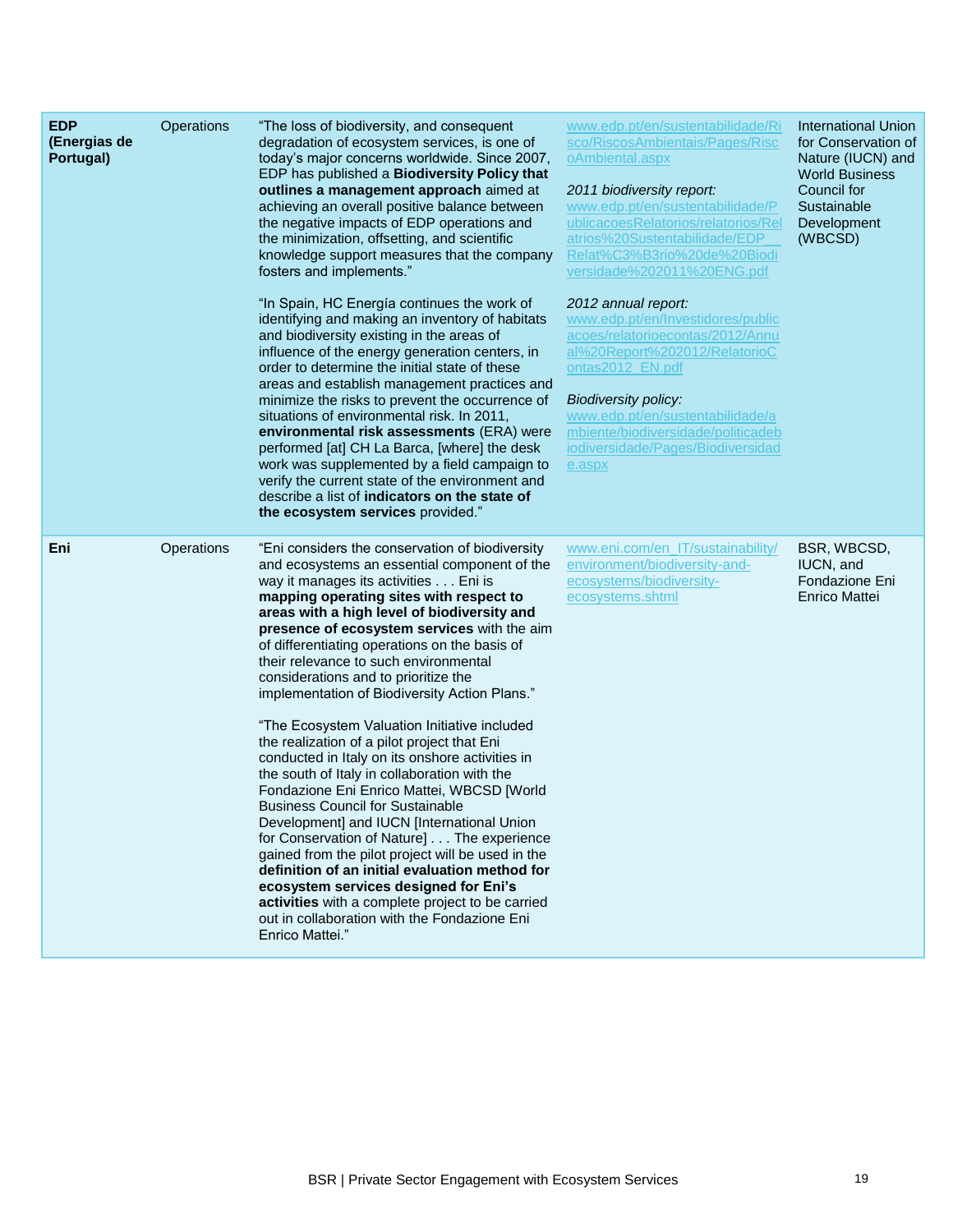| <b>ExxonMobil</b><br>updated 2014 | Operations                   | "ExxonMobil researchers developed a new<br>framework for characterizing marine<br>environmental sensitivities by prioritizing<br>ecosystem services within regions of<br>interest. During 2012, we piloted this<br>framework in an analysis involving the Gulf of<br>Mexico. In 2013, with the help of academic<br>partners from the Harte Institute of Gulf of<br>Mexico Studies, we expanded on this work by<br>incorporating stakeholder input into the<br>prioritization process. We held a stakeholder<br>workshop in Houston, Texas, that included<br>participants from the federal government and<br>several industries, including oil and gas, wind<br>energy, fishing and recreation. The results from<br>this workshop indicated food, raw materials,<br>and recreation rank highest on the list of valued<br>ecosystem services in the Gulf region. By<br>assessing how ecosystem services and<br>biodiversity can be impacted by different<br>development strategies, we can incorporate<br>sustainability considerations into our<br>development plans."                                                                                                                                           | corporate.exxonmobil.com/en/envi<br>ronment/environmental-<br>performance/ecosystem-<br>services/overview | BSR, WCMC, and<br><b>NatureServe</b>                    |
|-----------------------------------|------------------------------|-----------------------------------------------------------------------------------------------------------------------------------------------------------------------------------------------------------------------------------------------------------------------------------------------------------------------------------------------------------------------------------------------------------------------------------------------------------------------------------------------------------------------------------------------------------------------------------------------------------------------------------------------------------------------------------------------------------------------------------------------------------------------------------------------------------------------------------------------------------------------------------------------------------------------------------------------------------------------------------------------------------------------------------------------------------------------------------------------------------------------------------------------------------------------------------------------------------------|-----------------------------------------------------------------------------------------------------------|---------------------------------------------------------|
| <b>FEMSA</b>                      | Operations &<br>Philanthropy | "In June 2012, during the United Nations<br>Conference on Sustainable Development<br>Rio+20, the Corporate EcoForum, and the<br>Nature Conservancy launched the platform The<br>New Business Imperative: Valuing Natural<br>Capital integrating 24 initiatives from the<br>private sector, which show the way in which<br>leader companies are realizing their efforts in<br>protecting and restoring ecosystems. FEMSA<br>joined the platform and, together with the<br>Corporate EcoForum and the Nature<br>Conservancy, launched an invitation for<br>more Latin American enterprises to join this<br>knowledge exchange through initiatives for<br>natural capital valuing."<br>"[The Latin American Partnership for Water<br>Resources] seeks to create, implement, and<br>capitalize at least 32 Water Funds in five<br>Latin American countries. The goal established<br>for 2015, with a current progress of 38 percent,<br>is achieving the preservation of 3 million<br>hectares of watersheds, which could benefit<br>over 50 million people. Water Funds are an<br>innovative way to pay for services that<br>nature provides and to reinvest this money in<br>efforts for watershed preservation." | 2012 sustainability report:<br>www.femsa.com/en/assets/014/22<br>524.pdf                                  | The Nature<br>Conservancy and<br>Corporate Eco<br>Forum |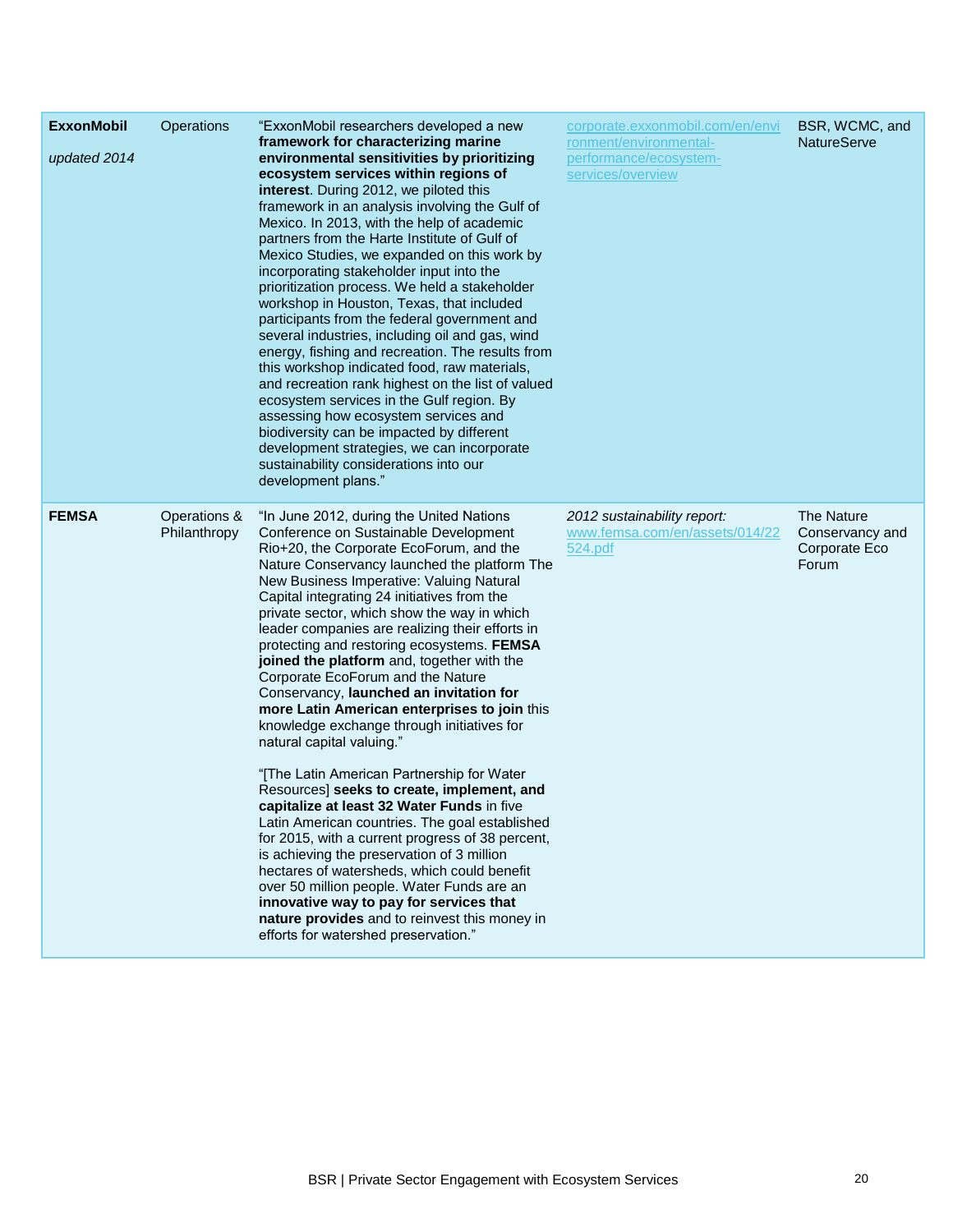| Fibria                      | Operations | "At <b>Fibria</b> , the first studies and drills related to<br>ecosystem services were performed in 2011,<br>and they identified and quantified major<br>ecosystem services consumed in the<br>company's production activities, as well as<br>services produced from its forest management<br>model In 2012, Fibria launched a study<br>analyzing the applicability of tools for<br>appreciation of environmental services for its<br>business. The company tested the application<br>of models such as Invest (in partnership with<br>the Nature Conservancy) and the ESR (in<br>partnership with Votorantim Industrial's<br>Sustainability area). Fibria is currently building<br>new partnerships to use ecosystem process<br>models with field data collected from Fibria's<br>experiments." | 2012 report:<br>www.fibria.com.br/rs2012/en/templ<br>ate?go=desempenho-<br>ambiental/servicos-<br>ecossistemicos.html                                                                                       | <b>World Business</b><br>Council for<br>Sustainable<br>Development<br>(WBCSD) and The<br><b>Nature</b><br>Conservancy |
|-----------------------------|------------|--------------------------------------------------------------------------------------------------------------------------------------------------------------------------------------------------------------------------------------------------------------------------------------------------------------------------------------------------------------------------------------------------------------------------------------------------------------------------------------------------------------------------------------------------------------------------------------------------------------------------------------------------------------------------------------------------------------------------------------------------------------------------------------------------|-------------------------------------------------------------------------------------------------------------------------------------------------------------------------------------------------------------|-----------------------------------------------------------------------------------------------------------------------|
| Freeport-<br><b>McMoRan</b> | Operations | "We continue to closely monitor the developing<br>concepts around ecosystem services. In 2012,<br>we participated in BSR workshops and<br>initiatives related to ecosystem services<br>assessment tools and, along with several<br>other large multinational corporations, worked<br>to address definitions, indicators, and<br>disclosures used to define and understand<br>ecosystem service risks and opportunities. As<br>this field evolves, we will continue to enhance<br>communications on our biodiversity systems<br>and initiatives."<br>"In 2011, we participated in a <b>benchmarking</b><br>study of biodiversity and ecosystem<br>services within the extractives sector<br>conducted by the Natural Value Initiative [NVI]."                                                     | 2012 report:<br>www.fcx.com/sd/env/biodiversity.ht<br>m.<br>2011 report:<br>www.fcx.com/sd/pdfs/WTSD Bk 2<br>011.pdf<br>Environmental policy:<br>www.fcx.com/envir/pdf/policies/En<br>virn/EnvPol jul07.pdf | <b>BSR and NVI</b>                                                                                                    |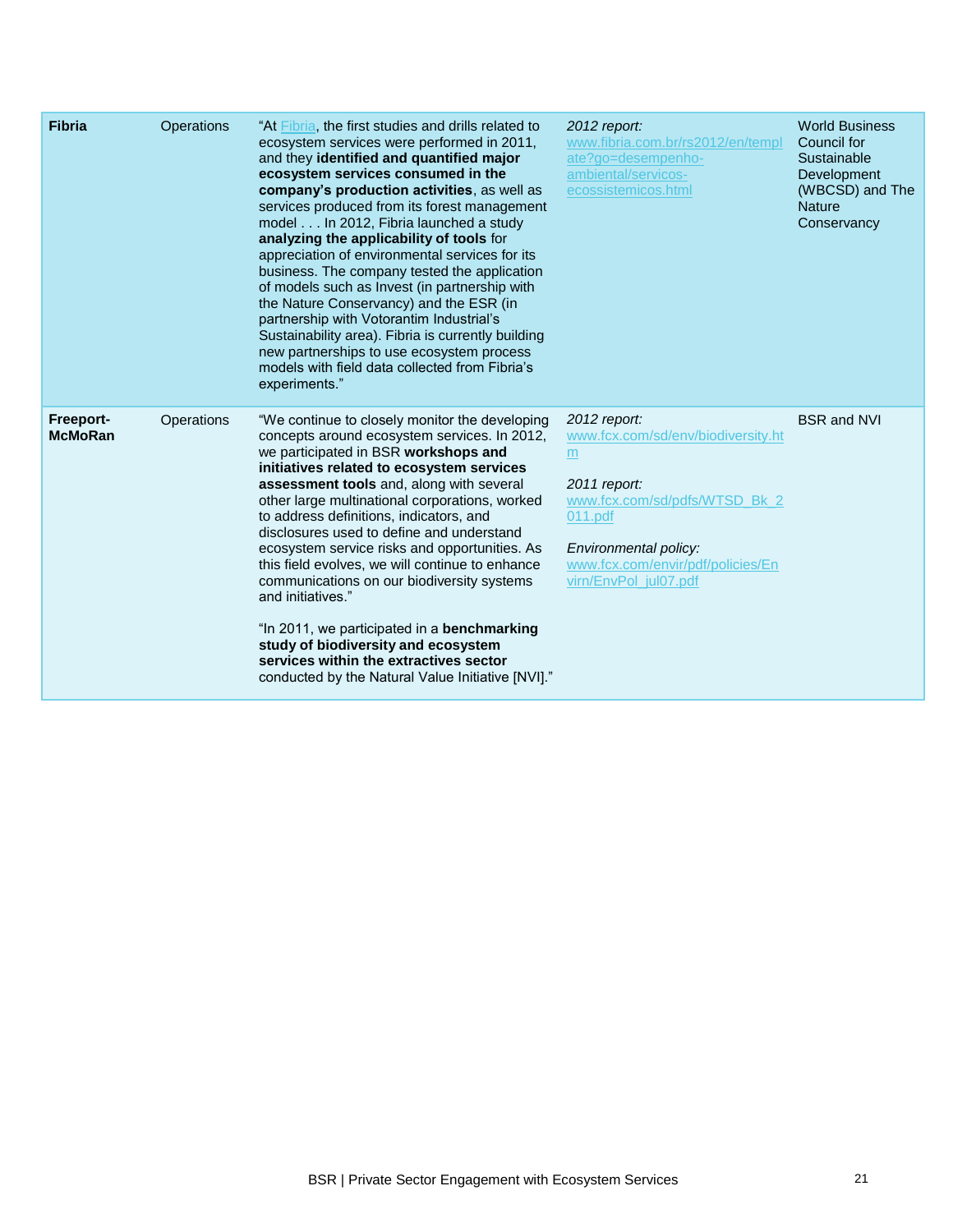| <b>Fujitsu</b><br><b>Limited</b> | Governance<br>& Operations | "The recent remarkable deterioration of<br>ecosystems makes conserving biodiversity an<br>urgent necessity to ensure sustainable<br>ecosystem services To achieve that goal,<br>we settled on the Fujitsu Group Biodiversity<br>Action Principles in October 2009. In this, we<br>introduced both (1) Pursuing the Conservation<br>of Biodiversity and the Sustainable Use of<br>Natural Resources in Business Activities and<br>(2) Contributing to Building a Society that<br>Ensures the Conservation of Biodiversity and<br>the Sustainable Use of Natural Resources as<br>themes for future efforts. We then established<br>four related action plan items in the Fujitsu<br>Group Environmental Protection Program<br>(Stage VI), which started in FY 2010."<br>"To determine how our business activities<br>impact biodiversity, we constructed the<br><b>Fujitsu Group Biodiversity (BD) Integration</b><br><b>Index</b> in FY 2010 and have been evaluating<br>the degrees to which our main business areas<br>impact biodiversity. In FY 2012, we determined<br>that this impact had declined by 9.6 percent<br>compared to FY 2009, because of a reduction<br>in our energy resource consumption. Going<br>forward, we will continue to use the BD<br>Integration Index as an indicator of the<br>biodiversity impacts of our business activities." | 2012 report:<br>www.fujitsu.com/global/about/envir<br>onment/biodiversity/conservation/<br>Policy statement:<br>www.fujitsu.com/global/about/envir<br>onment/approach/biodiversity/             | Biodiversity in<br>Good Company<br>Initiative                                |
|----------------------------------|----------------------------|----------------------------------------------------------------------------------------------------------------------------------------------------------------------------------------------------------------------------------------------------------------------------------------------------------------------------------------------------------------------------------------------------------------------------------------------------------------------------------------------------------------------------------------------------------------------------------------------------------------------------------------------------------------------------------------------------------------------------------------------------------------------------------------------------------------------------------------------------------------------------------------------------------------------------------------------------------------------------------------------------------------------------------------------------------------------------------------------------------------------------------------------------------------------------------------------------------------------------------------------------------------------------------------------------------------------------------------------------------------|-------------------------------------------------------------------------------------------------------------------------------------------------------------------------------------------------|------------------------------------------------------------------------------|
| Goldman<br><b>Sachs</b>          | Strategy &<br>Research     | "We believe that we can make a significant<br>positive contribution to climate change,<br>sustainable forestry, and ecosystem<br>services through market-based solutions.<br>As such, Goldman Sachs will aggressively<br>seek market-making and investment<br>opportunities in the environmental markets<br>described [in the Environmental Policy<br>Framework]."<br>"We will establish and fund a Center for<br>Environmental Markets to <b>undertake</b><br>independent research with partners in the<br>academic and NGO community to<br>explore/develop public policy options for<br>establishing effective markets around<br>climate change, biodiversity conservation, and<br>ecosystem services."                                                                                                                                                                                                                                                                                                                                                                                                                                                                                                                                                                                                                                                      | Policy statement:<br>www.goldmansachs.com/citizenshi<br>p/environmental-stewardship-and-<br>sustainability/environmental-policy-<br>framework/environmental-policy-<br>framework-main-page.html | <b>World Resources</b><br>Institute (WRI) and<br>Resources for the<br>Future |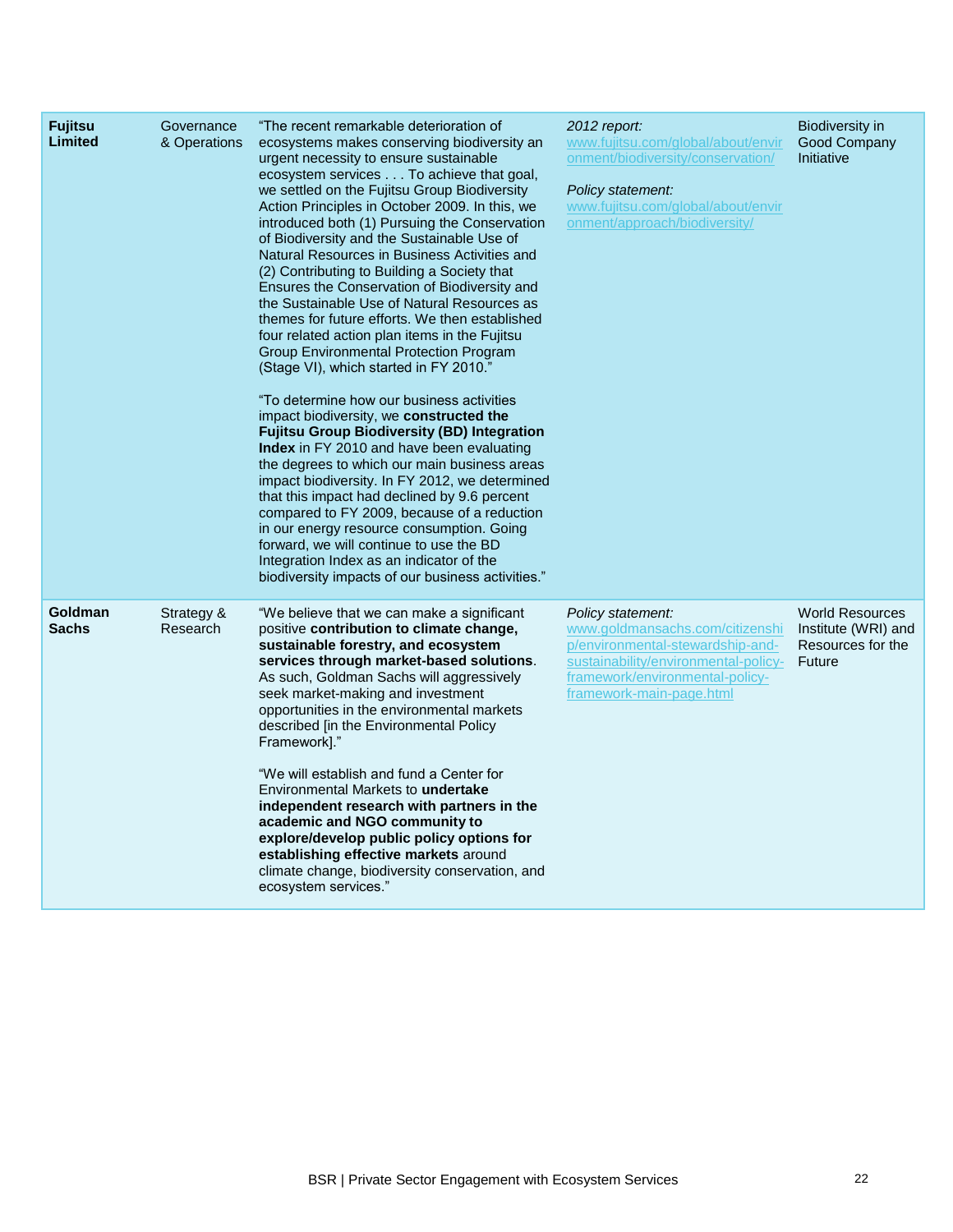| <b>Holcim</b><br>updated 2014 | <b>Operations</b>          | "Aggregate Industries UK, a subsidiary of<br>Holcim, operates the Ripon City Quarry, in the<br>Yorkshire Dales in England, mining sand and<br>gravel since 1964. As part of legal<br>requirements and its commitment to<br>sustainable development, where relevant, the<br>company systematically restores ecosystems<br>as part of its extraction operations<br>Ecosystem valuation was considered as a<br>tool to help identify the restoration option<br>with the greatest benefits to local communities<br>and the region."<br>"We have started programs to try to ascertain<br>the "true value" of our activities. For example,<br>our Group company in India, Ambuja Cements<br>(ACL), supported by KPMG, undertook a<br>project to understand the value of its social<br>and environmental impacts and to gain<br>insights as to the value that could be at risk by<br>2020. The study estimated positive and<br>negative impacts of aspects such as water<br>usage and rainwater harvesting, carbon and<br>other emissions to air, the use of alternative<br>fuels and raw materials and also considered<br>the estimated economic value added to<br>society."                                                                                                                                                                                                                                                                                                                                                                                                                                            | www.holcim.com/sustainable/envir<br>onment.html<br>Case study (UK):<br>www.wbcsdcement.org/index.php/<br>component/docman/doc_download<br>/1214-holcim-esr-and-valuation-<br>usage-uk                             | <b>International Union</b><br>for Conservation of<br>Nature (IUCN),<br><b>World Business</b><br>Council for<br>Sustainable<br>Development<br>(WBCSD), and<br><b>KPMG</b> |
|-------------------------------|----------------------------|-------------------------------------------------------------------------------------------------------------------------------------------------------------------------------------------------------------------------------------------------------------------------------------------------------------------------------------------------------------------------------------------------------------------------------------------------------------------------------------------------------------------------------------------------------------------------------------------------------------------------------------------------------------------------------------------------------------------------------------------------------------------------------------------------------------------------------------------------------------------------------------------------------------------------------------------------------------------------------------------------------------------------------------------------------------------------------------------------------------------------------------------------------------------------------------------------------------------------------------------------------------------------------------------------------------------------------------------------------------------------------------------------------------------------------------------------------------------------------------------------------------------------------------------------------------------------------------------------------------------|-------------------------------------------------------------------------------------------------------------------------------------------------------------------------------------------------------------------|--------------------------------------------------------------------------------------------------------------------------------------------------------------------------|
| <b>Hitachi</b>                | Governance<br>& Operations | "In the Hitachi Group Guide to Preservation of<br>Ecosystems issued in March 2011, we<br>presented all employees with our thinking on<br>the relationship between corporate activities<br>and ecosystems, while introducing trends and<br>examples of initiatives being taken around the<br>world. To further enhance understanding, in<br>May 2012 we issued Business Assessment on<br>the Preservation of Ecosystems and began<br>self-evaluating the impact of our business<br>operations on the ecosystem. We will<br>regularly review this assessment program and<br>make improvements throughout the group."<br>"In addition to the above corporate activities as<br>a whole, we assessed the impact of two<br>individual projects on ecosystems during<br>fiscal 2011, using the Corporate Ecosystem<br>Valuation (CEV) methodology developed by<br>the WBCSD (World Business Council for<br>Sustainable Development). One of the projects<br>is the water treatment services provided by<br>Hitachi Plant Technologies Ltd. in the Maldives.<br>The evaluation looked at the impact on the<br>surrounding ecosystems from the water supply<br>infrastructure and clarified the costs incurred by<br>Maldivian society and the environment. A<br>second project is the GeoMation Farm<br>agriculture information management system<br>provided by Hitachi Solutions Ltd. The study<br>quantified improved efficiency and reduction in<br>environmental burden from the application of<br>information technology (IT) to agriculture. We<br>plan to evaluate the benefits in additional future<br>studies." | www.hitachi.com/environment/acti<br>vities/stakeholder_collabo/ecosys.<br>html<br>www.hitachi.com/environment/visi<br>on/ecosystem.html<br>2012 report:<br>www.hitachi.com/csr/csr_images/e<br>nv2012e_ecosys.pdf | <b>WBCSD</b>                                                                                                                                                             |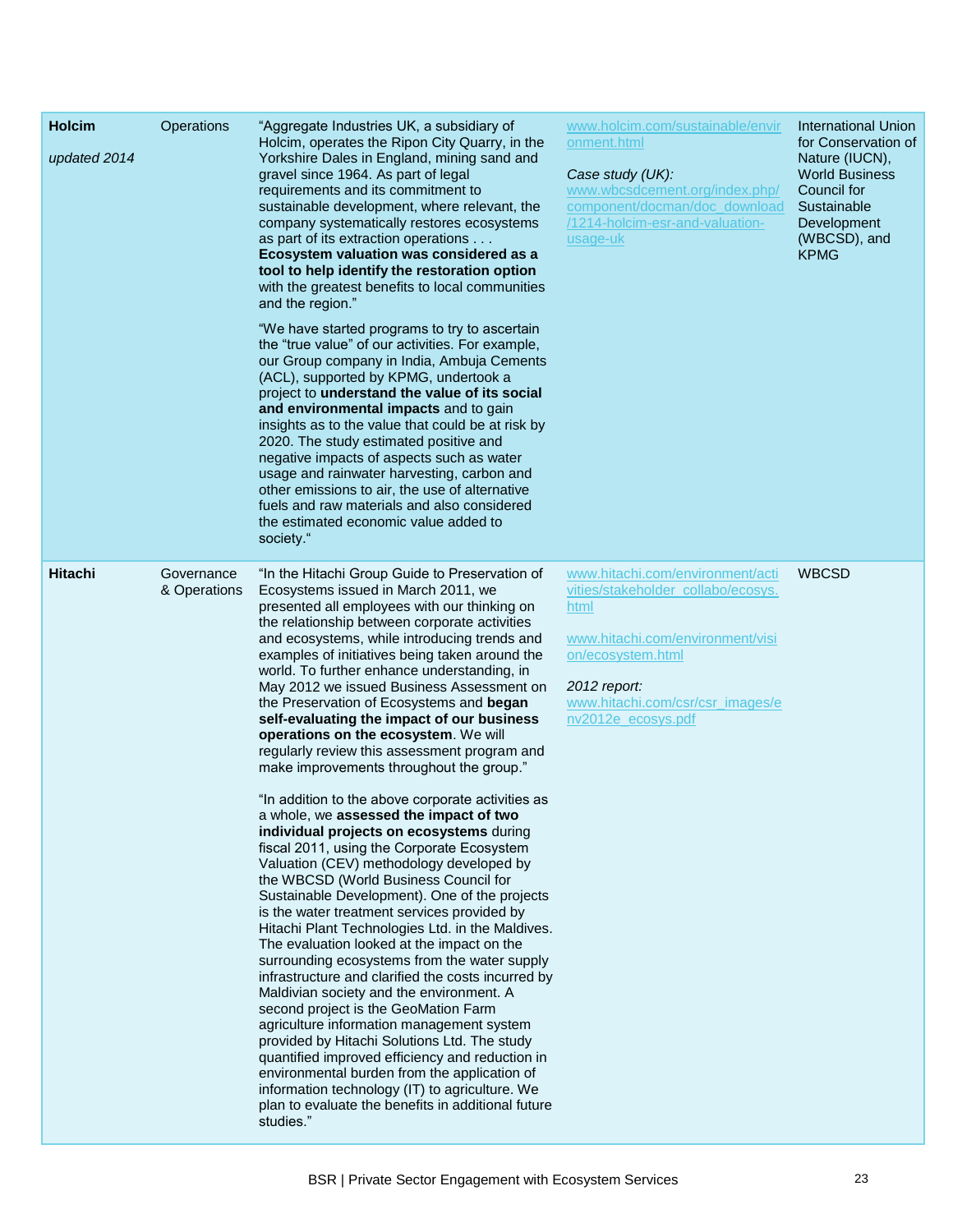| <b>HSBC</b>                                     | Research                   | Report finds [that] stocks of natural capital<br>provide a direct contribution to economic<br><b>output:</b> "We believe the assessment and<br>management of natural capital is becoming<br>more important, particularly for countries with<br>large and growing populations and relatively<br>scarce natural capital, such as China and<br>India."                                                                                                                                                                                                                                                                                                                                                                                                                                                                                                                                                                                                                                                                                                                                                                                                                       | www.hsbc.com/news-and-<br>insight/2013/natural-capital-<br><i>implications</i>                                                                                                                                                                                                                                                              |                         |
|-------------------------------------------------|----------------------------|---------------------------------------------------------------------------------------------------------------------------------------------------------------------------------------------------------------------------------------------------------------------------------------------------------------------------------------------------------------------------------------------------------------------------------------------------------------------------------------------------------------------------------------------------------------------------------------------------------------------------------------------------------------------------------------------------------------------------------------------------------------------------------------------------------------------------------------------------------------------------------------------------------------------------------------------------------------------------------------------------------------------------------------------------------------------------------------------------------------------------------------------------------------------------|---------------------------------------------------------------------------------------------------------------------------------------------------------------------------------------------------------------------------------------------------------------------------------------------------------------------------------------------|-------------------------|
| <b>JetBlue</b><br>new in 2014                   |                            | Together with The Ocean Foundation, JetBlue<br>is working to show the economic value of<br><b>clean beaches</b> by directly tying the importance<br>of nature to their airline's main economic<br>measure—revenue per available seat mile<br>(RASM). By attempting to attach actual dollar<br>values to unspoiled shorelines, they hope to<br>strengthen businesses' and governments'<br>interest in protecting destinations and<br>ecosystems.                                                                                                                                                                                                                                                                                                                                                                                                                                                                                                                                                                                                                                                                                                                           | www.jetblue.com/green/nature/                                                                                                                                                                                                                                                                                                               | The Ocean<br>Foundation |
| <b>JPMorgan</b><br><b>Chase</b><br>updated 2014 | Governance<br>& Operations | "Certain transactions assessed in accordance<br>with the policy may require enhanced<br><b>assessment</b> because of the nature and extent<br>of their environmental and social impacts.<br>Transactions that may require enhanced<br>assessment include those affecting or involving<br>critical habitats. Examples of critical<br>habitats include, but are not limited to, sites<br>with species associated with key<br>evolutionary processes or that provide key<br>ecosystem services"<br>In a separate article, The Nature Conservancy<br>and JPMorgan Chase announce a new effort to<br>raise finance for conservation projects from<br>institutional investors and high-net-worth<br>individuals. JPMorgan Chase has committed<br>an initial \$5 million to the effort and support in<br>building out the platform infrastructure, with an<br>aim of raising \$1 billion over the next three<br>years.<br>In a GreenBiz article, JPMorgan's approaches<br>to integrating natural capital into investment<br>decisions are described, with a specific<br>example given on environmental, social, and<br>governance risks associated with hydraulic<br>fracturing. | <b>Environmental and Social Risk</b><br><b>Assessment Policy:</b><br>www.jpmorganchase.com/corporat<br>e/Corporate-<br>Responsibility/document/JPMC_E<br>nvironmental and Social Policy<br>Framework MAY FINAL ada.pdf<br>www.greenbiz.com/news/2013/02/<br>21/jpmorganchase-ubs-assess-<br>risks-tally-natural-capital-<br>costs?page=full |                         |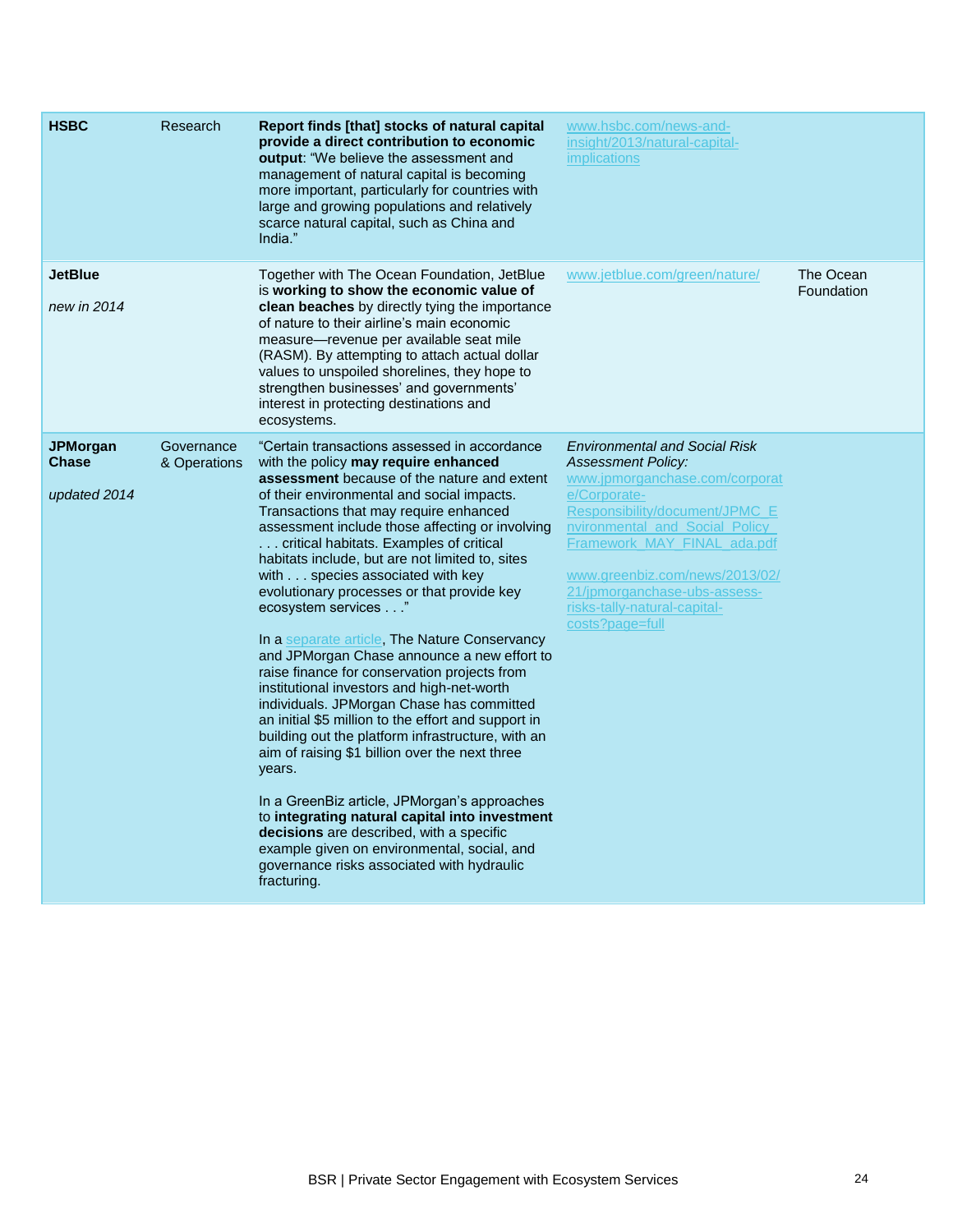| <b>Kering</b><br>(formerly PPR) | Governance                 | "An Environmental Profit & Loss [E P&L]<br><b>Account</b> is an innovative tool to measure the<br>environmental footprint across our entire<br>supply chain and then calculate the monetary<br>value of the footprint as a common basis of<br>comparison. We take a deeper look than<br>conventional sustainability reporting by<br>measuring water use and water pollution,<br>waste, greenhouse gas, other air emissions,<br>and land use beyond our own operations into<br>our productions processes and even back to<br>the source where we get our raw materials."<br>"Pioneered by PUMA, Kering is now rolling<br>out E P&L analyses across the entire group<br>to be published in 2016."<br>"The B Team is a not-for-profit initiative<br>formed by a global group of leaders to create a<br>future where the purpose of business is to be a<br>driving force for social, environmental, and<br>economic benefit The B Team founders<br>and co-chairs are Sir Richard Branson [Virgin<br>Group] and Jochen Zeitz [Kering]." | www.kering.com/en/sustainability/<br>environmental-pl<br>www.kering.com/sites/default/files/<br>e-pl-review final-<br>for publicationwebsitefinal final 1.<br>pdf<br>www.bteam.org/about/vision                     | Trucost                                                                                         |
|---------------------------------|----------------------------|------------------------------------------------------------------------------------------------------------------------------------------------------------------------------------------------------------------------------------------------------------------------------------------------------------------------------------------------------------------------------------------------------------------------------------------------------------------------------------------------------------------------------------------------------------------------------------------------------------------------------------------------------------------------------------------------------------------------------------------------------------------------------------------------------------------------------------------------------------------------------------------------------------------------------------------------------------------------------------------------------------------------------------|---------------------------------------------------------------------------------------------------------------------------------------------------------------------------------------------------------------------|-------------------------------------------------------------------------------------------------|
| <b>Kingfisher</b>               | Governance<br>& Operations | "Ian Cheshire, our Group Chief Executive,<br>chaired the Ecosystem Markets Task Force<br>and presented the findings in early 2013 to the<br>secretary of state, Owen Paterson. The<br>independent, business-led Task Force<br>examined the reliance of business on nature<br>and explored new models for integrating<br>economy and ecology into the business<br>balance sheet."<br>Kingfisher aims to have a "net positive"<br>impact on the world, focusing on four priorities:<br>timber, energy, innovation, and communities.                                                                                                                                                                                                                                                                                                                                                                                                                                                                                                  | 2013 report:<br>www.kingfisher.co.uk/netpositive/fil<br>es/reports/cr_report_2013/2013_N<br>et_Positive_Report.pdf<br>www.kingfisher.co.uk/netpositive/in<br>dex.asp?pageid=1                                       |                                                                                                 |
| LaFarge                         | Operations                 | "Mainstreaming ecosystem considerations into<br>business is increasingly important as a way of<br>addressing the challenges of a resource-<br>constrained world; we are contributing to<br>further development of effective tools for<br>valuing ecosystem services."<br>"The ecosystem services review and valuation<br>project enable Lafarge, with the WWF's<br>expertise, to quantify the economic benefit<br>of ecosystem services on company land.<br>Those benefits can then be maximized in land<br>management programs. The results are<br>published and widely communicated to<br>corporate environmental decision-makers<br>This project will help ecosystem services<br>review and valuation models become a key<br>future reference for Lafarge's Land<br>Management Program."                                                                                                                                                                                                                                        | Policy statement:<br>www.lafarge.com/04292011-<br>sustainable_development-<br>public_position-2010-uk.pdf<br>www.lafarge.com/VIDEOS/022520<br>11-Sustainable_Development-<br>Lafarge WWF USA-transcript-<br>uk.html | <b>World Business</b><br>Council for<br>Sustainable<br>Development<br>(WBCSD) and<br><b>WWF</b> |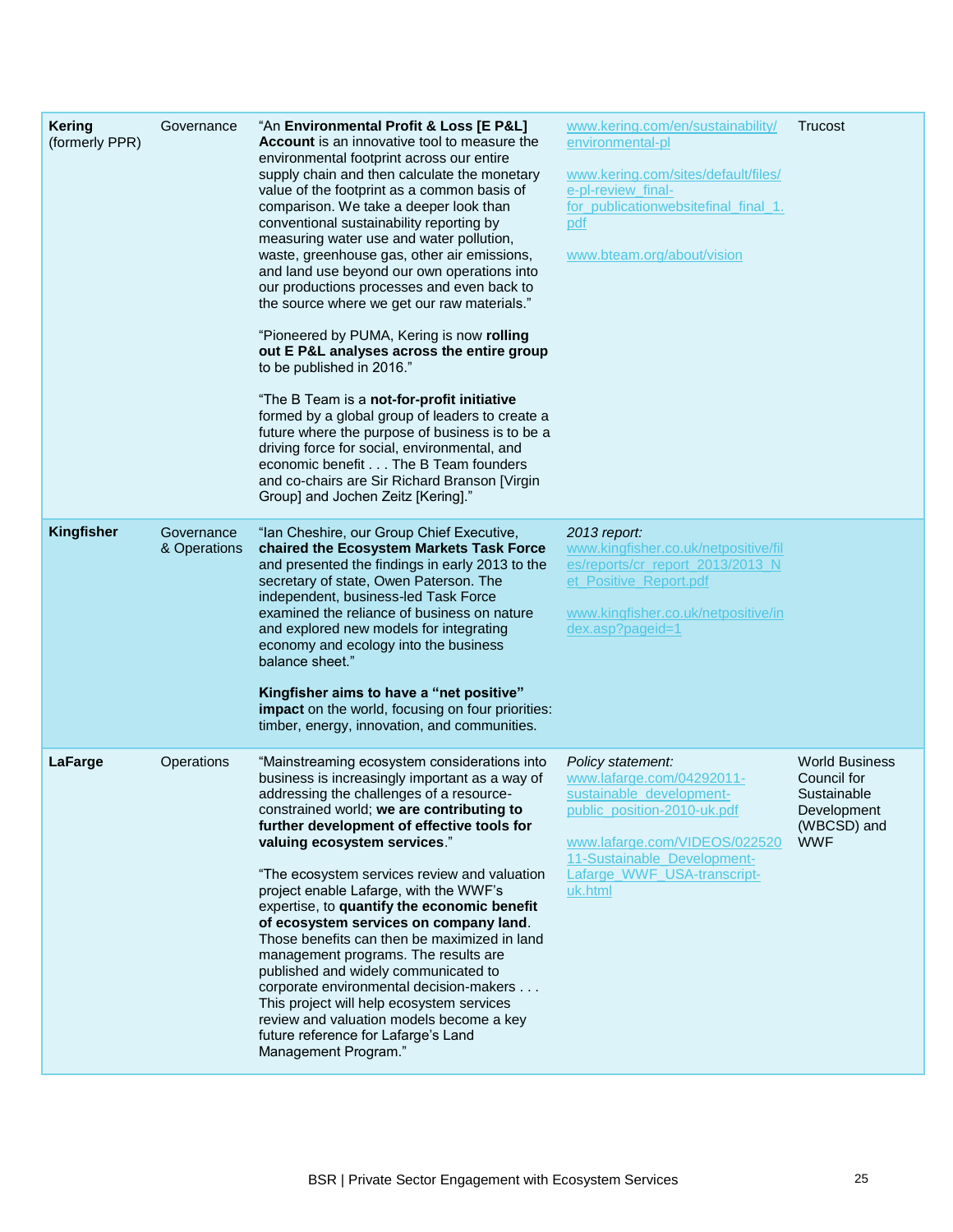| <b>Lyme Timber</b><br>new in 2014  | Strategy   | The Lyme Timber Company is a private<br>timberland investment management<br>organization (TIMO) that focuses on the<br>acquisition and sustainable management of<br>lands with unique conservation values. In a<br>February 2014 webinar coordinated by the<br>Yale Center for Business and the Environment<br>and the Conservation Finance Network, a<br>program of Island Press, Lyme Timber<br>discussed how the company utilizes<br>financial streams such as working forest<br>conservation easements, New Market Tax<br>Credits, wetland mitigation, advantageous<br>debt arrangements, and other ecosystem<br>service payments in addition to traditional<br>forest product sales. | www.lymetimber.com/investment-<br>strategy.html                                                       |                                                                       |
|------------------------------------|------------|-------------------------------------------------------------------------------------------------------------------------------------------------------------------------------------------------------------------------------------------------------------------------------------------------------------------------------------------------------------------------------------------------------------------------------------------------------------------------------------------------------------------------------------------------------------------------------------------------------------------------------------------------------------------------------------------|-------------------------------------------------------------------------------------------------------|-----------------------------------------------------------------------|
| Mead<br>Westvaco<br>(MWV)          | Operations | "MWV is a leader in ecosystem-based,<br>multiple-use, stewardship-oriented forestry.<br>Our Ecosystem-Based Forestry approach uses<br>multiple management zones, with each zone<br>having one primary, and numerous secondary<br>functions. In determining these zones, our<br>forest managers consider water quality, site<br>productivity, wildlife habitat, visual quality,<br>biodiversity, and the need to protect areas of<br>special significance."                                                                                                                                                                                                                                | www.meadwestvaco.com/Steward<br>shipSustainability/FiberSourcing/E<br>cosystemBasedForestry/index.htm | Conservation<br>International and<br><b>The Nature</b><br>Conservancy |
| <b>Merafe Group</b><br>new in 2014 | Governance | Reports on their efforts to maintain and<br>enhance natural capital in the 2013<br>Integrated Annual Report. "We maintain and<br>enhance natural capital by:<br>• reducing our dependence on fossil fuels<br>• eliminating waste by reusing or recycling it<br>whenever possible<br>• protecting biodiversity and eco-systems<br>• wherever possible using renewable resources<br>from well-managed and restorative eco-<br>systems<br>• managing resources and reserves efficiently"                                                                                                                                                                                                     | <b>Annual Report:</b><br>www.meraferesources.co.za/report<br>s/ir 2013/per-nat-capital.php            |                                                                       |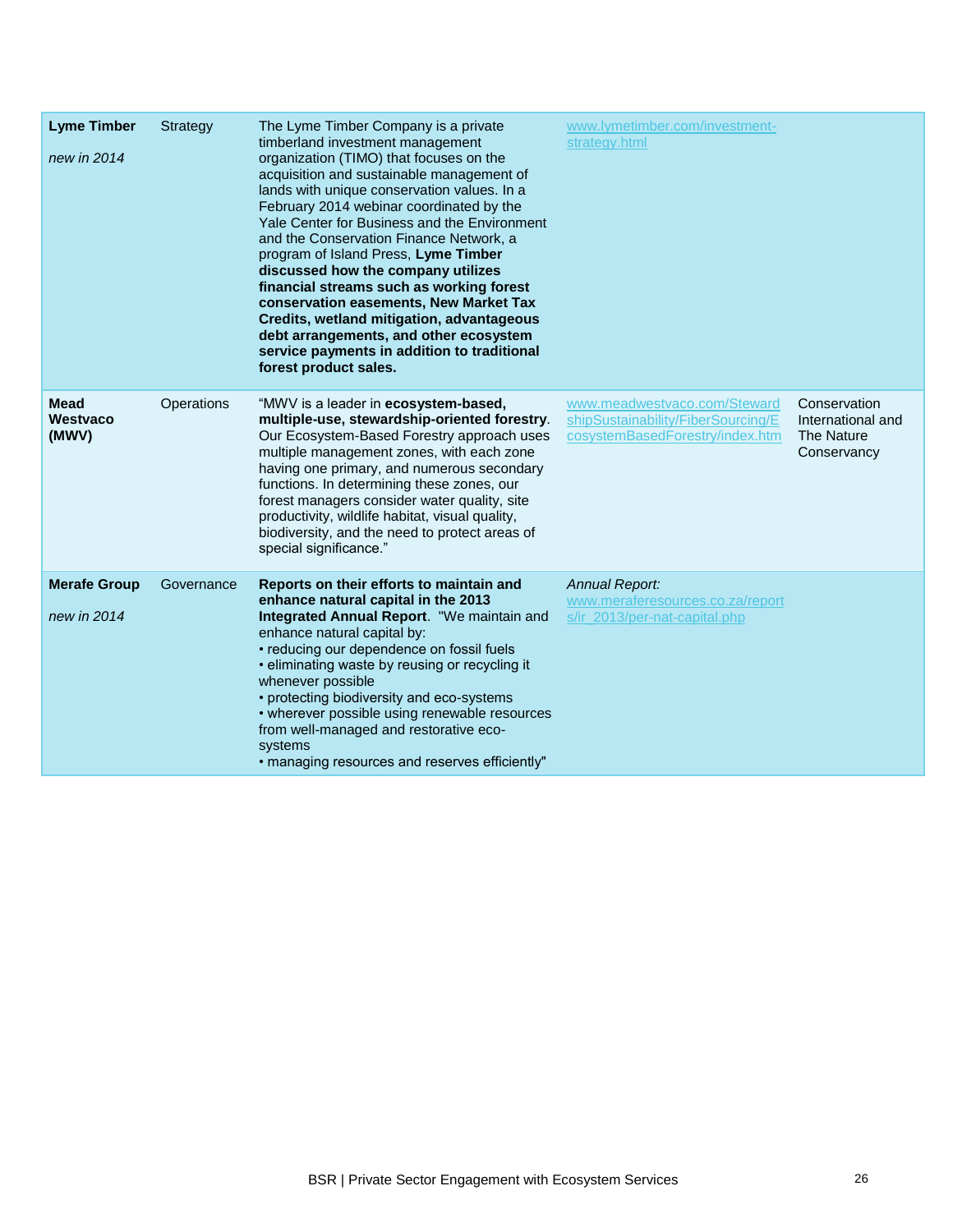| <b>Mondi</b>                        | Governance<br>& Operations | "As core members of the World Business<br><b>Council for Sustainable Development</b><br>(WBCSD) Ecosystems Focus Area, we are<br>piloting aspects of the economics of<br>ecosystems in catchment areas in South<br>Africa With the support and expertise of<br>the Mondi Wetlands Program, we have<br>assessed the quality of services (values) that<br>our key wetlands provide in our South African<br>forestry areas and have drawn up management<br>plans to maintain or improve the services."<br>"Mondi has developed ecosystem<br>management plans (EMPs) for our forestry<br>operations in South Africa to help us improve<br>the way we identify, protect, preserve, manage,<br>and, in some cases, restore functioning<br>ecosystems and biodiversity The main<br>focus of EMPs is on conservation areas and on<br>minimizing the impact of plantations on<br>ecosystem services Mondi's Sustainable<br>Development Policy commits the group to<br>'applying active stewardship of land, freshwater<br>ecosystems, and biodiversity." | 2012 report:<br>sd-<br>report.mondigroup.com/2012/envir<br>onment/responsible-<br>forestry/forests-and-biodiversity<br>sd-<br>report.mondigroup.com/2012/case<br>-study/environment/sa-ecosystem-<br>management-plans<br>Policy statement:<br>www.mondigroup.com/PortalData/<br>1/Resources/sustainability_2013/r<br>eports/SDMS_PY-<br>06 SD POLICY AND SECTOR<br>POLICIES_REV_2013.pdf | <b>WBCSD</b>                                                                 |
|-------------------------------------|----------------------------|-------------------------------------------------------------------------------------------------------------------------------------------------------------------------------------------------------------------------------------------------------------------------------------------------------------------------------------------------------------------------------------------------------------------------------------------------------------------------------------------------------------------------------------------------------------------------------------------------------------------------------------------------------------------------------------------------------------------------------------------------------------------------------------------------------------------------------------------------------------------------------------------------------------------------------------------------------------------------------------------------------------------------------------------------|------------------------------------------------------------------------------------------------------------------------------------------------------------------------------------------------------------------------------------------------------------------------------------------------------------------------------------------------------------------------------------------|------------------------------------------------------------------------------|
| <b>National Grid</b><br>new in 2014 | <b>Strategy</b>            | National Grid awarded a contract to<br>engineering consultancy URS to develop a<br>framework on natural capital and<br>ecosystem services that will be embedded<br>into the company's broader sustainability<br>strategy. The proposed "Natural Grid" program<br>will assess opportunities to enhance the<br>existing natural environment across the<br>company's property portfolio and network of<br>energy assets and improve habitats on surplus<br>land. National Grid plans to introduce its new<br>approach to natural capital and ecosystem<br>services at a minimum of 50 sites in the next<br>eight years.                                                                                                                                                                                                                                                                                                                                                                                                                            | <b>URS Press Release:</b><br>www.urs.com/uki/press/national-<br>grid-appoints-urs-develop-natural-<br>capital-ecosystem-services-<br>framework/<br>www.greenbiz.com/blog/2014/04/0<br>4/national-grid-charges-natural-<br>capital-thinking                                                                                                                                               | <b>URS</b>                                                                   |
| <b>Nestlé</b>                       | Governance<br>& Operations | "Nestlé is committed to develop its business in<br>a way that safeguards natural capital, and in<br>particular biodiversity and ecosystem services.<br>Specifically Nestlé commits to: Act as a<br>responsible steward of natural capital, by<br>supporting our employees to understand and<br>make informed business decisions that will<br>lead to safeguarding of natural capital<br>Identify the value of externalities, both in<br>our direct operations and through our<br>supply chains, and integrate these into our<br>business planning framework Advocate<br>for the elimination of policy instruments<br>(incentives, subsidies, and fiscal measures)<br>that are harmful to natural capital Advocate<br>for the introduction of standards, regulation,<br>and incentives to guide purchasing and<br>investment behavior that reflects the true value<br>of natural capital in decision-making."                                                                                                                                    | Policy statement:<br>www.nestle.com/Common/NestleD<br>ocuments/Documents/Creating%2<br>0Shared%20Value/Environment/N<br>atural%20Capital%20Commitment<br>%20april%202012.pdf<br>www.nestle.com/csv/environmenta<br>I-sustainability/biodiversity                                                                                                                                         | WCMC,<br>Cambridge Natural<br>Capital Leaders<br>Platform, and<br><b>WWF</b> |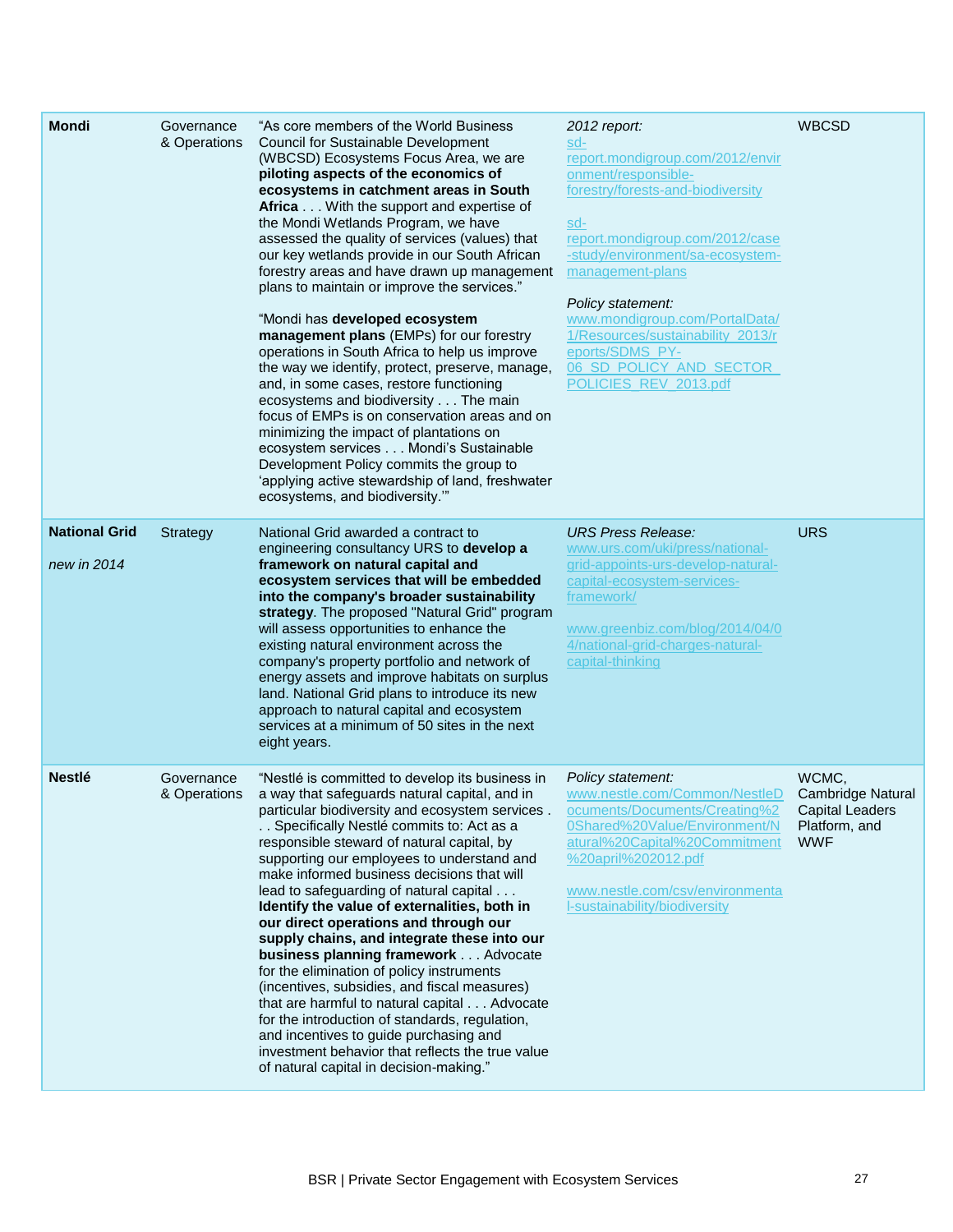| <b>Novo Nordisk</b><br>new in 2014 | Governance                 | Novo Nordisk became the first<br>pharmaceutical company to publish an<br><b>Environmental Profit &amp; Loss (EP&amp;L)</b><br>account, the first since Puma's EP&L was<br>published in 2011                                                                                                                                                                                                                                                                                                                                                                                                                              | 2013 Annual Report:<br>www.novonordisk.com/investors/a<br>nnual-report-2013/default.asp                                                                                               |                                                 |
|------------------------------------|----------------------------|--------------------------------------------------------------------------------------------------------------------------------------------------------------------------------------------------------------------------------------------------------------------------------------------------------------------------------------------------------------------------------------------------------------------------------------------------------------------------------------------------------------------------------------------------------------------------------------------------------------------------|---------------------------------------------------------------------------------------------------------------------------------------------------------------------------------------|-------------------------------------------------|
| <b>PUMA</b>                        | Governance                 | "PUMA has published an economic<br>valuation of the environmental impacts<br>caused by GHG emissions and water<br>consumption along its value chain.<br>Ultimately, PUMA's undertaking will see the<br>inclusion of further environmental key<br>performance indicators in Stage 1, followed by<br>social and economic impacts in later stages of<br>development The first results of PUMA's<br>E P&L have revealed that the direct ecological<br>impact of PUMA's operations translates to the<br>equivalent of €7.2 million of the overall impact<br>valuation."<br>From The Guardian (October 2012): "PUMA            | about.puma.com/?p=6644<br>www.guardian.co.uk/sustainable-<br>business/blog/puma-scales-up-<br>environmental-profit-loss-product                                                       | Trucost                                         |
|                                    |                            | chairman, Jochen Zeitz, announced that the<br>company has for the first time taken its E P&L<br>down to a product level, which will<br>demonstrate to consumers what products are<br>more sustainable by putting a price tag against<br>the environmental damage they do."                                                                                                                                                                                                                                                                                                                                               |                                                                                                                                                                                       |                                                 |
| <b>Rabobank</b>                    | Governance<br>& Operations | "Under the partnership WWF and Rabobank<br>entered into in 2011 With regard to the<br>agricultural projects, the emphasis is on testing<br>innovative sustainable farming methods (such<br>as precision farming) that are designed to<br>improve agricultural production in terms of<br>increased yields, profitability, and sustainability.<br>A secondary objective is that account<br>managers and credit analysts receive training,<br>where appropriate, in identifying and<br>analyzing issues related to biodiversity and<br>ecosystem services with which clients might<br>be confronted."                       | 2011 report:<br>www.rabobank.com/en/images/CS<br>R 2011 RG.pdf<br>2010 report:<br>www.rabobank.com/en/images/Co<br>rporate_Social_Responsibility_201<br>0 Rabobank Group complete.pdf | <b>WWF</b> and<br>Conservation<br>International |
|                                    |                            | "Rabobank Group believes it is important that<br>clients know which ecosystem services<br>constitute an opportunity or a business risk,<br>and which factors can have an adverse impact<br>on these services, including factors resulting<br>from changes to, or dependence on,<br>biodiversity and ecosystem services. To this<br>end, Rabobank formulated a new draft policy<br>on biodiversity and ecosystem services<br>during the year under review. This policy was<br>discussed with WWF in 2010, and will be<br>discussed with the group entities and a number<br>of other relevant stakeholders early in 2011." |                                                                                                                                                                                       |                                                 |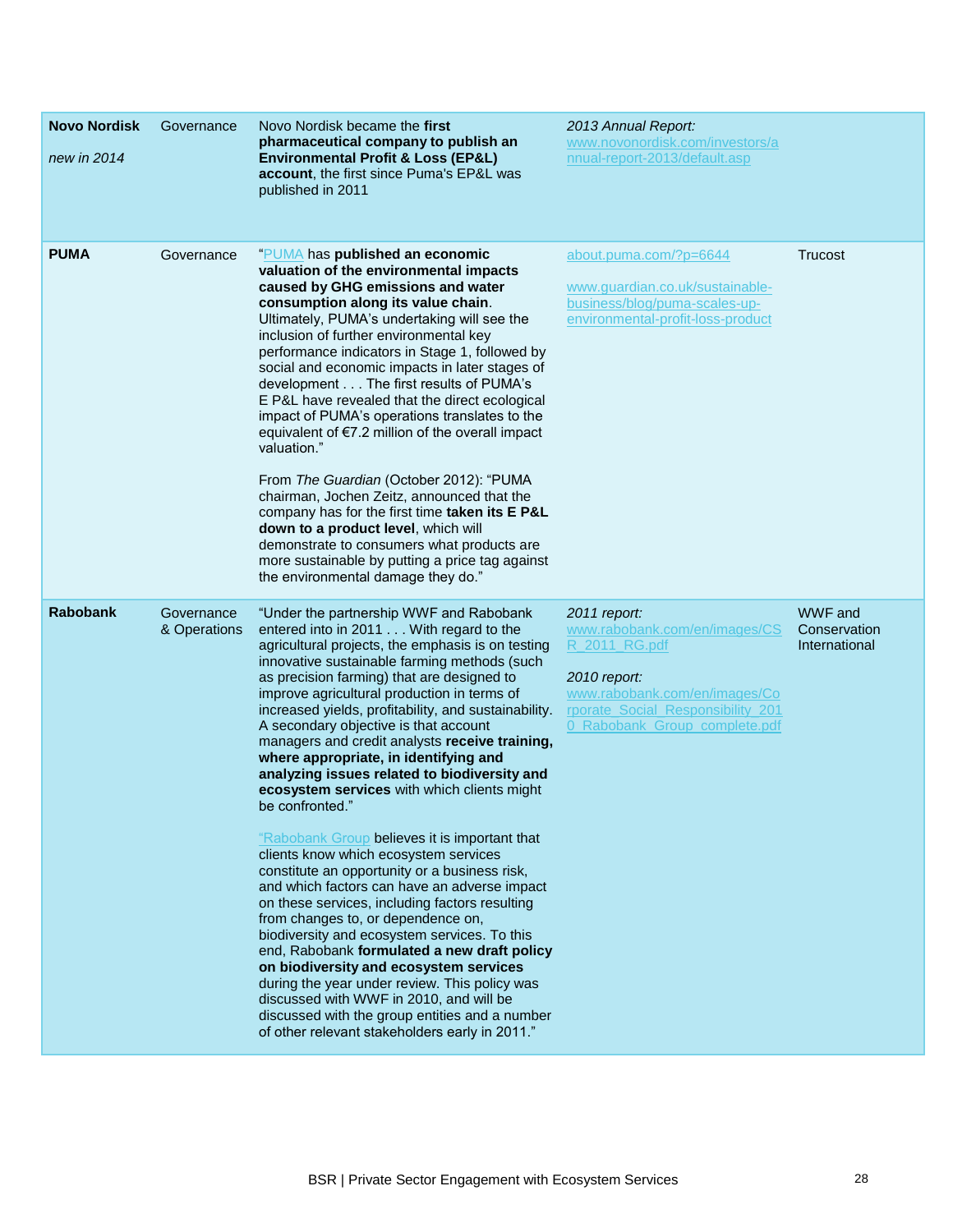| <b>RBS</b>       | Operations &<br>Research | "The Royal Bank of Scotland Group is the<br>headline sponsor for the inaugural World<br>Forum on Natural Capital in November [2013]."<br>"Speaking at the conference, Sir Philip<br>Hampton, Chairman of RBS Group, stated that<br>natural capital accounting would enable banks<br>to work out the impact of economic activity, in<br>particular lending, on nature and society.<br>Commenting on the changing stance of RBS<br>toward lending policy, he said: 'We're also now<br>doing much more to assess the<br>nonfinancial risks that exist in the sectors<br>we lend to. By looking at environmental and<br>social impacts of those sectors, we can get a<br>much more accurate picture of how well<br>prepared prospective clients are for mitigating<br>those risks, and build that into our lending<br>decision-making process."" | www.rbs.com/news/2013/08/rbs-<br>group-to-support-ground-breaking-<br>event-on-natural-resources.html<br>www.rbs.com/news/2013/11/farme<br>rs-concerned-about-climate-<br>change-and-natural-capital.html                                                                                                                          |                                                                                                                                                                                                                                 |
|------------------|--------------------------|----------------------------------------------------------------------------------------------------------------------------------------------------------------------------------------------------------------------------------------------------------------------------------------------------------------------------------------------------------------------------------------------------------------------------------------------------------------------------------------------------------------------------------------------------------------------------------------------------------------------------------------------------------------------------------------------------------------------------------------------------------------------------------------------------------------------------------------------|------------------------------------------------------------------------------------------------------------------------------------------------------------------------------------------------------------------------------------------------------------------------------------------------------------------------------------|---------------------------------------------------------------------------------------------------------------------------------------------------------------------------------------------------------------------------------|
| <b>Rio Tinto</b> | Operations               | Rio Tinto: "We are designing and implementing<br>a number of ecosystem service valuation<br>projects to investigate the business case and<br>methodologies around designing and<br>implementing ecosystem service offsets,<br>and investments in nonoperational, land-<br>based assets Through our collaboration<br>with the International Union for Conservation of<br>Nature (IUCN) economics group, we have<br>undertaken a preliminary assessment of the<br>biodiversity value of forest conservation<br>projects in Madagascar In 2013, we are<br>undertaking two major ecosystem assessment<br>and valuation projects: the value of nontimber<br>forest projects at the QMM operation in<br>Madagascar and the value of groundwater<br>projects at Rio Tinto's iron ore operations in the<br>Pilbara region of Western Australia."     | Policy statement:<br>www.riotinto.com/documents/Repo<br>rtsPublications/RTBidoversitystrate<br>gyfinal.pdf<br>2012 report:<br>www.riotinto.com/sustainabledevel<br>opment2012/environment/ecosyst<br>ems services.html<br>2011 report:<br>www.riotinto.com/sustainabledevel<br>opment2011/environment/ecosyst<br>ems_services.html | <b>IUCN, Natural</b><br>Value Initiative<br>(NVI), World<br><b>Resources</b><br>Institute (WRI),<br><b>World Business</b><br>Council for<br>Sustainable<br>Development<br>(WBSCD), and<br><b>Prince's Rainforest</b><br>Project |
| <b>RWE</b>       | Operations               | "Germany's number one power producer,<br>RWE, and IUCN [International Union for<br>Conservation of Nature] signed a three-year<br>agreement on biodiversity management. Pilot<br>projects will evaluate the impact of energy<br>operations on ecosystems and the feasibility<br>to adapt the choice of technology to on-site<br>biodiversity management."                                                                                                                                                                                                                                                                                                                                                                                                                                                                                    | www.rwe.com/web/cms/en/113648<br>/rwe/press-news/press-<br>release/?pmid=4008883                                                                                                                                                                                                                                                   | <b>IUCN</b>                                                                                                                                                                                                                     |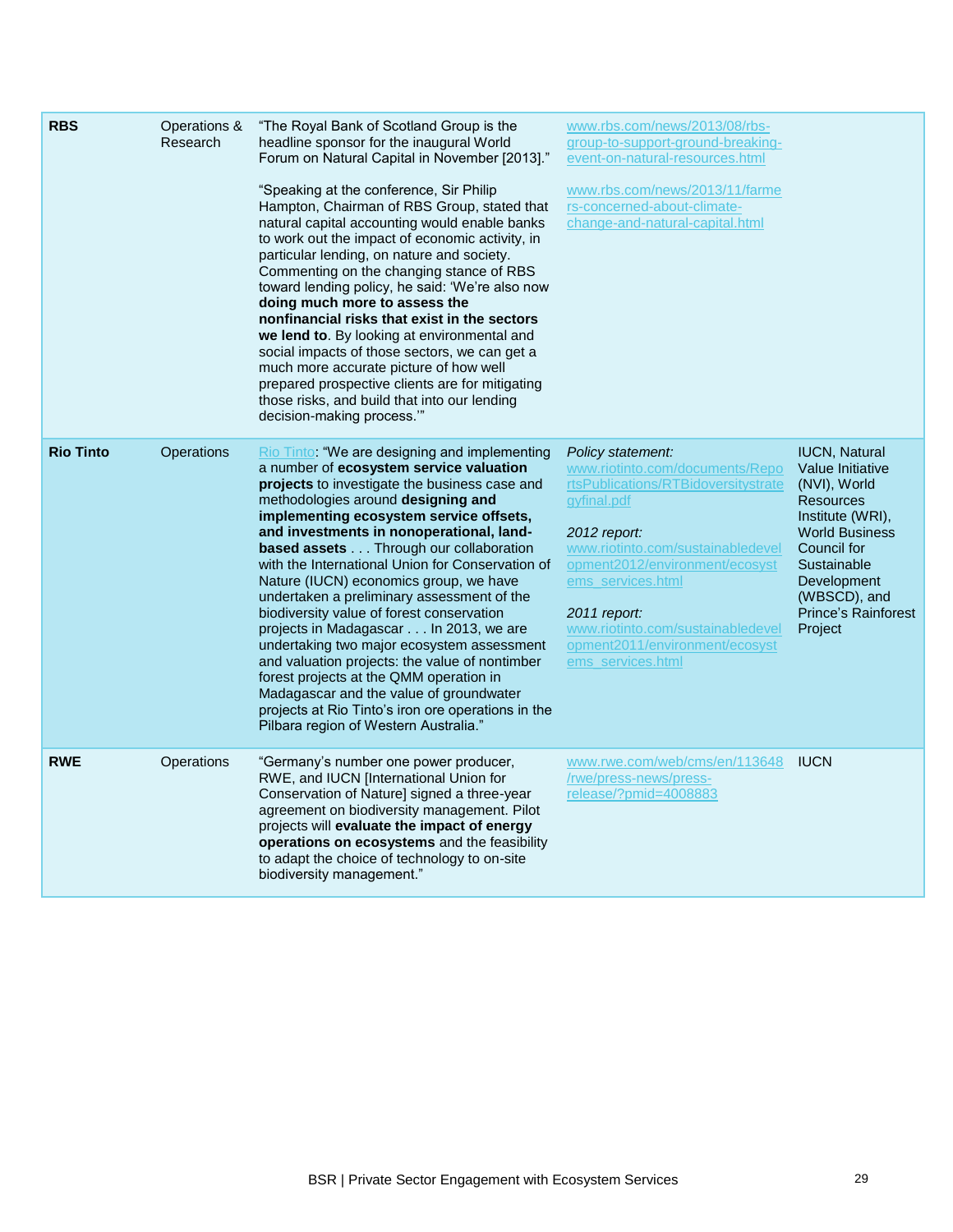| <b>SABMiller</b><br>new in 2014 | <b>Operations</b>       | SABMiller's Colombian subsidiary, Bavaria,<br>saw its water bills increase several years ago<br>due to increased costs to purify water that had<br>been contaminated by agriculture. In 2009, The<br>company began paying into a local water<br>fund supported by the Nature Conservancy,<br>the Aqueduct and Sewage Company, and the<br>National Parks administration. The fund pays<br>agricultural producers to move cattle off of<br>steep slopes, switch to more ecologically<br>friendly farming practices, and replant<br>degraded areas. Bavaria estimated that it has<br>paid \$240,000 into the fund so far, and will<br>ultimately see costs for water treatment fall by<br>\$458,000 every year in its supply area. | Case Study:<br>landscapes.ecoagriculture.org/glob<br>al review/sabmiller case study<br>www.ecosystemmarketplace.com/<br>pages/dynamic/article.page.php?p<br>age id=10146&section=news arti<br>cles&eod=1                          | <b>The Nature</b><br>Conservancy,<br>Colombian<br><b>National Parks</b><br>Administration                                                                             |
|---------------------------------|-------------------------|---------------------------------------------------------------------------------------------------------------------------------------------------------------------------------------------------------------------------------------------------------------------------------------------------------------------------------------------------------------------------------------------------------------------------------------------------------------------------------------------------------------------------------------------------------------------------------------------------------------------------------------------------------------------------------------------------------------------------------|-----------------------------------------------------------------------------------------------------------------------------------------------------------------------------------------------------------------------------------|-----------------------------------------------------------------------------------------------------------------------------------------------------------------------|
| <b>SAP</b><br>new in 2014       | Governance,<br>Strategy | In a Sustainable Brands article, Thomas<br>Odenwald highlights SAP's approach to<br>natural capital accounting and highlights<br>features of SAP's integrated CSR report,<br>including adherence to the IIRC framework and<br>examples of natural and social capital<br>monetary valuation.                                                                                                                                                                                                                                                                                                                                                                                                                                     | News Article:<br>www.sustainablebrands.com/news<br>and views/new metrics/dimitar v<br>lahov/let's make it more relevant<br>systemic sap's thomas odenwal<br>$\underline{d}$                                                       |                                                                                                                                                                       |
| <b>Shell</b><br>updated 2014    | <b>Operations</b>       | International Union for Conservation of Nature<br>(IUCN) and Shell have agreed to work together<br>to address key ecosystems challenges. New<br>initiatives include exploring the concept of<br>'Net Positive Impact' on biodiversity. The<br>agreement was signed in December 2013.<br>"Shell experts worked with the Nature<br>Conservancy, along with academics and<br>scientists from the Dow Chemical Company,<br>Swiss Re and Unilever on a project in 2013.<br>Together they evaluated the potential of<br>elements from natural systems, known as<br>green infrastructure, to increase the<br>resilience of industrial business operations<br>against disruptive events such as power cuts<br>and floods."              | NGO Partner Release:<br>www.iucn.org/news homepage/?1<br>4248/IUCN-and-Shell-jointly-<br>address-conservation-challenges<br>www.shell.com/home/content/envir<br>onment society/environment/biodi<br>versity/biodiversity experts/ | <b>International Union</b><br>for Conservation of<br>Nature (IUCN),<br>Wetlands<br>International, BSR,<br><b>The Nature</b><br>Conservancy,<br>Earthwatch, and<br>EBI |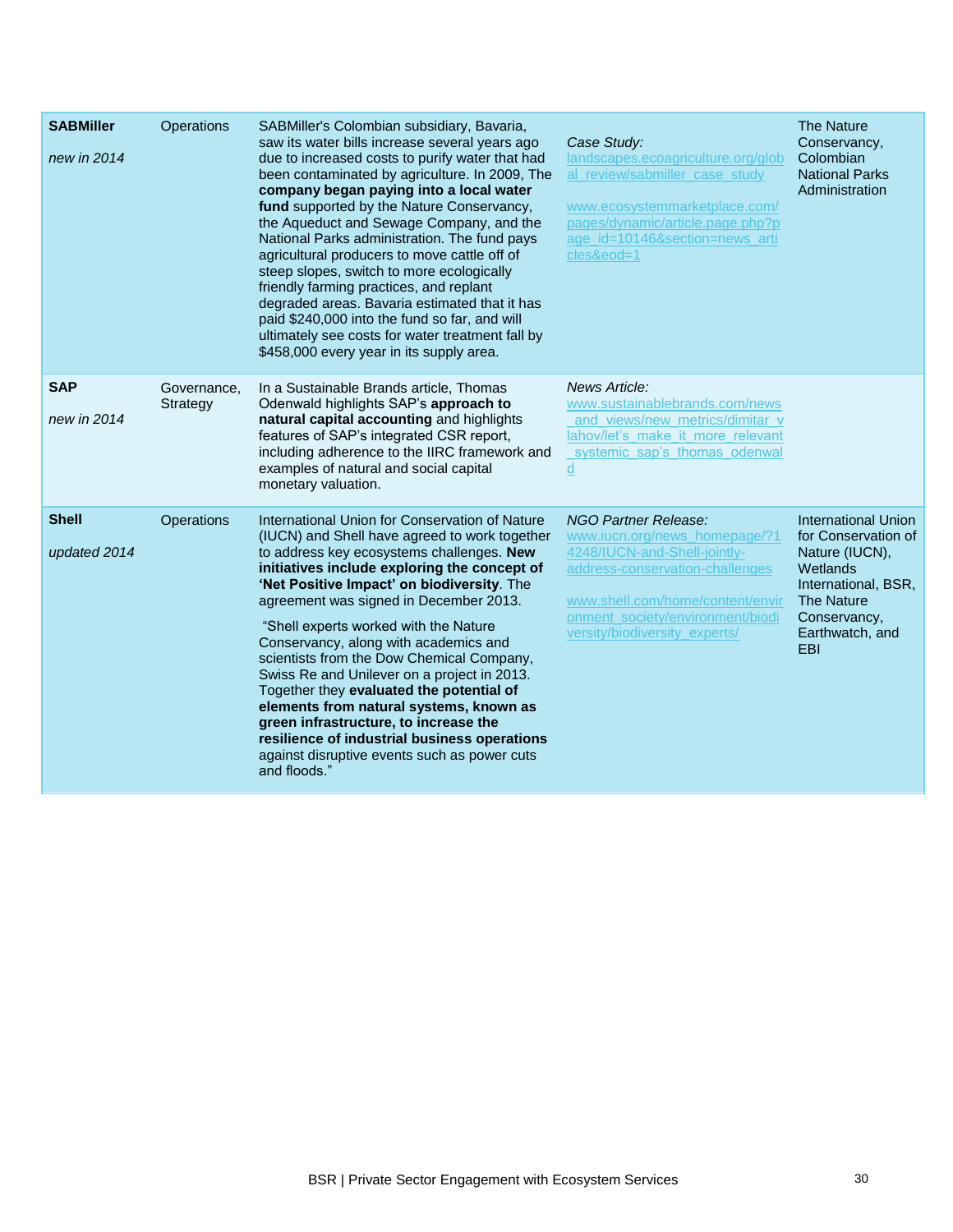| <b>Sony</b> | Operations | "To help keep balance among all life forms on<br>the planet, business activities with conservation<br>of the natural environment, Sony is working to<br>maintain and recover biodiversity both from its<br>business and social contribution activities.<br>thereby protecting the ecosystem services and<br>ultimately benefiting from their sustainable use<br>Targets: (1) Conduct biodiversity<br>assessments at resource extraction and<br>harvesting sites; (2) Promote environmental<br>contribution activities that respond to the<br>needs of local communities."                                                   | Policy statement:<br>www.sony.net/SonyInfo/csr_report/<br>environment/biodiversity/policy/ind<br>ex.html<br>www.sony.net/SonyInfo/csr/enviro<br>nment/biodiversity/index.html |
|-------------|------------|-----------------------------------------------------------------------------------------------------------------------------------------------------------------------------------------------------------------------------------------------------------------------------------------------------------------------------------------------------------------------------------------------------------------------------------------------------------------------------------------------------------------------------------------------------------------------------------------------------------------------------|-------------------------------------------------------------------------------------------------------------------------------------------------------------------------------|
|             |            | "Recognizing groundwater as an important<br>ecosystem service—and its own responsibility<br>as a manufacturer that uses significant<br>quantities of water in the fabrication of<br>semiconductors-Kumamoto TEC has been<br>working since 2003 with local residents, an<br>environmental NGO, agricultural organizations,<br>and agricultural cooperatives to improve<br>groundwater recovery, thereby replenishing<br>groundwater in neighboring rice paddies<br>Such practices are referred to as 'payment for<br>ecosystem services' and are recognized as<br>playing a key role in efforts to protect<br>biodiversity." |                                                                                                                                                                               |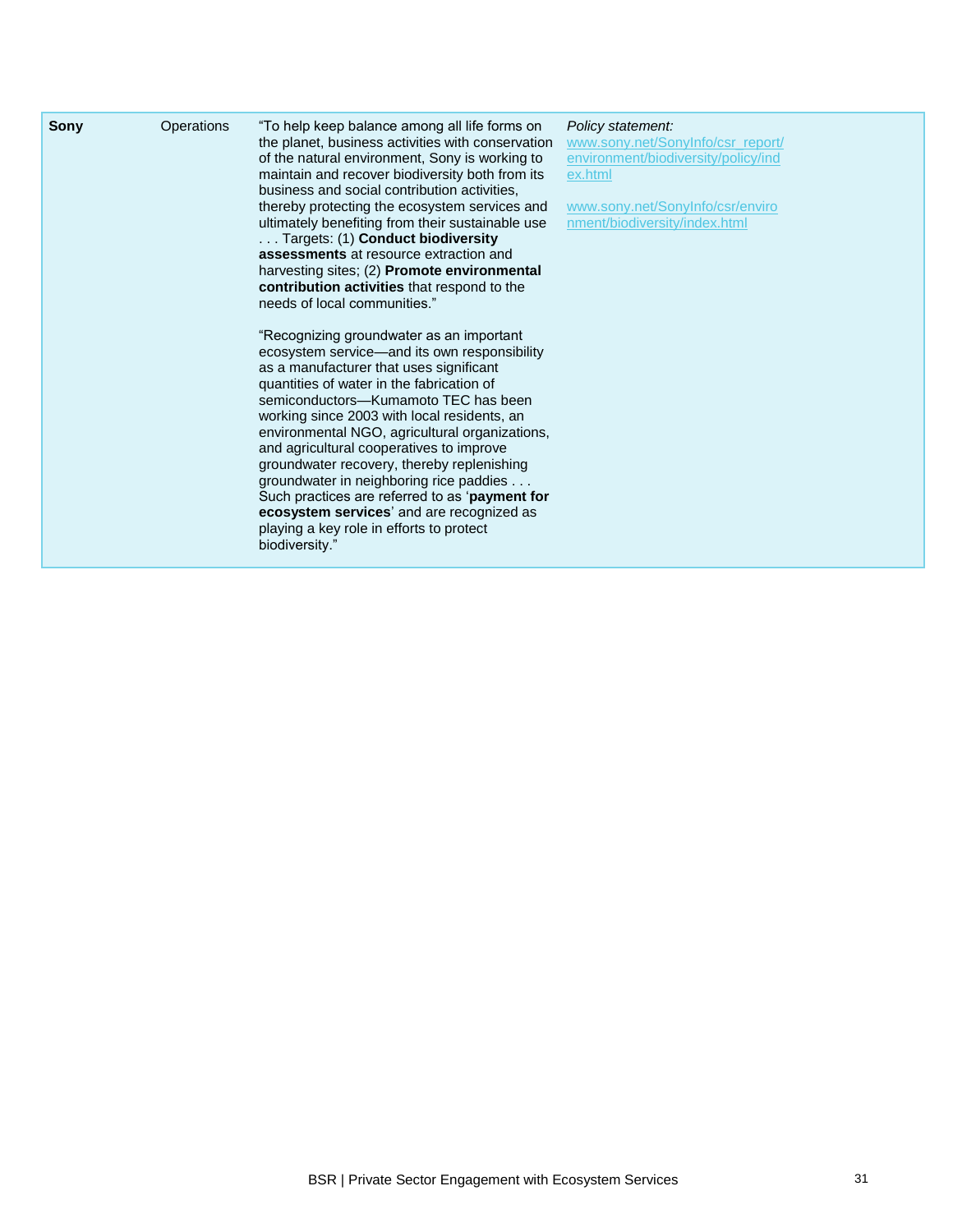| <b>Sumitomo</b><br><b>Mitsui Trust</b><br><b>Bank</b><br>updated 2014 | Governance<br>& Strategy | In April 2013, Sumitomo Mitsui Trust became<br>the first company in the world to incorporate<br>natural capital evaluation in loan criteria.<br>The company uses a proprietary measurement<br>model to calculate water consumption,<br>greenhouse gas emissions, and land-use area<br>upstream of the supply chain, on the basis of a<br>company's purchase data, and quantitatively<br>ascertains how much the company depends on<br>natural capital. The result is reflected in the<br>loan criteria.<br>"The group recognizes that promoting the<br>sustainable use of living resources through the<br>appropriate economic and social evaluations of<br>ecosystem services is an important issue. To<br>this end, it has been working on the<br>development of various financial products<br>and services, such as eco-friendly<br>development and construction consulting<br>services, as well as the Biodiversity SRI<br><b>Fund, an investment trust that invests in</b><br>Japanese companies actively working to<br>protect biodiversity."<br>"Since 2010 Sumitomo Mitsui Trust Bank has<br>provided 'Environmental Rating Loans,' which<br>evaluate [that] environmental friendliness of<br>companies and give preferential interest<br>rates to companies with outstanding<br>environmental ratings. The rating is based on<br>independently developed standards where the<br>evaluation items include environmentally<br>friendly properties and initiatives related to<br>natural capital, such as water resources and<br>biodiversity, in addition to general items, such<br>as environmental management and climate<br>change countermeasures." | Press Release:<br>www.smth.jp/en/news/2013/E1304<br>05.pdf<br>2012 report:<br>www.smth.jp/en/csr/report/2012/20<br>12e 03.pdf<br>www.smth.jp/en/csr/report/2012/20<br>12e_09.pdf |                                                                                                                                                |
|-----------------------------------------------------------------------|--------------------------|----------------------------------------------------------------------------------------------------------------------------------------------------------------------------------------------------------------------------------------------------------------------------------------------------------------------------------------------------------------------------------------------------------------------------------------------------------------------------------------------------------------------------------------------------------------------------------------------------------------------------------------------------------------------------------------------------------------------------------------------------------------------------------------------------------------------------------------------------------------------------------------------------------------------------------------------------------------------------------------------------------------------------------------------------------------------------------------------------------------------------------------------------------------------------------------------------------------------------------------------------------------------------------------------------------------------------------------------------------------------------------------------------------------------------------------------------------------------------------------------------------------------------------------------------------------------------------------------------------------------------------------------------------------|----------------------------------------------------------------------------------------------------------------------------------------------------------------------------------|------------------------------------------------------------------------------------------------------------------------------------------------|
| <b>Syngenta</b>                                                       | Operations               | "Since 2008, Syngenta has applied the ESR<br>[Corporate Ecosystem Services Review] in<br>geographic regions and corporate departments<br>for new products and services. The<br>sustainability department has adopted<br>ecosystem services as an organizing concept<br>for decision-making."                                                                                                                                                                                                                                                                                                                                                                                                                                                                                                                                                                                                                                                                                                                                                                                                                                                                                                                                                                                                                                                                                                                                                                                                                                                                                                                                                                   | www.wbcsd.org/web/projects/ecos<br>ystems/Syngenta with notes.pdf                                                                                                                | <b>World Resources</b><br>Institute (WRI),<br>Earthwatch, and<br><b>World Business</b><br>Council for<br>Sustainable<br>Development<br>(WBCSD) |
| <b>UBS</b>                                                            | <b>Operations</b>        | In a GreenBiz article, UBS's approaches to<br>integrating natural capital into investment<br>decisions are described, with a specific<br>example on water risk given.                                                                                                                                                                                                                                                                                                                                                                                                                                                                                                                                                                                                                                                                                                                                                                                                                                                                                                                                                                                                                                                                                                                                                                                                                                                                                                                                                                                                                                                                                          | www.greenbiz.com/news/2013/02/<br>21/jpmorganchase-ubs-assess-<br>risks-tally-natural-capital-<br>costs?page=full                                                                |                                                                                                                                                |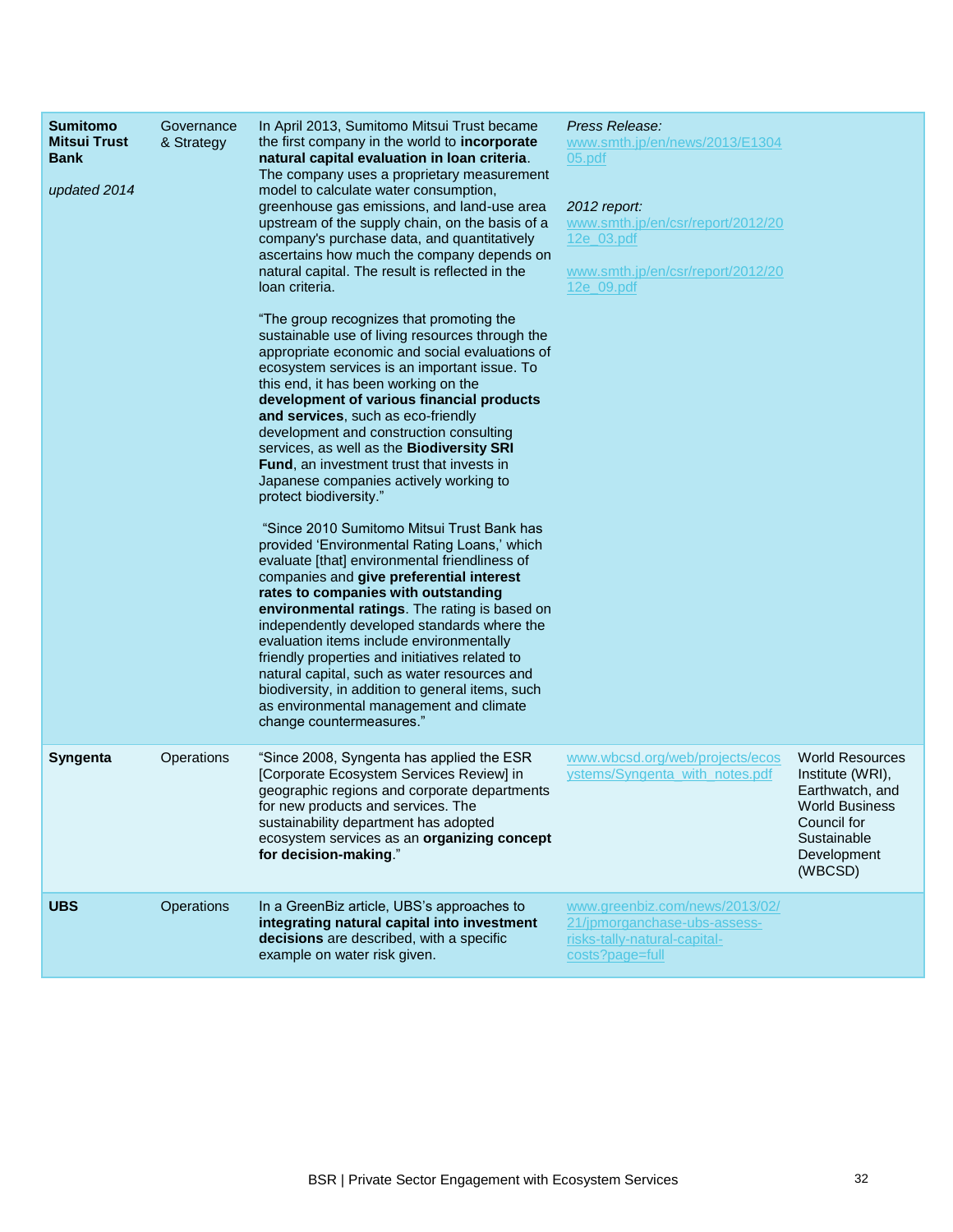| <b>Unilever</b>     | Operations                   | Sustainable Agriculture Code: "Unilever<br>suppliers or farmers should participate in<br>research to understand the value of local<br>farmland to biodiversity and the <b>value of</b><br>farmland ecosystem services to others and<br>how these might be enhanced."<br>"At a policy level, Unilever seeks opportunities<br>to engage policy makers on this [biodiversity]<br>agenda. We recently contributed to the<br>Ecosystem Markets Task Force (EMTF) in the<br>UK, for instance."<br>From the Natural Capital Project newsletter:<br>"The Natural Capital Project is forming a<br>partnership with Unilever to determine how<br>land-use changes will affect their<br>commodity targets, other ecosystem<br>services, and biodiversity. For example, as<br>Unilever explores switching from using<br>petroleum products to those made with<br>biofuels, our approach can help them<br>understand [that] the impact changes in land<br>use resulting from their consumption decisions<br>would ultimately impact biodiversity and the<br>provision of ecosystem services. They are<br>particularly interested in this information on<br>ecosystem services so that they can<br>incorporate it into lifecycle analysis for their<br>products." | Sustainable Agriculture Code:<br>www.unilever.com/images/sd_Unil<br>ever Sustainable Agriculture Cod<br>e 2010 tcm13-216557.pdf<br>www.unilever.com/sustainable-<br>living/sustainablesourcing/biodiver<br>sity/<br>www.unilever.com/images/Unileve<br>r Suppliers a closer look at bio<br>diversity_tcm13-326137.pdf<br><b>Natural Capital Project:</b><br>archive.constantcontact.com/fs150<br>/1109486003782/archive/1110369<br>668463.html | <b>Natural Capital</b><br>Project |
|---------------------|------------------------------|-----------------------------------------------------------------------------------------------------------------------------------------------------------------------------------------------------------------------------------------------------------------------------------------------------------------------------------------------------------------------------------------------------------------------------------------------------------------------------------------------------------------------------------------------------------------------------------------------------------------------------------------------------------------------------------------------------------------------------------------------------------------------------------------------------------------------------------------------------------------------------------------------------------------------------------------------------------------------------------------------------------------------------------------------------------------------------------------------------------------------------------------------------------------------------------------------------------------------------------------------------|------------------------------------------------------------------------------------------------------------------------------------------------------------------------------------------------------------------------------------------------------------------------------------------------------------------------------------------------------------------------------------------------------------------------------------------------|-----------------------------------|
| <b>Virgin Group</b> | Philanthropy<br>& Operations | "The B Team is a plan with a single purpose: to<br>make business work better. How? By shifting<br>the focus from just financial gains toward<br>environmental and social gains as well. Our<br>founding leaders are Sir Richard Branson<br>(founder of Virgin Group and Virgin Unite) and<br>Jochen Zeitz (Director of Kering and Chairman<br>of the board's sustainable development<br>committee)."<br>"One of the issues the B Team is seeking to<br>address is that in the ordinary course of<br>accounting and measurement, business<br>doesn't value 'natural capital' (the planet), nor<br>does it pay for the true cost of its environmental<br>impact. The B Team is currently <b>incubating a</b><br>consortium to advance a solution-the<br><b>Environmental Profit and Loss (E P&amp;L)."</b>                                                                                                                                                                                                                                                                                                                                                                                                                                            | www.bteam.org/                                                                                                                                                                                                                                                                                                                                                                                                                                 | <b>Virgin Unite</b>               |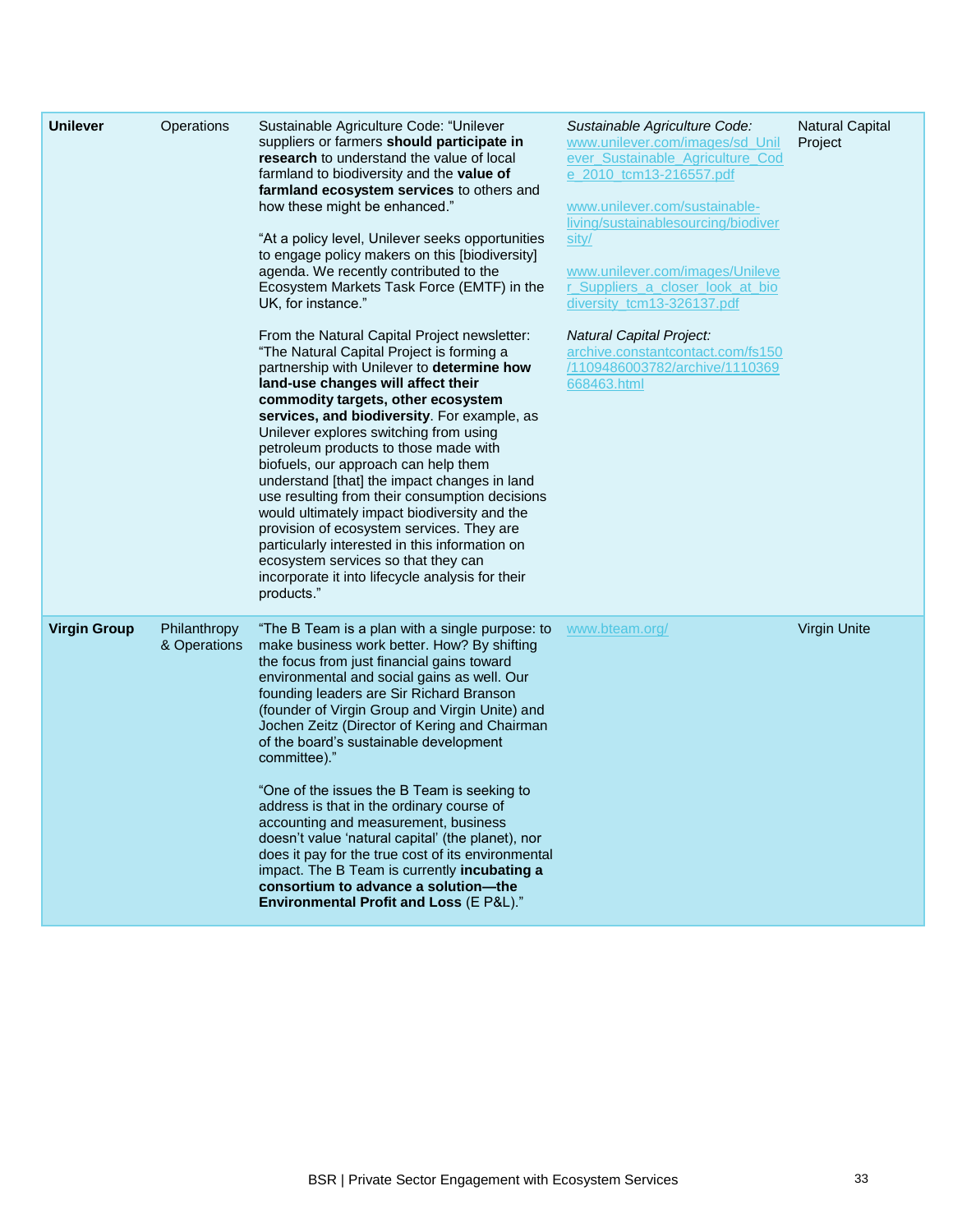| Veolia<br><b>Environment</b><br>updated 2014 | Operations &<br>Governance | Veolia Germany joins the 'Biodiversity in Good<br>Company' Initiative, a multi-industry<br>collaboration of companies engaged in the<br>protection and sustainable use of biodiversity.<br>"In line with the commitment written into its<br>biodiversity policy, and directly linked to the<br>Aichi objectives adopted in Nagoya and those<br>of the French SNB (National Strategy for<br>Biodiversity), Veolia Environment is continuing<br>its work in three main areas: improve our<br>knowledge of biodiversity and pursue the<br>characterization of our impact and dependency<br>on ecosystems; act to protect biodiversity<br>and valuate ecosystem services; inform,<br>train, and raise awareness of biodiversity<br>issues." | Partner Press Release:<br>www.business-and-<br>biodiversity.de/fileadmin/user_uplo<br>ad/documents/Presse/140331_Pre<br>ssRelease Membership Veolia.pd<br>2012 report:<br>www.veolia.com/veolia/ressources<br>/documents/2/16265, veolia-csr-<br>performance-digest-2012.pdf<br>www.veolia.com/en/medias/focus-<br>on/biodiversity.htm | Biodiversity in<br>Good Company,<br>French Institute of<br>Biodiversity,<br>CEMTPP, and<br><b>World Business</b><br>Council for<br>Sustainable<br>Development<br>(WBCSD) |
|----------------------------------------------|----------------------------|-----------------------------------------------------------------------------------------------------------------------------------------------------------------------------------------------------------------------------------------------------------------------------------------------------------------------------------------------------------------------------------------------------------------------------------------------------------------------------------------------------------------------------------------------------------------------------------------------------------------------------------------------------------------------------------------------------------------------------------------|----------------------------------------------------------------------------------------------------------------------------------------------------------------------------------------------------------------------------------------------------------------------------------------------------------------------------------------|--------------------------------------------------------------------------------------------------------------------------------------------------------------------------|
| <b>The Walt</b><br><b>Disney</b><br>Company  | Governance<br>& Operations | "In 2009 we announced ambitious long-term<br>goals to reduce our environmental footprint and<br>inspire our employees, business associates,<br>and consumers to take action to help the<br>planet. Those goals [include] having a net<br>positive impact on ecosystems."<br>"Through the Disney Worldwide Conservation<br>Fund-our Disneynature film label-and our<br>commitment to animal programs worldwide, we<br>are working to protect and restore the magic of<br>the natural world for generations to come."                                                                                                                                                                                                                     | www.thewaltdisneycompany.com/c<br>itizenship/environmental-<br>stewardship                                                                                                                                                                                                                                                             | WWF, World<br><b>Resources</b><br>Institute (WRI),<br>and The Nature<br>Conservancy                                                                                      |
| <b>Webcor</b><br><b>Builders</b>             | Operations                 | "Webcor Builders announced a new enterprise<br>tool to collaborate with customers and<br>measure and manage natural capital costs<br>of a construction project within the supply<br>chain. In partnership with Climate Earth, the<br>Natural Capital Management System is<br>integrated with Webcor's BIM (building<br>information modeling) system to provide<br>natural capital management on any building<br>project. This includes insights into the natural<br>capital costs that are triggered from the use of<br>different materials and building designs."                                                                                                                                                                      | www.constructech.com/news/articl<br>es/article.aspx?article_id=9818&S<br>ECTION=1                                                                                                                                                                                                                                                      | <b>Climate Earth</b>                                                                                                                                                     |
| Weyerhaeuser                                 | Governance<br>& Operations | "As part of our 2020 Sustainability Roadmap,<br>we committed to recognizing the ecosystem<br>services provided by our timberlands. To help<br>us and our stakeholders understand the full<br>range of values our timberlands offer, we<br>developed a plan to measure and report<br>against a comprehensive set of 18<br>ecosystem services our forests provide. We<br>are measuring these services and reporting on<br>them annually"                                                                                                                                                                                                                                                                                                  | www.weyerhaeuser.com/Sustaina<br>bility/Planet/SustainableForestMan<br>agement/EcosystemServices                                                                                                                                                                                                                                       | <b>World Business</b><br>Council for<br>Sustainable<br>Development<br>(WBCSD)                                                                                            |